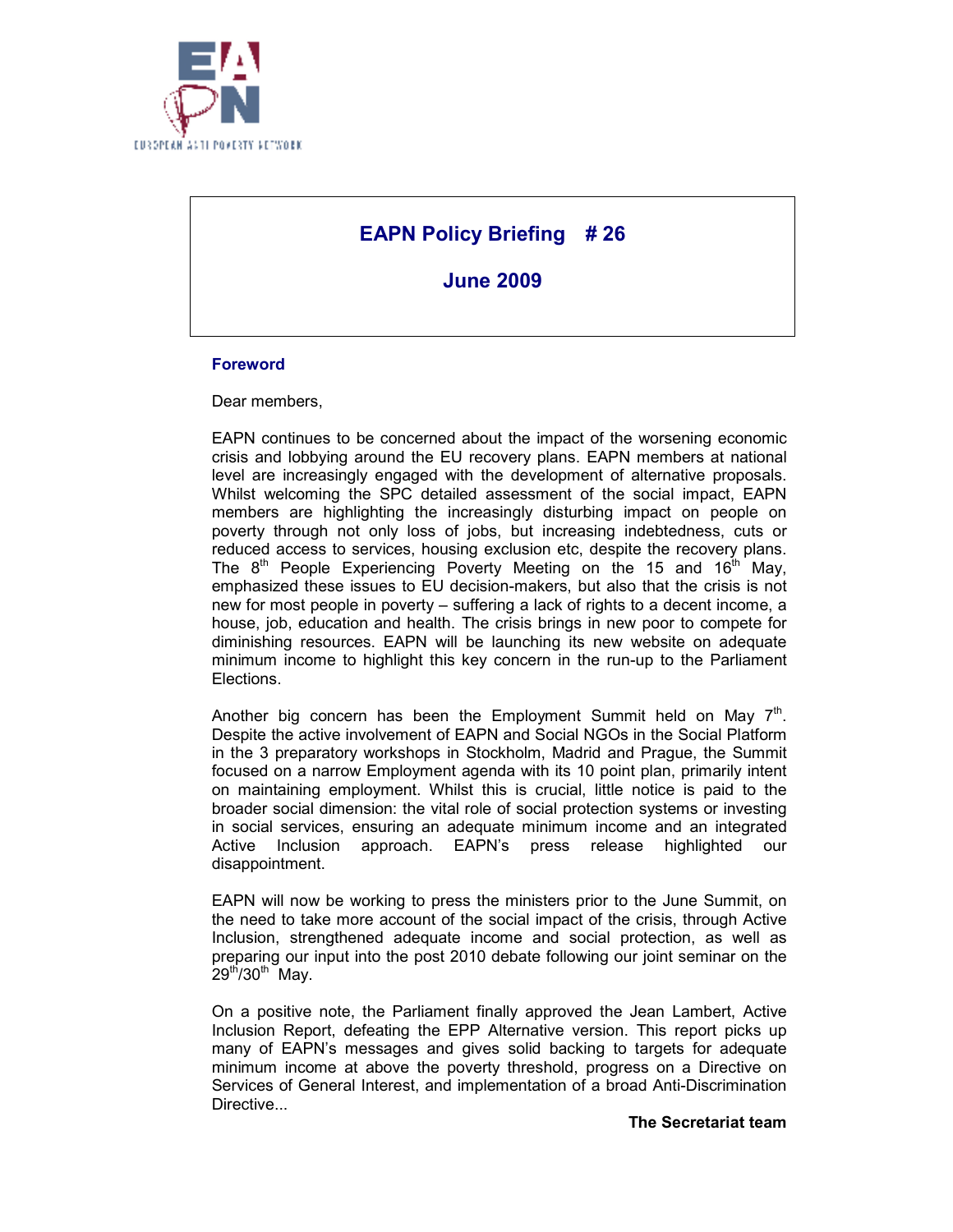# Note:

Policy Briefings aim at giving EAPN members on each area of EAPN Policy Work:

- Background information
- Latest policy developments and ideas for EAPN action

All EAPN documents, reports, position papers can be accessed on the EAPN website www.eapn.eu Publications section. Information on each area of EAPN Working Groups is also available in EAPN Members' Room.

**This tool is meant to make it easy for members to engage in EAPN policy work.** For any comment or suggestion of improvement, please contact Sian Jones at sian.jones@eapn.eu or by telephone on 00 32 226 5859

# **CONTENTS**

| $\mathbf{1}$ . | 2010 YEAR OF COMBATING POVERTY AND SOCIAL EXCLUSION 3       |
|----------------|-------------------------------------------------------------|
| 2.             |                                                             |
| 3.             |                                                             |
|                | <u>THE LISBON STRATEGY AND EU RESPONSE TO THE CRISIS 21</u> |
| 5.             |                                                             |
| 6.             |                                                             |
| 7.             | SERVICES OF GENERAL INTEREST /SOCIAL SERVICES39             |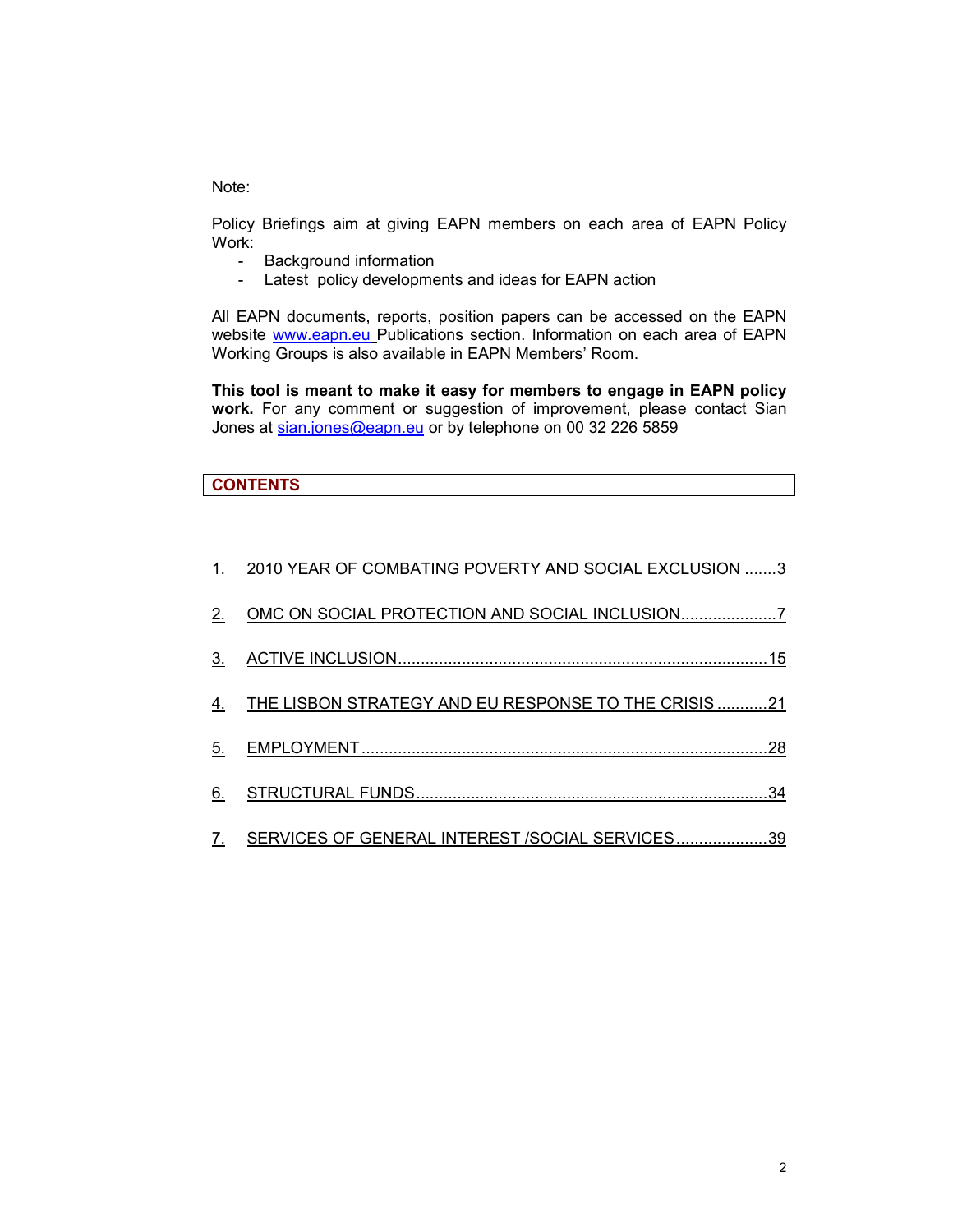# **1. 2010 YEAR OF COMBATING POVERTY AND SOCIAL EXCLUSION**

Contact person in the Secretariat (as from 2 June): Pauline Geoghegan + 32 2 226 58 54

 pauline.geoghegan@eapn.eu EAPN group in charge: EXCO

#### **It is up to you! What you can do**

At this stage, National Networks are encouraged to continue national preparations, such as:

- Dialogue with the National Implementing Body to develop the national programmes for 2010 and make sure that consultation mechanisms are in place for dialogue with NGOs throughout the Year.
- Contact other NGOs to see what are their plans, generate knowledge about the Year and discuss possible common actions
- Start planning political outcomes it is crucial to start defining in advance what your expectations are for the year (such as new law, programme, political commitment, new body?).
- Start planning participation of people experiencing poverty, which should be a key feature of the Year.
- Try to think of possible projects and contact project promoters: even if projects will be selected through open calls, chances are always higher if planned in advance.
- It is also possible to start contacting larger institutions (such as media, museums, theatres, schools) to plan other thematic activities, which might be financed from other sources than the more "official" framework for the Year.
- And finally, do send information on the activities you are preparing for the Year to the EAPN Secretariat, so that other networks can get inspiration from what you are doing

#### **For information – latest developments**

The European Commission has presented their preliminary plans for the year. The main efforts so far are around the communication strategy, while hardly anything is being said about the political outcomes foreseen or expected from the year.

#### **Communication strategy**

The European Commission is just in the process of contracting the agency that will be in charge of the official communication around the Year. The logo is already developed though, and can be found here:

**http://2010againstpoverty.europa.eu**

#### **The main activities planned by the European Commission are:**

#### **Media event 29 October 2009**

Around 400 participants, mainly journalists and media stakeholders, will be invited for a one day conference to reflect and discuss on how poverty is perceived and described, and what role media have in counteracting stereotypes and combating poverty, and what the opportunities are in 2010 in terms of media and visibility..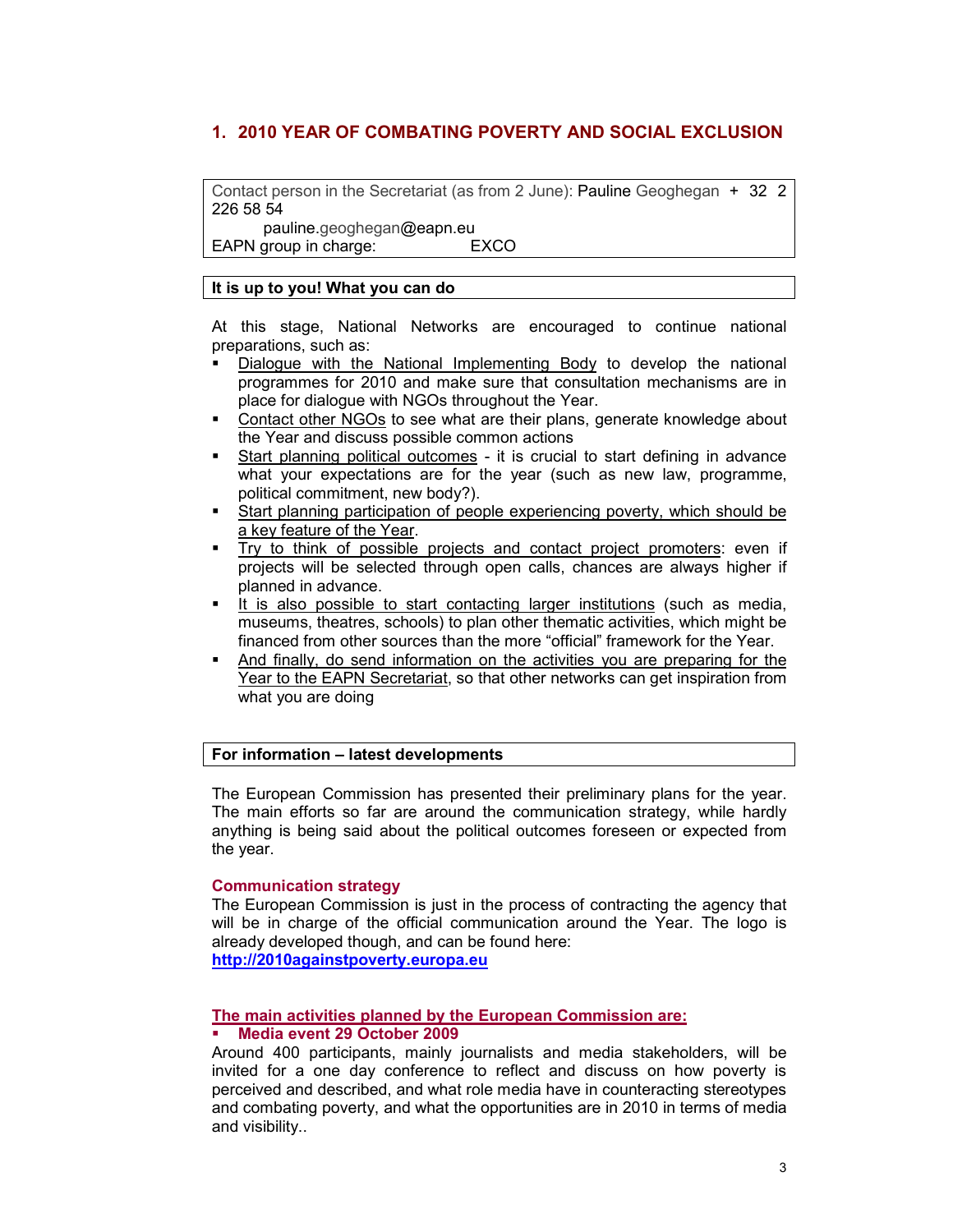**Opening event 21 January 2010 in Madrid** (co-organised with the Spanish Presidency).. We have not seen any draft programme yet.

#### **Journalist competition**

The idea is that there will be a national selection and then a European prize for the 'best' ones. There is no clarity yet on the criteria and process.

#### **Art exhibition**

The European Commission is hoping to gather artistic collaborative projects (people experiencing poverty working together with professional artists) from Member State level. The desired result is an exhibition at the closing event of the Year.

**European Spring focus week 2010** (Idea picked up from EAPN.)

EAPN has asked the Commission **and the NIBs** to join and support in the idea of a week or 24 hrs of broadcasting on Poverty during this first week. Moreover, the 9th meeting of People Experiencing Poverty is planned to take place during the spring EU focus week.

 **European Autumn focus week 2010** (Idea picked up from EAPN.) The week will take place around the International Day against Poverty, 17 October, but there are no concrete plans yet.

**Closing event** (co-organised with the Belgian EU presidency)

The idea is that there will be a political declaration and commitment from the 27 Member States to renew EU level efforts to combat poverty and social exclusion.

### **National Implementing Bodies (NIBs) and the National programmes**

According to the European Commission they still expect to receive the national programmes on 15 May, but apparently some countries have already indicated that they will be late by a month at least. After receiving the programmes, the European Commission will have to approve them before any grant making or calls can be organised at national level.

The General Time table seems to be as follows:

**May 2009**: Submission of National Programmes

**July 2009**: Approval by the Commission of National Programmes

**September 2009**: Calls for proposals for activities in the National Programmes. The selected proposals could be agreed by the National Implementing bodies about 2/3 months after the call.

**December 2009**: Signing of contracts between the Commission and the National Implementing Bodies (please note that it is not expected that the Commission will be approving the individual projects selected for support under the National Programmes)

### **EAPN Activities**

- On 29 May 2009, EAPN is organizing a seminar bringing together key EAPN working groups, focusing on political legacy for 2010. The June 2009 General Assembly will also have a strong focus on preparation.
- A *Consultative Committee* has been set up including representatives of all the National Implementing Bodies. This committee met on 17 April for an information exchange. Two NGO representatives (one of them being EAPN) were invited to participate in part of this meeting.
- EAPN and other European NGOs met with the **European Commission 2010 Taskforce** on 4 May to get an update and discuss key concerns.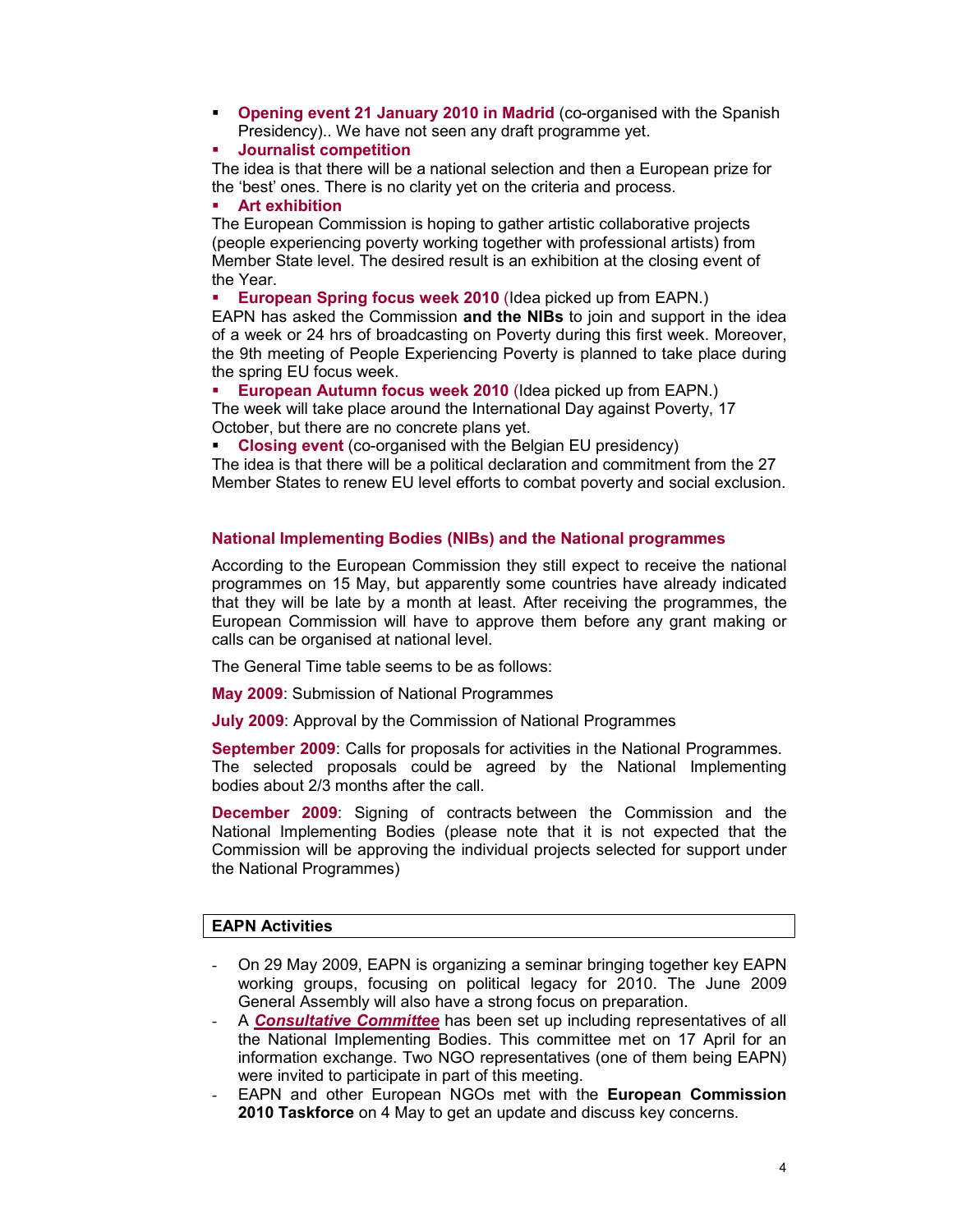- An **EAPN 2010 Update** was sent on 12.05.2009. This will be a regular feature, to make sure that all networks feel informed about the developments in view of 2010.
- The **steering group of European NGOs** working on 2010 (coordinated by EAPN) has met on 20 April and 18 May 2009.. The groups is developing shared political messages and demands for the Year, as well as mobilising support for the EU focus weeks.
- A **2010 Web site** is being planned, and is scheduled to be up and running in the beginning of October
- Plans for the **European Focus weeks** are going ahead: The spring focus week will aim to create visibility about the situation at national levels throughout Europe, by promoting broadcast initiatives across Europe on Poverty. The autumn focus week will aim to build political pressure for the outcomes of the Year, and will include organising a human chain around the EU institutions.

#### **National networks**

National Networks are already getting active around the Year, have already been consulted as part of the National Advisory Groups, started defining activities and projects.

**National Focus weeks :** Almost all national networks have indicated the dates for their national focus week. Some countries are still missing. We are trying to promote the idea that the NIBs should support activities during this week.

At the last EXCO it was agreed that each national network would work towards:

- The organisation of *one national event* during their respective focus week (seminar, roundtable, meeting of PEP, direct action, …etc)
- To produce some *basic national information* in relation to poverty and social exclusion. In a few weeks we will be fixing a timeline and also providing a template for this providing the more general outline.

There was also an idea to possibly produce *written portraits* of PEP. But this idea need some more concrete planning before we go ahead and try to make it happen..

# **Background information**

Following a campaign supported by EAPN, 2010 has been proposed as the EU Year for Combating Poverty and Social Exclusion. Yet this is far from being the first European Year dedicated to a specific cause: many NGOs have already been involved with previous ones, such as the 1997 Year against racism, 2003 Year of people with disabilities, or 2007 Year of Equal Opportunities for all.

Aiming primarily at raising awareness and launching public debates, these Years also led to major political developments, such as the Directive on the fight against racism at the workplace. Building on the experience of previous EU Year, it can therefore be expected that 2010 will lead to:

- Better dialogue with government and public authorities – especially in those countries where civil dialogue is still lacking or in development

- Strengthened political commitment – new measures or more visible political commitment to the fight against poverty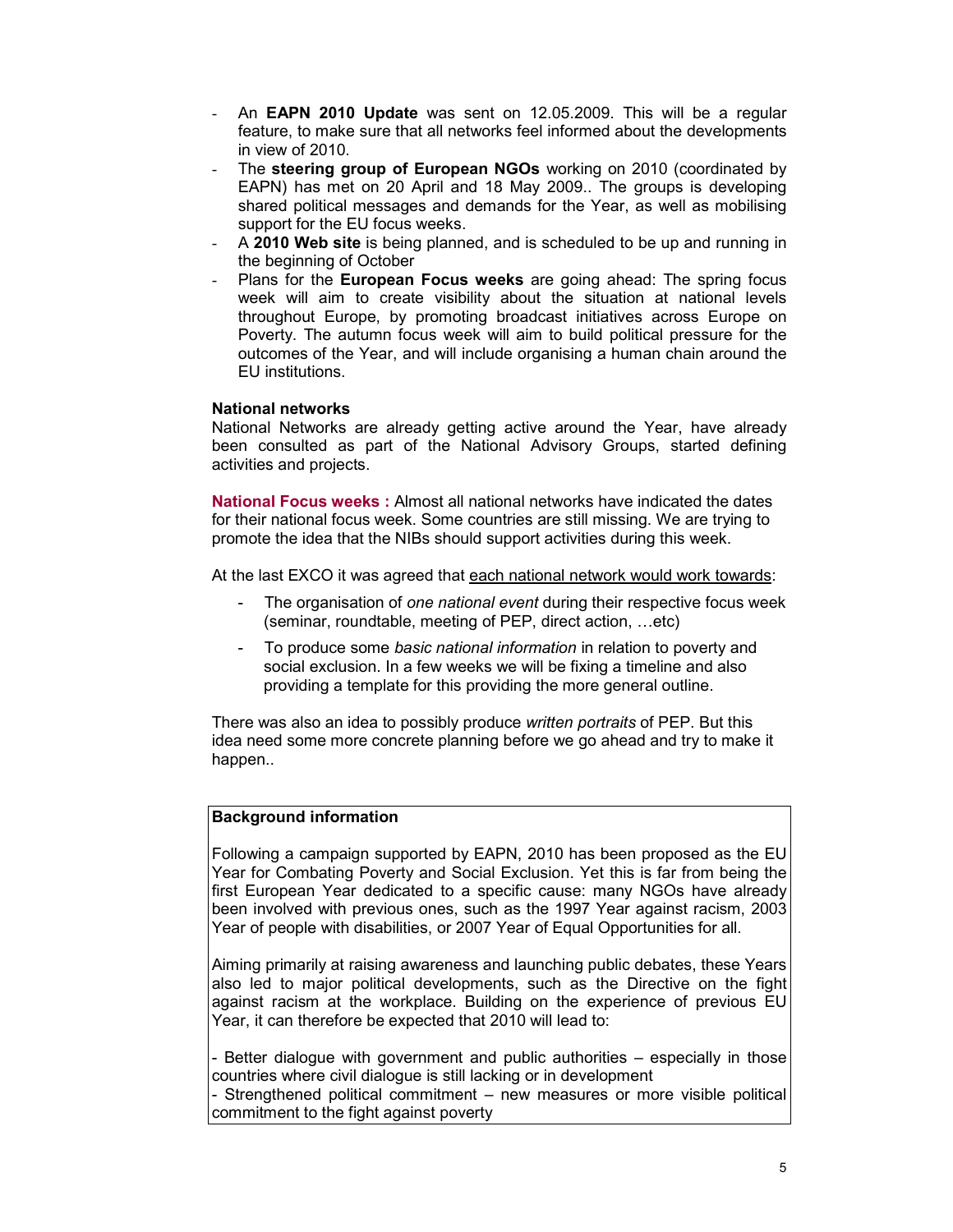Better awareness of the reality of poverty - questioning of stereotypes and stigmatization of people in poverty, but also questioning of the causes of poverty - Funding for projects and activities – from the local to the national level - Alliances and coalitions, with NGOs and others.

# **Main contacts**

European Commission

- Marie-Anne Paraskevas , Inclusion Unit (EMPL E2), Policy Officer, responsible for relations with NGOs, +32 2 29 58480, Marie-Anne.Paraskevas@ec.europa.eu
- Anne Degrand-Guillaud, Coordinator of the 2010 Task Force, Inclusion Unit (EMPL E2), Anne.Degrand@ec.europa.eu, +(32) 2 296031

In the Member States

The National Implementing Body (NIB) is central to the process and will coordinate activities at national level. Please contact the EAPN secretariat if you don't have the contact details of your NIB.*.* 

# **Background resources and documents**

The **Decision establishing the Year**, adopted in October 2008, can be found in English by clicking here. To see it in all EU languages, please click on your language on the official journal website, and select the relevant decision (Decision No 1098/2008/EC).

The **Strategic Framework Document** adopted in November 2008 (guidelines for Member States) can be found in all EU languages by clicking on the links: BG, CS, DA, DE, EL, EN, ES, ET, FI, FR, HU, IT, LT, LV, MT, NL, PL, PT, RO, SK, SL, SV

EU webpage on 2010 (to be soon replaced by www.2010againstpoverty.ec.europa.eu)

Special Euro barometer 279 - Poverty and exclusion - September 2007 (What the European citizens think about poverty and exclusion)

# **EAPN key positions and past action**

The 2010 Year will be all the more special for EAPN as the idea emerged from our network, and as 2010 will mark the deadline the EU set itself to make a decisive impact on the eradication of poverty. For more detailed information on the background of the Year and possible actions, please refer to the **TOOLKIT which has been developed in this purpose and has been updated in January 2009**.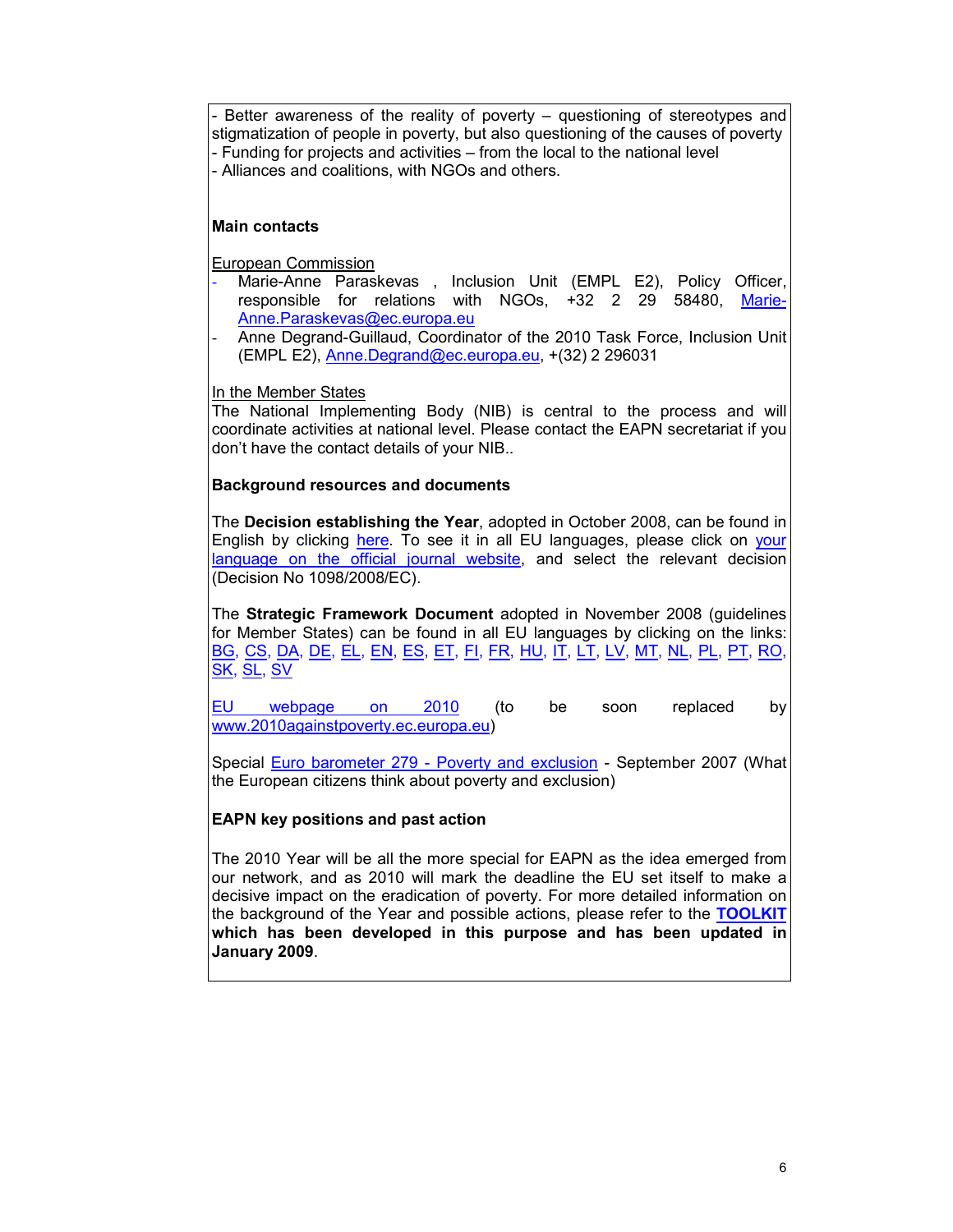# **2. OMC ON SOCIAL PROTECTION AND SOCIAL INCLUSION**

| Contact person in the Secretariat: | Sian Jones                     | + 32 2 226 58 59 |
|------------------------------------|--------------------------------|------------------|
|                                    | Sian.Jones@eapn.eu             |                  |
| EAPN group in charge:              | Social Inclusion Working Group |                  |

# **It is up to you!!! What you can do.**

- **Participate actively in the joint seminar on 29th May: Beyond 2010 and the SIWG meeting on the 30th May and the follow up on political legacy for 2010 and the shape of post 2010 strategy to fight poverty and social exclusion at national and EU level.**
- **Provide input to the draft EAPN Position paper on post 2010 particularly in the areas related to poverty strategies, and the OMC.**
- **Give written input to your SPC member to in their response to the questionnaire on Homelessness and Housing Exclusion before the 15th June, send a copy to the EAPN secretariat. (Sian).**
- **Give feedback to EAPN and your SPC member and people responsible for the NAP on the social impact of the economic crisis**.
- **Check the calendar of Peer Reviews to see if you can get involved.**

**For information – latest policy developments** 

**Social Impact of the Economic Crisis.** 

**April 2009 - The SPC has published its assessment of the social impact of the crisis and policy responses as part of its contribution to the EU's deliberations on the crisis. The report draws on the SPC questionnaires and available data and highlights how unemployment is affecting primarily the young, elderly, migrants and ethnic minorities, the low skilled and those on precarious contracts, but underlines the role of welfare systems as automatic stabilisers. It also emphasizes impact on household debt, homelessness with increasing repossessions and pressures on financing social protection systems. The assessment analyses the impact in 4 areas: 1) labour market, 2) Income support, 3) measures to mitigate financial crisis on households and 4) investments in social and health infrastructure.**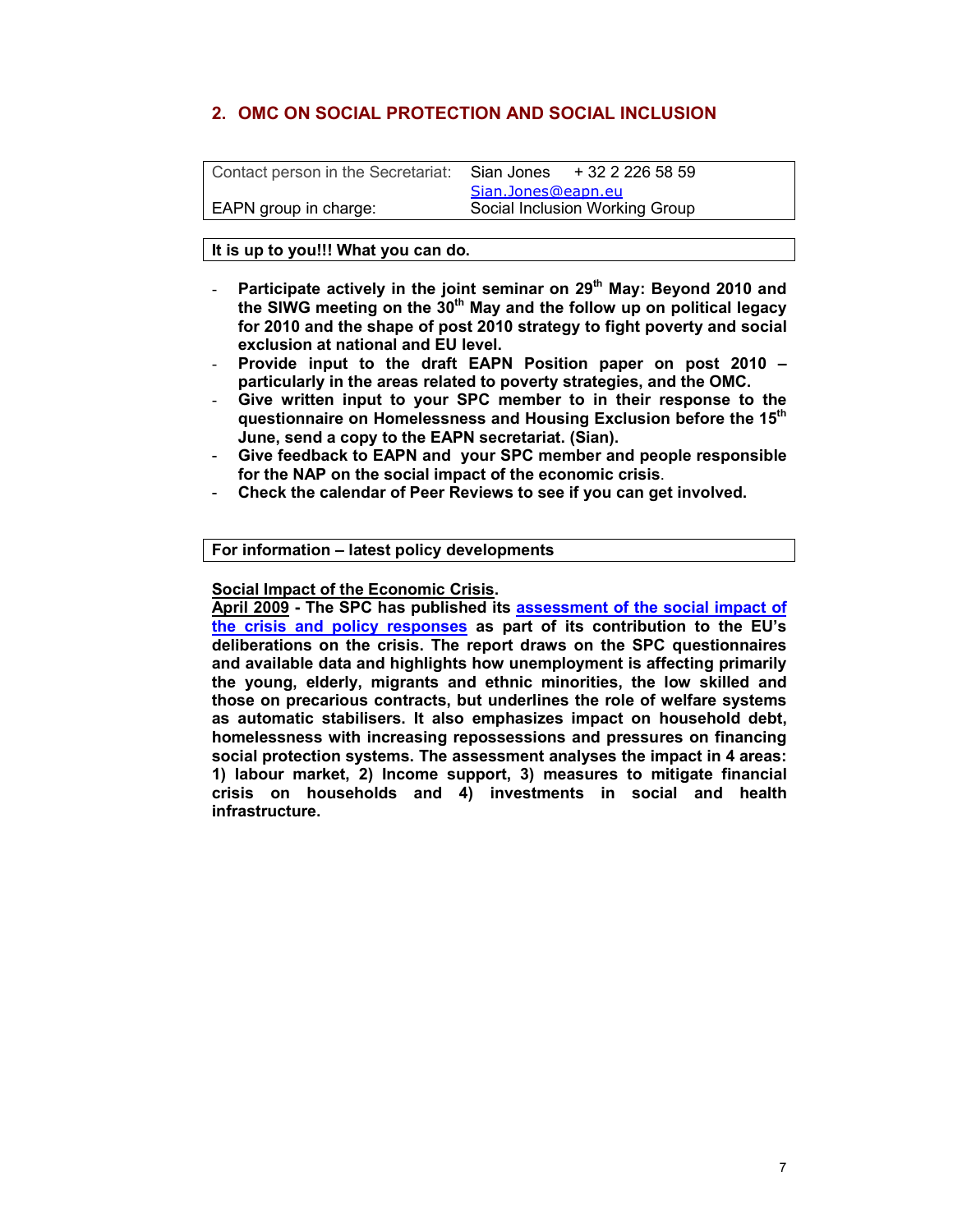**15 – 16 May, 8th Meeting of People Experiencing Poverty. The 8th Meeting was hosted by the Czech Presidency and the Commission, organized by EAPN, and was held in the Egmont Palais. It focussed on the theme: Where we live, what we need. Over 200 people participated in the event, the majority being people directly experiencing poverty from the 27 member states, together with their national coordinators. The participative workshops focussed on 3 key areas: financial exclusion, housing and access to other key services. Key decision-makers including Commissioner Spidla, Director Jerome Vignon, Officials from the Spanish, Swedish, Belgium as well as the Czech Presidency. At the end of the event, the national delegations reflected on the key outcomes from the workshops, and shared with the partipants their "Wishes for 2010", The conclusions from the event have been forwarded to President Barroso and the Council , with a commitment to review progress during 2010.** 

#### **2009 Round Table on Poverty: 16th October 2009, Stockholm.**

**The final title will be: Social inclusion in times of recession - New challenges for the Active inclusion strategy.On the 14th May, a 2nd meeting was held between the Swedish Presidency, the Commission and social NGO's. EAPN Sweden is part of the delegation with the Swedish Presidency. The focus of the event will be on Active inclusion in times of recession – new challenges, with a strong focus on reinforcing the social OMC and building for 2010. The revised programme, makes governance and participation and the role of the OMC cross-cutting issues, as well as putting more emphasis on linking the Conclusions to the Legacy for 2010. However, there will be no linked informal Social Ministers meeting, like under the French Presidency, which weakens its potential for political impact.** 

**Social OMC – Thematic Focus: Homelessness and Housing Exclusion This year the thematic focus for this "light year" (when there is no National Strategic Report) is Homelessness and Housing Exclusion.** 

**May 2009: SPC members have been preparing their response to the SPC questionnaire on homelessness and housing exclusion.**. **Member States have to respond by the 15th June, prior to the SPC meeting on the 2nd July. The responses will also be analysed by the Networks of Independent Experts and a report published, which will provide the basis for a conference at the end of the year. The questionnaire covers the overall policy framework, access to housing for homeless people and quality of housing, use of integrated active inclusion approach, governance, evidence/monitoring and evaluation.** 

- Other activities financed through PROGRESS on Homelessness and Housing Exclusion will include:
	- o A study on housing exclusion carried out by University of York, started on the  $15<sup>th</sup>$  of January 2009 will take 15 months to complete.
	- o A Peer Review on measurement of homelessness and housing exclusion in Austria.
	- o Several Mutual learning projects and the Network of Local Autorities Observatories
	- o Development of indicators on housing costs and housing deprivation
	- o Social Situation Report with a thematic focus on housing.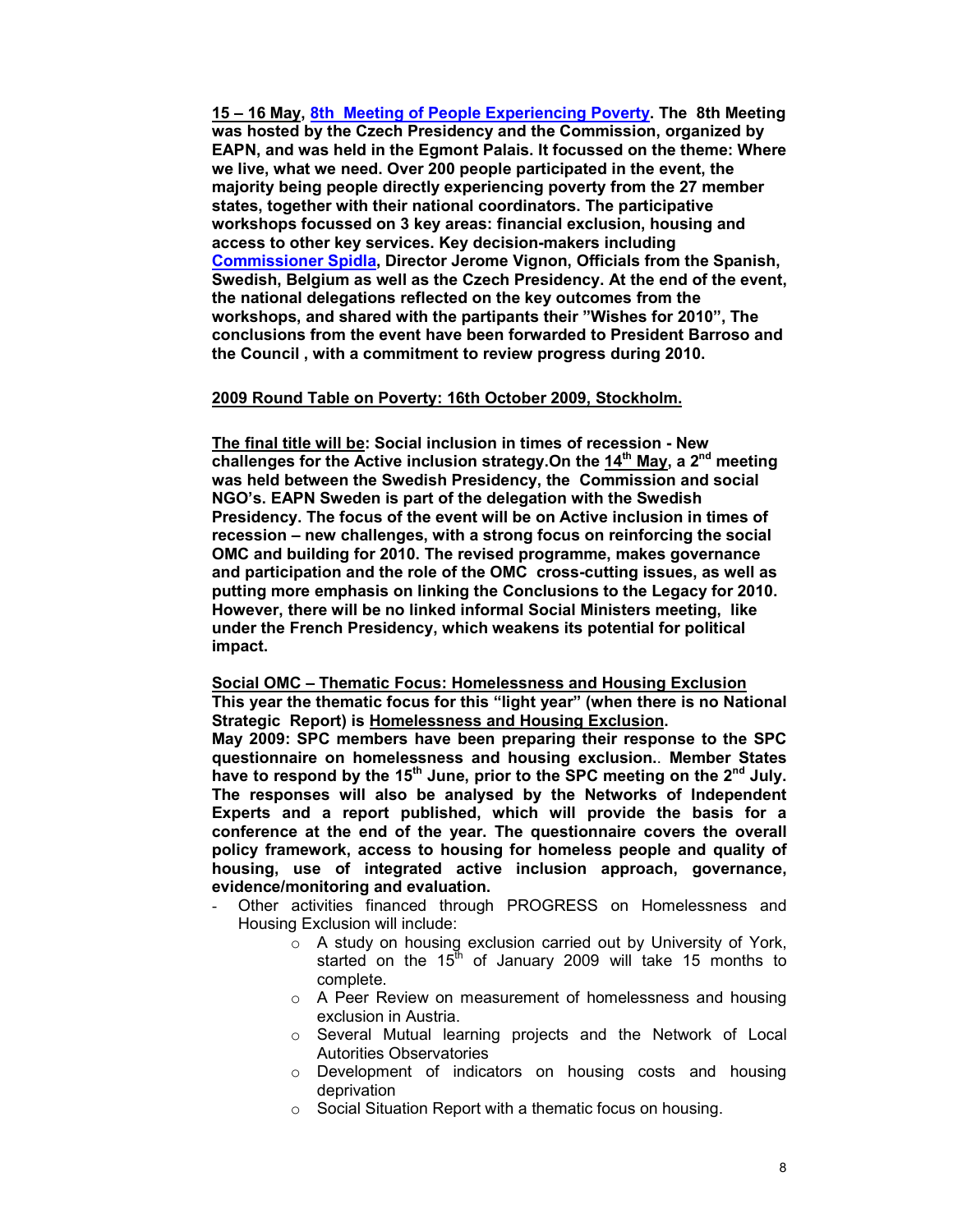# **Minimum Income Report**

**The report will assess access, adequacy, coverage, sustainability and the link to integrated Active Inclusion approaches. It will aim to propose recommendations for better implementation of adequacy amongst other themes.On May 18th, the National Independent experts, coordinated by Eric Marlier and Hugh Frazer submitted their national reports on minimum income. The synthesis draft report aims to be ready for the 12th June. It should be published in the Autumn.** 

# **Reinforcing the OMC**

**Following the Communication published in July 2008 on Reinforcing the OMC (July 3rd 2008), the SPC's 2009 Work Programme highlights 4 areas for progress.** 

- **Better dissemination, implementation and follow up.**
- **Targets.**
- **Mainstreaming social objectives.**
- **Regular meeting with SPC and social partners and with EU NGO's.**

#### **New Developments:**

- **The Social Inclusion Unit is preparing a study on Reinforcing the OMC. It should be starting in May for 15 months, and will be delivered through a Framework Contract. It will have two parts:**
- **1) Assessing the effectiveness of the OMC, developing a methodology or assessment framework similar to the log frame used in the Lisbon National Reform Programmes. It is proposed to have a seminar with stakeholders by the end of the year to debate this – including NGO's and academics.**
- **2) Application of the Framework to assess the OMC,** 
	- **a. Evaluate the effectiveness of the tools ie Strategic Reports, Indicators etc.**
	- **b. The impact on member states in terms of content and governance.**

#### **Other steps being taken:**

• **The Social Inclusion Unit is trying to ensure other areas of follow up to the Communication eg Targets – The SI Unit is preparing a study on developing targets to be discussed with the SPC. We understand that the European Parliament is also doing a study on the OMC, contracted to IRS – Italy.** 

#### **Report on Governance and Participation in the OMC**

**The study aims to analyse the key challenges in relation to the governance dimension in the Revised Common Objectives for the Fight Against Poverty and Social Exclusion, in particular on the involvement of stakeholders. It will aim to support the implementation of better policies and the improvement of governance in the fields of social inclusion and social protection policy, as part of the efforts to strengthen the OMC. A key outcome will be to provide recommendations, benchmarks and good practices, as well as examples of practical tools to improve the quality and permanence of stakeholder involvement in the implementation of the OMC. It will be completed in June 2010. Specific outputs will include:**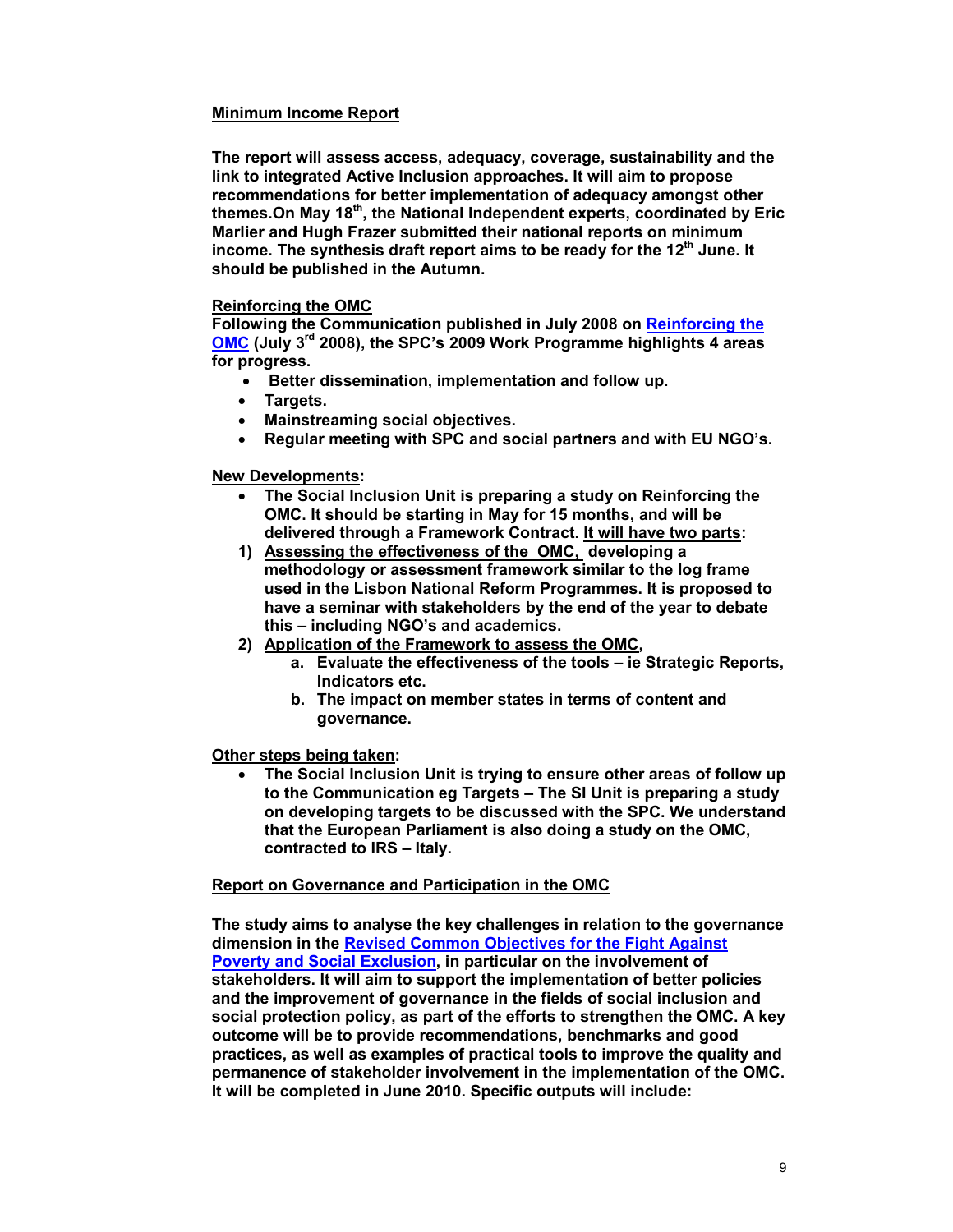- **27 country reports, giving an overview of the state of affairs on stakeholders' involvement in the different EU Member States**
- **A final report presenting the main conclusions and recommendations**
- **Leaflets for wider dissemination**
- **A website to disseminate the study results and to provide information more generally on good governance and stakeholders' involvement in the policy process.**

#### **Social Impact Assessment**

**DG Employment has produced a draft Guidance document in April aiming at strengthening the quality of the assessment of potential social impacts of Commission initiatives through a common framework and reference document for all Commission services. A workshop was held with the Social Platform on the 19th May to give feedback.** 

#### **Background documents:**

• **European Commission Revised Impact Assessment Guidelines** • **Social Platform contribution to the consultation on Impact Assessment** • **EAPN contribution to Impact Assessment consultation and to** 

**the Peer Review.** 

#### **Previous Developments**

**.**

The Joint Report on social protection and social inclusion 2009 was adopted on the 19<sup>th</sup> February 2009 by SPC together with the Supporting Document and the country annexes. The Spring Council endorsed the key messages from the Joint Report and emphasized the role of automatic stabilisers in the Economic Crisis (see Lisbon Section).

**Peer Reviews**: The Social OMC Peer Review Programme for 2009 has now been finalised. Full details can be found on the Peer Review website.

**Material Deprivation**: The SPC in February discussed the use of material deprivation indicators which are now collected through the EU SILC The Paper: What can be learned from deprivation indicators in Europe by Anne-Catherine Guio – IWEPS, Belgium aims to supplement the relative picture of poverty with an alternative view based on material deprivation – enforced lack of a "basket of goods".

#### **SPC Work Programme agreed on 15 January 2009**

The main areas relate to: monitoring the impact of the crisis and follow up on active inclusion, child poverty as well as new concerns. These include:

- 1) Preparation of the 2009 Spring Council the and Joint Report
- 2) Reflection on EU social policy linked to the Lisbon Agenda post 2010. The Joint SPC and Indicators Task Force will work with the EMCO and EPC to review Lisbon Strategy beyond 2010 in first semester followed by full SPC debate. (Starting on March 18 and finalising opinion in July)

# **3) Key Thematic Areas**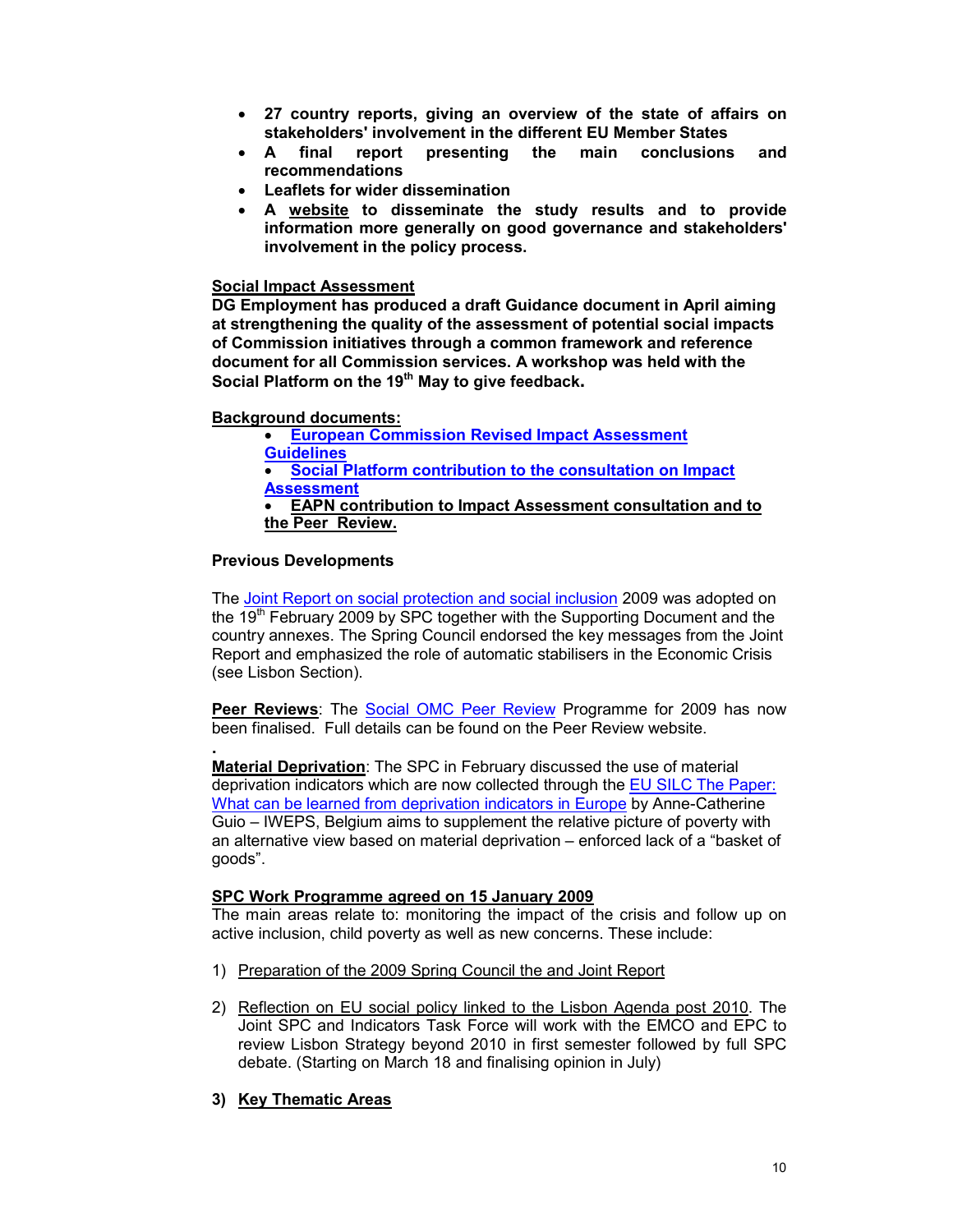- Active Inclusion: with the focus on the implementation of the Commission Recommendation, through the SPC working Group ( see next section)
- **Homelessness and Housing Exclusion** will be the thematic focus in 2009
- **Mainstreaming social aspects of migration and ethnic minorities including issue of Roma.**
- **Preparations on 2010** and ensuring visibility.

### **4) Work on Indicators through Indicators Sub-group (ISG)**

Main focus will be on:

- Link between Lisbon, OMC and Social Agenda developing indicators on flexicurity and methodological recommendations to help in identifying and defining national targets.
- Developing indicators to monitor Active Inclusion, housing exclusion and material deprivation, child well-being, improving theoretical replacement rates.
- How to monitor changes in prices on food/energy for low-income households and for monitoring the economic crisis.

#### **Independent Expert Reports**

The draft proposals are for 3 Reports:

- 1) Minimum Income this will be developed in the first 6 months.
- 2) Homelessness and Housing Exclusion based on an SPC questionnaire.
- 3) Impact of the Crisis at the end of the year.

# **2008**

#### **15/16th October 2008 7th Round Table on Poverty and Social Inclusion** – Marseilles, French Presidency.

The focus of the Round Table was on Active Inclusion and coincided for the first time with an Informal Council meeting. The Conclusions highlighted:

- o Endorsement of the Active Inclusion Recommendation
- $\circ$  3 Innovations involvement of People experiencing poverty, the involvement of the media and the political momentum with the Informal Ministers meeting.
- o In the Ministerial Meeting: no agreement was reached on Targets, although agreed importance of national targets and the need to define new tools to implement and monitor the OMC in this respect. A watchdog group was set up to analyse changes in the situation of poverty and "if necessary, call on the European Institutions to take a concerted response" See: French Presidency Site

**6th October 2008. EC Staff Working Document: "**Monitoring progress towards the objectives of the European Strategy for Social Protection and Social Inclusion, which reviews the full set of indicators developed and agreed by Member States in the context of the Social OMC. This document gives useful data on current trends on poverty, exclusion and inequality and assesses the impact of the growth and jobs strategy.

**September 2008: National Strategic Reports submitted to Commission on social protection and social inclusion by Member States.** Most reports were submitted on time. (See EAPN analysis below).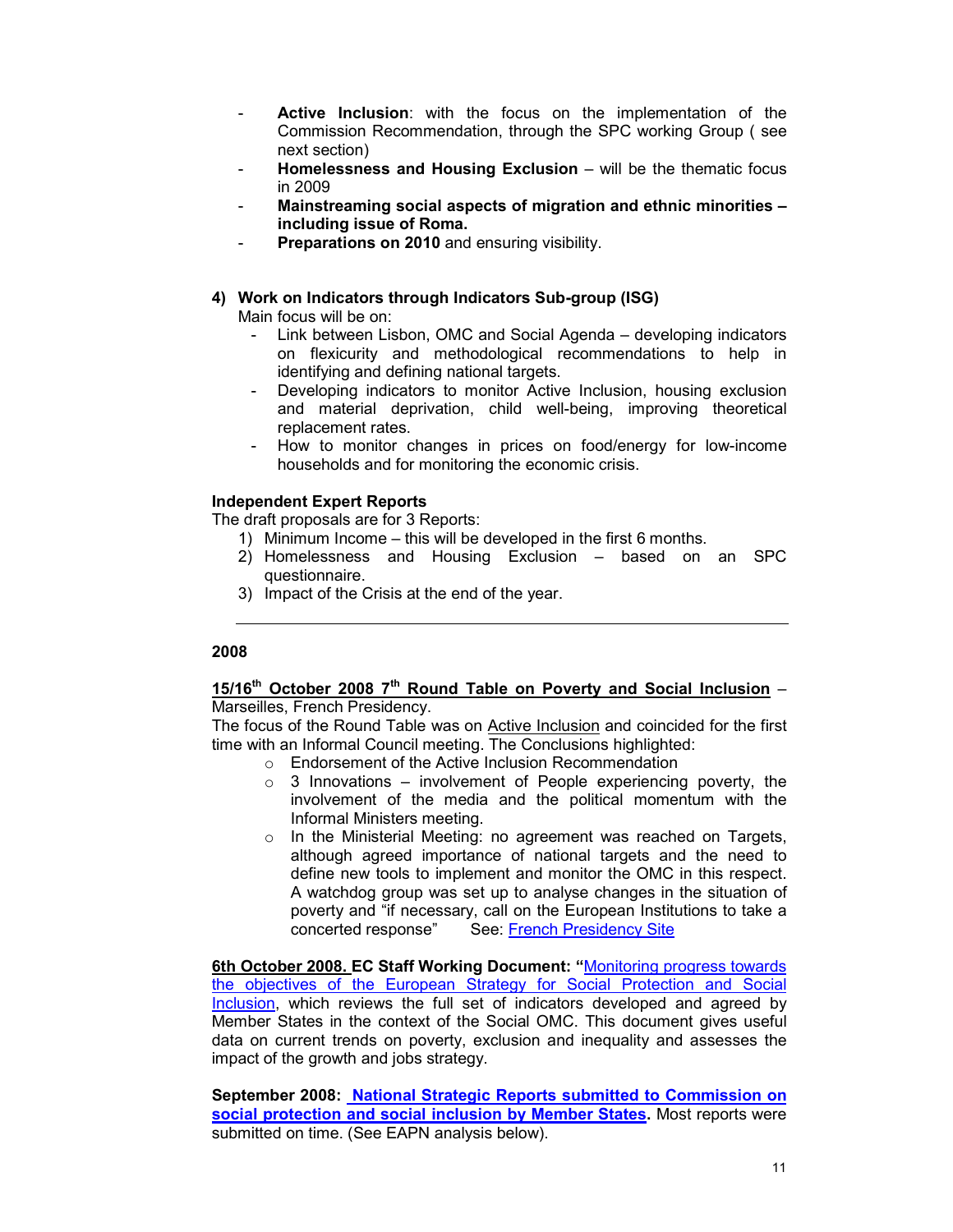#### **EAPN activities**

#### **In 2009:**

**Social Inclusion Working Group**

- The main focus of the SIWG during this period has been on **providing information on the economic crisis, helping to prepare the Joint Seminar on Beyond 2010 on the 29th May, inputting information to an adequacy explainer on minimum income, and responding to the SPC questionnaire on homelessness and housing exclusion.**
- **The Social Inclusion Working Group will meet on the 30th May, following the Joint Seminar and focus on: follow up to the seminar related to EAPN's position on post 2010, input to the thematic year: homelessness and housing exclusion, debate the draft adequacy explainer on minimum income and exchange on promoting participation in EAPN and EAPN good practice publication and checklist..**

# **Lobbying and Advocacy on the Social OMC**

**In this period:**

- **EAPN** has been actively working with members to organize the **EAPN Seminar: Beyond 2010 on the 29th May 2009 and developing the draft EAPN position paper on post 2010.**
- **EAPN has been developing the first draft of the adequacy explainer on minimum income, and engaging with the Commission on the minimum income report.**
- **Coordinating input on the programme and process of the Swedish Round Table.**
- **Contributing to the organization of the People Experiencing Poverty 8 th Meeting.**
- **Contributing through the Social Platform to the Employment workshops and Summit (See employment section).**
- **Lobbying on the EP Active Inclusion Report (see Active Inclusion).**
- Set up a joint meeting with other Social NGO's through the social **Platform to develop a joint position on the Reinforcing the OMC. This will be finalised by the end of May.**

#### **In 2008:**

- December 2008: Lobbied for improvements on the Draft Joint Report**.**
- November 2008: Developed proposals on a social response to the Economic Crisis based on discussions with all key working groups, as an input to the Commission's Economic Recovery Package.
- October 2008: Developed Principles and Key Messages on Active Inclusion for the Round Table, and actively lobbied for the full Commission Recommendation with EPSCO endorsement and follow up.
- October 2008: Engaged in the National Action Plans and delivered an EAPN Assessment Report on the 2008-10 reports: Building Security, Giving Hope
- April 2008: Made proposals on Strengthening the OMC.
- February 2008, held a capacity building seminar and developed together a new Tool Kit, to support members engagement in the 2008-10 National Action Plans on Inclusion
- February 2008 EAPN inputted to the proposals on the Guidelines for the National Strategic Reports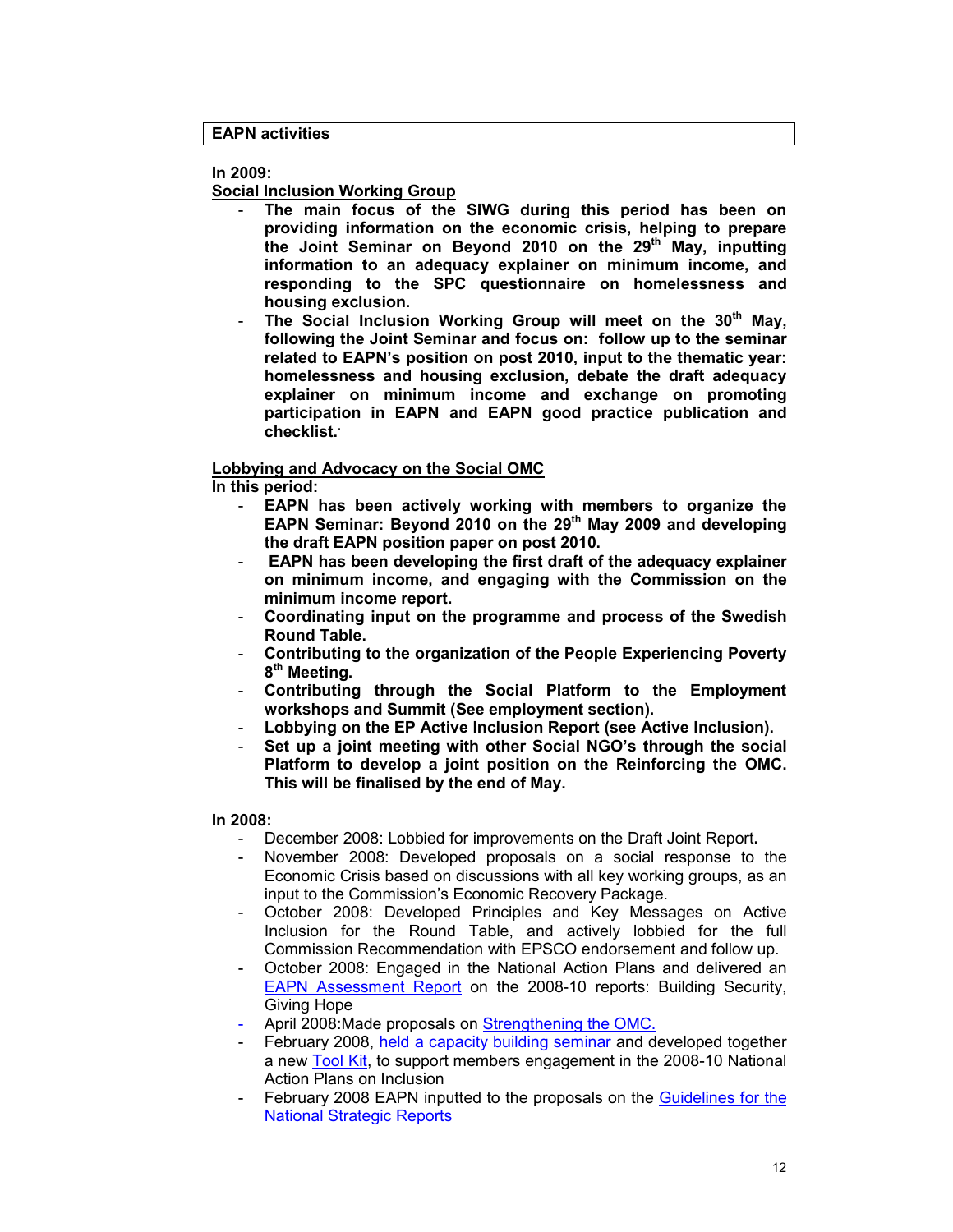# **Key Concerns**

- Backing a stronger OMC with improved governance, hard EU and national targets and more effective mutual learning and tools and stronger political commitment to delivery on overarching strategy
- Implementing Active Inclusion approaches in member states.
- Effective follow to Child Poverty
- Ensuring a social response to the Economic Crisis through the OMC.

# **Background information**

At the **Lisbon** European Council of March 2000, Member States and the European Commission agreed to take steps to *"make a decisive impact on the eradication of poverty by 2010*" and fixed the Union's ten year strategic goal of sustained economic growth, more and better jobs and greater social cohesion. Fighting poverty and social exclusion is a key element in ensuring that the EU meets this commitment.

Member States since co-ordinate their policies for combating poverty and social exclusion on the basis of a process of policy exchanges and mutual learning known as the 'Open Method of Coordination' (OMC), which had already been used in the employment field. From 2001 to 2005 this method only focused on social inclusion and was developed around a set of four objectives on the fight against poverty (access to resources, rights, goods, services and employment, prevention of poverty, addressing situations of poverty and mobilising all actors including NGOs). Since 2006, three policy areas are jointly addressed through this process, now known as the streamlined "Open Method of Coordination on social protection and social inclusion":

- 1. The fight against poverty and social exclusion
- 2. Adequate and sustainable pensions
- 3. Accessible, high quality and sustainable health and long-term care.

The Open Method of Coordination involves:

- Agreeing EU-level common objectives (these were revised in 2006 to reflect streamlining)
- **Developing common indicators to measure progress towards these** objectives and ensure comparability
- Developing National Reports on Strategies for Social Protection and Social Inclusion, which translate these objectives into policies at national level. The National Action Plans on social inclusion (NAP/incl) remain self-standing Plans and make up one of the sections within these reports
- Establishing a Community Action Programme, promoting policy cooperation, exchange of good practice and European level mobilisation. This programme will be replaced in 2007 by the PROGRESS Programme (see separate section)
- European reports (Joint Reports by the Council and the Commission) documenting the outcomes of the process and highlighting the key challenges ahead.

Each year which falls in-between the main National Strategic Report (known as a 'light year'), the Commission will identify a key priority theme on which it will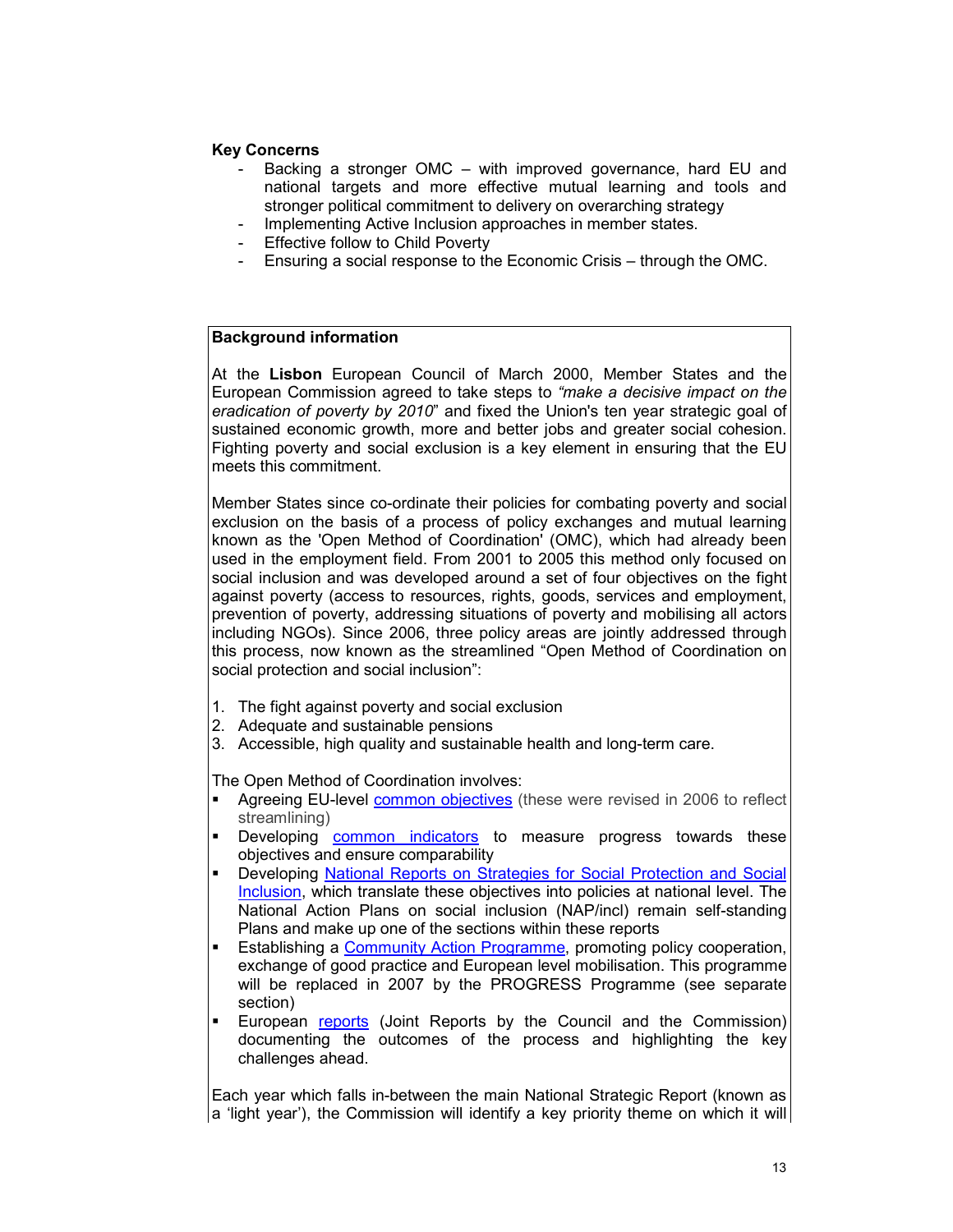focus activities in the Social inclusion field. The theme for social inclusion for 2007 was Child Poverty.

In **2008** the Member States prepared the National Reports on Strategies for social protection and social inclusion 2008-11 which are timed to coincide with the revised Lisbon process of the National Reform Programmes (see Lisbon strategy section). The reports were supposed to based on the new Guidance Note (see background resources).

# Strengthening the OMC

3<sup>rd</sup> July 2008, the Commission published a new Communication on "Reinforcing the OMC on social protection and social inclusion", as part of the renewed Social Agenda package

# **Timeline**

The 2008-11 National Strategic Reports on social protection and social inclusion were to be submitted to the Commission by the  $15<sup>th</sup>$  of September, and at the latest by the  $30<sup>th</sup>$  September 2008.

# **Responsible for the OMC Social protection and social inclusion**

**National level:** National Ministries, EU Social Protection Committee member, National independent experts on social inclusion.

**European level:** Commission: DG EMPL, Unit E2. The officer responsible for writing the Joint Report is Katarina Lindahl. (Katarina. Lindahl@ec.europa.eu) The EAPN contact person in the unit is Peter Lelie (Peter.Lelie@ec.europa.eu), he is also responsible for follow up on governance and strengthening the OMC, Peer Reviews and Independent Expert Reports..

The Commission contact person for Homelessness/Active Inclusion: Michele Calandrino (Michele.Calandrino@ec.europa.eu).

**Desk Officers:** These officers write the country evaluations for the Strategic Reports on SPSI and often also on the National Reform Programme and Structural Funds**. See contact list**

# **Background resources and documents**

See **Europa Website page on the Open Method of Coordination** - Commission documents (including objectives, indicators, reports, guidelines**,** contact lists):

Peer Review: See website to access reports and calendar

# .**Key Documents in 2008/9**

- February 2008 Guidance Note for preparing National Strategic reports, supporting document, manual for Gender Mainstreaming and Discussion paper on Disability.
- 2<sup>nd</sup> July 2008: Commission Communication on proposals for **Reinforcing the** OMC
- 30<sup>th</sup> September: National Strategic Reports on social protection and social inclusion.

# **EAPN key positions and past action**

EAPN was instrumental in bringing about the agreement in Lisbon in 2000 to set up the OMC on social protection and social inclusion. In arguing for a true European strategy to fight poverty and social exclusion, its main concerns were to achieve a true impact on poverty throughout the EU by promoting better participation, partnership and mainstreaming of social inclusion in all policies.

EAPN's involvement in the OMC since the outset has been at both national and European level. At European level, this has meant contributing to the various stages in the setting up of the initial social inclusion strategy and later on in the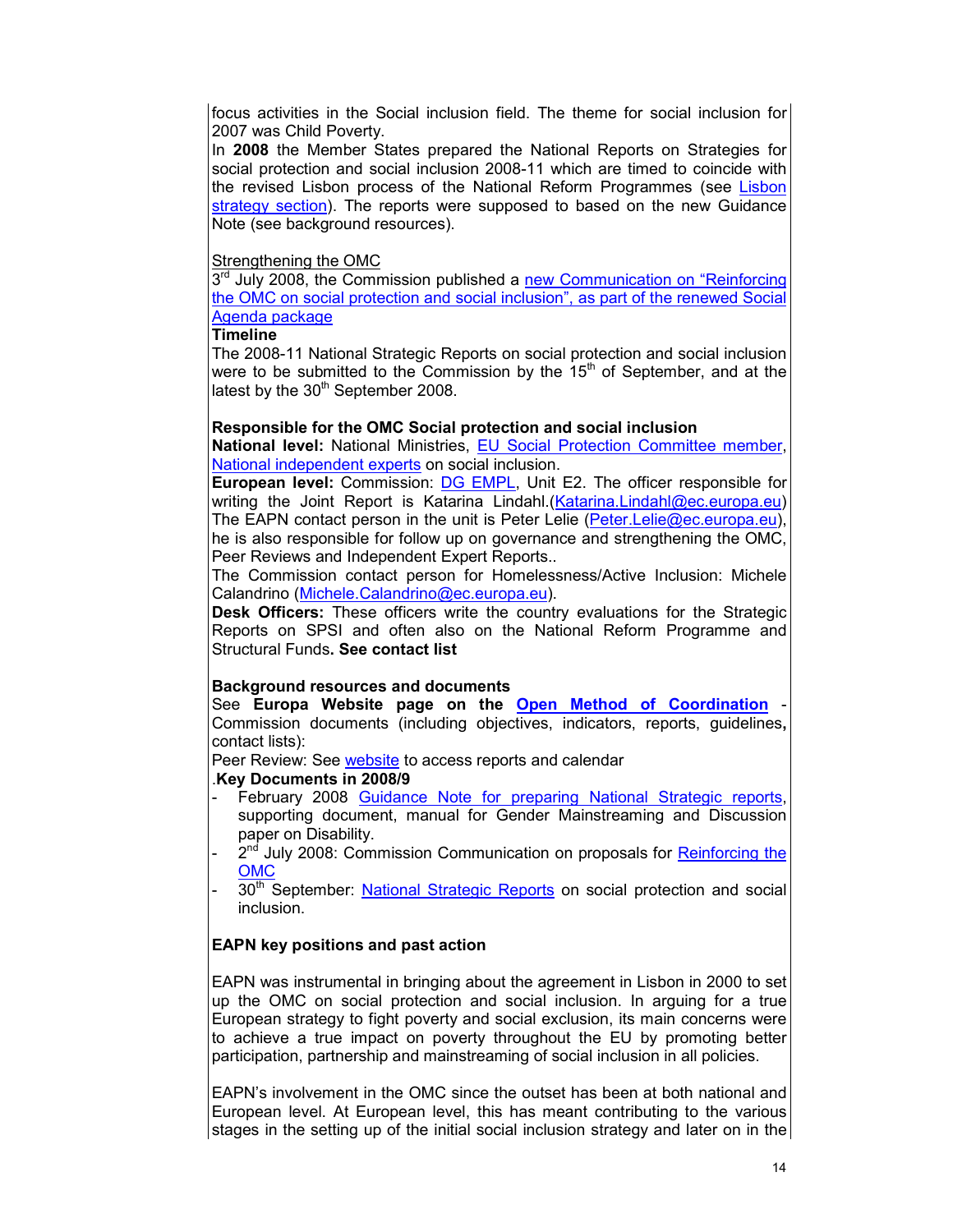shift to a 'streamlined' approach to the OMC on social protection and social inclusion. Influencing the content of the overall objectives in the fight against poverty, the framework of the National Action Plans on social inclusion, the interaction between the OMC and the Lisbon strategy of growth and jobs, contributing to the content of the European reports on the National action Plans and the evaluation of the OMC… these are some of the key actions which the network has taken forward in an effort to improve this process in a way which will more effectively contribute to achieving the goal of poverty eradication.

EAPN has also coordinated the work done at national level by its national networks in engaging in the strategy, particularly in seeking to influence the National Action Plans on social inclusion. EAPN provides information, opportunities for exchange and brings together the insights at national level to better forge the European dimension of the work.

The experience to date shows that the OMC has mainly provided a positive opportunity for Member States to exchange experience and align their policies along commonly agreed, EU-wide objectives, giving prominence to the issue of poverty and exclusion in the European agenda.

EAPN's key demands with regard to the process include the need to:

- **Build inclusive societies** implementing universal social rights, sharing wealth, combating poverty myths **and keeping on the agenda the ambition to eradicate poverty.**
- **Develop Plans, not projects,** linked to economic process but not subject to it, Devising stable national planning tools and providing poverty and exclusion impact assessment
- **Guarantee Participation** by developing tools and programmes including indicators, ensuring the involvement of 'experiential experts' – people experiencing poverty themselves – and NGOs engaged in the fight against poverty, raising awareness with the general public, stepping up regional and local involvement and providing realistic financial resources.

# **EAPN key references**

**November 08: EAPN Report on the National Strategic Reports on social protection and social inclusion: Building Security, Giving Hope** April 08: EAPN proposals for Strengthening the OMC April 2008

EAPN response to the draft Guidance Note on the National Strategies for social protection and social inclusion

April 2008: EAPN has prepared a new Tool Kit on engagement in the NAP Inclusion and the OMC 2008-11, together with its Social Inclusion Working Group:

October 07: **EAPN Report on the Progress Reports on the National Strategic** Reports on Social Protection and Social Inclusion- 2006: "Light year – Hard Work"

# **3. ACTIVE INCLUSION**

Contact persons in the Secretariat: Amana Ferro + 32 2 226 58 60 amana.ferro@eapn.eu - Sian Jones + 32 226 58 59 - sian.jones@eapn.eu EAPN Working Group concerned: Employment Working Group, Social Inclusion Working Group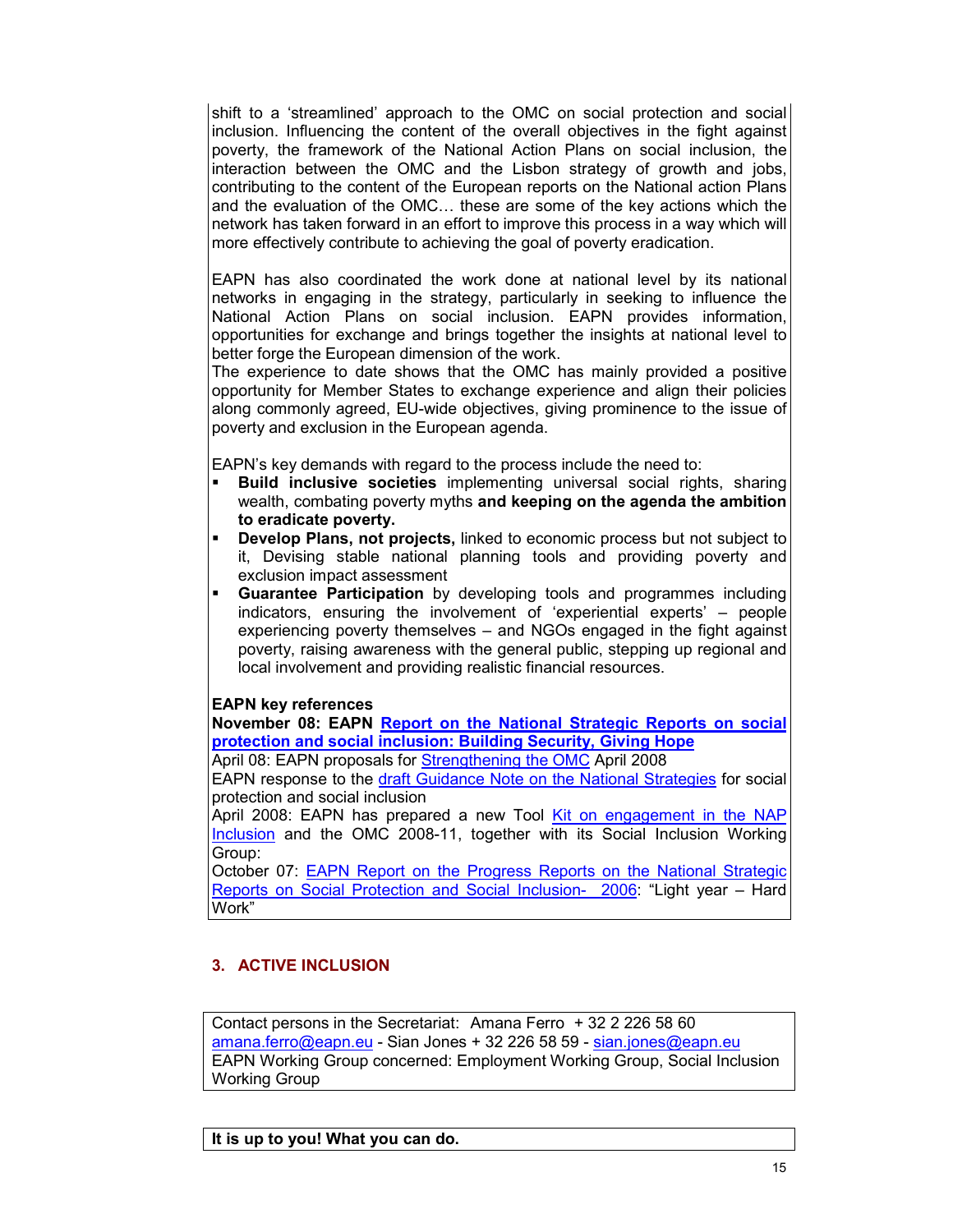- **National networks are invited to join EAPN's campaign for Adequate Minimum Income schemes (see below for more information, or visit http://www.eapn.eu/content/view/45/42/lang,en/ - 1515)**
- **Follow up with your own Governments the implementation at the national level of the Active Inclusion Recommendation**

**For information – latest policy developments** 

#### **European Parliament Report on Active Inclusion**

**05/2008 - The Jean Lambert report on Active Inclusion was adopted in the European Parliament plenary. The European Popular Party (EPP) had tabled an alternative resolution. The main differences from the Jean Lambert report were quite important:** 

- massive elimination of almost ALL references to anti**discrimination and equal opportunities;**
- **elimination of Article 137 of the Treaty as legal basis;**
- **elimination of all references to a framework directive on services of general interest**
- **elimination of all references to targets and most of references to indicators;**
- **elimination of most references to carers and social economy;**
- **elimination of quite a few references to lifelong learning, training and education;**
- **tendency to cut references to regional development and the role of local authorities;**
- **replacing "minimum income" with "adequate income support"**
- **elimination (not always though!) of adjectives such as "coherent", "integrated", ":effective", "affordable", "accessible", "realistic" and once even "high-quality".**

**The Lambert Report is an important step forward for EAPN, as it backs implementation of adequate minimum income – establishing targets for adequacy at least at the poverty threshold, supports progress towards a framework directive on Services of General Interest and underlines the need to counter negative conditionality.** 

**Please find here the EAPN press release related to this occasion.** 

#### **EAPN past activities**

#### **Social standards project**

2007- The first phase of the Social Standards Project involving EAPN members as well as EAPN(EU) has been finalised**.** Final report and summary accessible in several languages on www.eapn.ie/standards

Round Table on Poverty and Social Exclusion (Stockholm, 2009)

This year, Active Inclusion is the overarching focus of the Round Table on Poverty and Social Exclusion, to take place in Stockholm, under the Swedish Presidency, on October 15-16 2009. EAPN formulated input to the conference programme, calling for effective political recommendations that can constitute a strong legacy for 2010. This input can be accessed here.

#### **Policy follow up and lobbying of the Active Inclusion process**

Implementation of the Active Inclusion Recommendation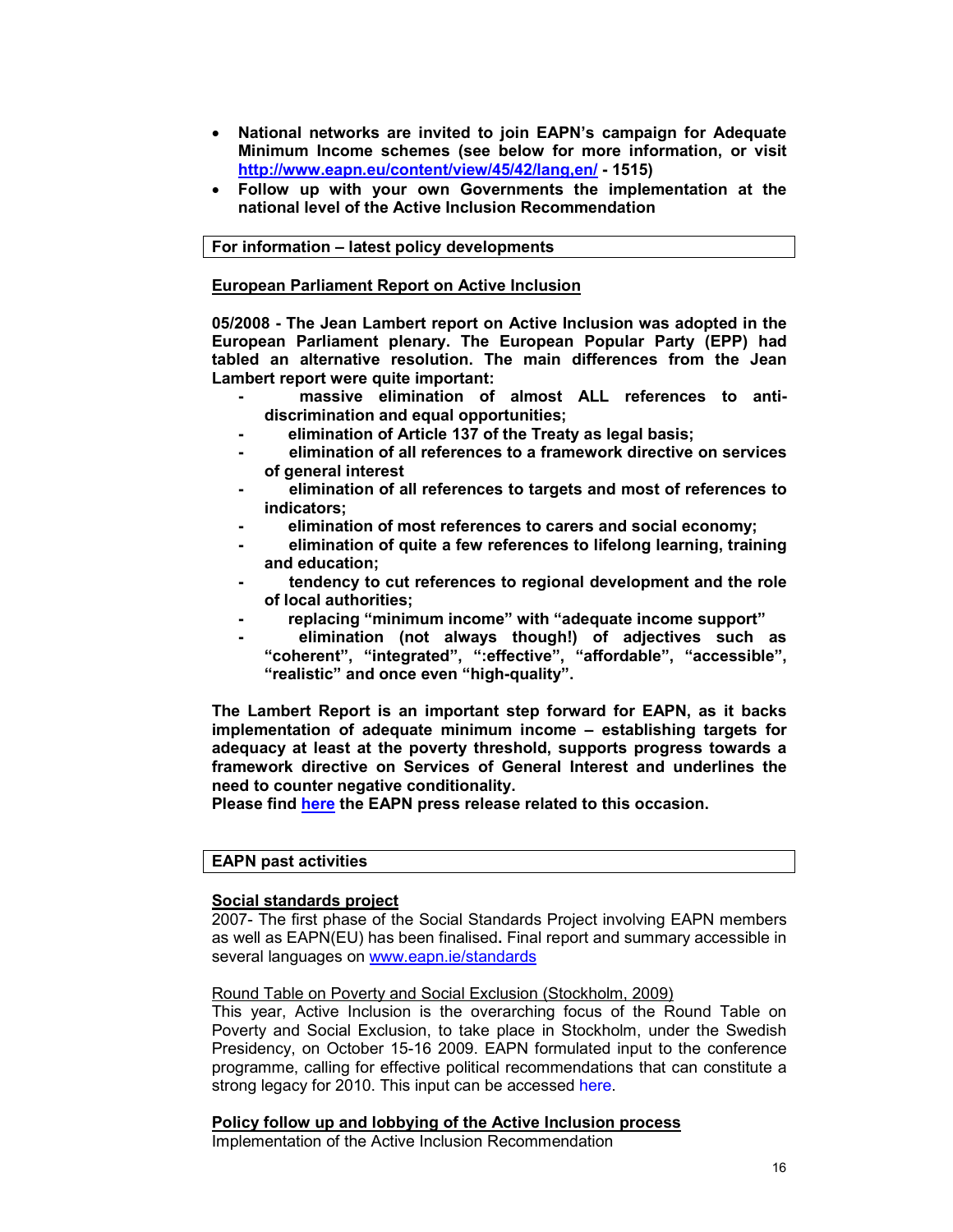The Social Protection Committee announced a series of measures for the implementation of the Active Inclusion Recommendation, after its meeting on February 19.

The SPC working group on Active Inclusion will be monitoring the implementation of the Recommendation within the OMC cycle, More on the framework will be discussed at the plenary session of the SPC on 24 April.

The Indicator Sub-group of the SPC has already included in its work programme for 2009 the work on Active Inclusion indicators, covering the three pillars (minimum income, link to the labour market, access to quality services). These indicators will be discussed at the following meetings: 10 Feb:  $3<sup>rd</sup>$  pillar (access to adequate housing); 31 March: 2<sup>nd</sup> pillar (Make Work Pay, Labour Market transitions); 28 April:  $3^{rd}$  pillar (access to healthcare); 1 July:  $1^{st}$  pillar (minimum income adequacy)

The first 2009 report of the EU Network of national independent experts on social inclusion will present a review and analysis of minimum income schemes. The report is due in mid-April.

The issue of homelessness and housing exclusion, which is part of the Active Inclusion agenda, has been chosen by the Social Protection Committee as the social inclusion focus theme for 2009 and will be a central theme in the Joint Report 2010.

The partnership agreements with EU-networks have in their work programmes a specific focus on active inclusion.

A study on "Housing exclusion: welfare policies, housing provision and labour markets" was awarded to the University of York. It started on 15 January for the duration of 15 months.

The European Commission will examine, together with the social partners, how they might further develop autonomous initiatives to enhance the synergies with the other policy strands and actors in the active inclusion approach, such as public authorities - including those most active in the field, i.e. often regional and local authorities - service providers and NGOs.

The provisions of the new ESF regulation are useful for the support of active inclusion measures, namely through: a) developing and testing integrated pathways to active social and economic inclusion; b) mainstreaming innovative integration approaches that have a clear advantage over current practices; and c) disseminating and transferring good practice in promoting social inclusion across all Member States.

The European Commission, under PROGRESS, supports the following initiatives:

Network of local authorities' observatories on active inclusion (NLAO). This project has been awarded to EUROCITIES and started on 1 March 2009, with the aim of monitoring and promoting best practices on active inclusion policies, especially in relation to quality services, and of analysing the development and implementation of active inclusion strategies at the local level. The pilot phase will last 18 months and will consist of five observatories (Southampton, Rotterdam, Turku, Prague and Bologna) and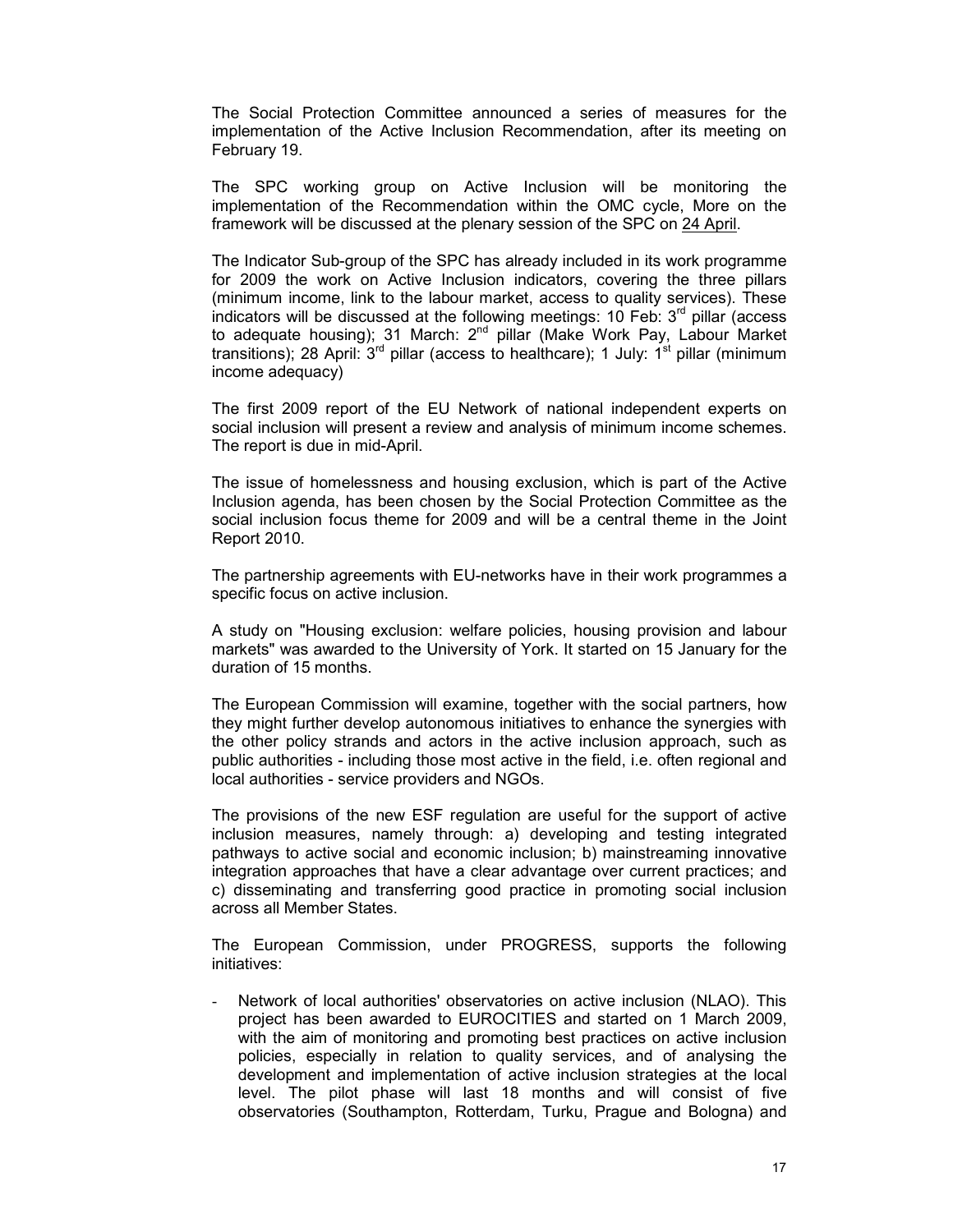will focus on housing support services and social housing and on employment services.

- Mutual learning projects (two year duration, to be completed by end 2009). The most relevant ones in relation to active inclusion are: CONNECTIONS Organisational approaches to multiple deprivation; MPHASIS Mutual Progress on Homelessness Information Systems; Standard Budgets – an Instrument to Fight and Prevent Over-indebtedness and to Promote Financial Inclusion and Well-being; Wise Work Integration: Social Enterprises as a Tool for Promoting Inclusion; SYNTHESIS – Health and Social Services Integration for the Most Vulnerable Groups
- Peer reviews in area of active inclusion in 2009: Measurement of the impact of anti poverty and active inclusion policies: scoreboard as an example of an evaluation, monitoring and partnership tool – FR; A new qualification programme for people with reduced income capacity and without income support from the national insurance schemes  $-$  NO; the city strategy  $-$  UK; homelessness measurement – AT; Combining choice, quality and equity in social services – DK; Ensuring a functioning health care system in regions with declining and ageing populations – DE.

The Commission services will also undertake a stocktaking exercise in close cooperation with the OECD, to review the situation in Member States.

- 15-16/12/2008 Council Conclusions were prepared by the Working Group on Social Question of the Council and adopted on at the EPSCO Council. In its proposals to the Round Table and a letter to the EPSCO EAPN pressed Social Ministers for a clear road map to implement the Recommendation, a proposal that was also backed by the Social Platform.
- October 08 EAPN presented its Key Messages to the Round Table on the implementation of Active Inclusion – including demands for a Road Map for implementation and lobbied the EPSCO through a letter to the Social **Ministers**
- October 2008 On the eve of the publication of the Commission Active inclusion Resolution EAPN insisted with success that it should still be a Resolution and not down graded to the level of a Recommendation
- 07/08 EAPN has participated in the drafting of the Social Platform position on Active Inclusion
- EAPN held a seminar in Paris on Active Inclusion on the 13 June, in Presence of French Haut Commissaire Martin Hirsch where EAPN principles for Active Inclusion were agreed. The report of this seminar with the principles is available on EAPN website.

#### **Minimum Income Campaign**

 **Signatures: the process of putting together lists of targets and starting collecting signatures form key personalities has already begun, with good results, both in Brussels as well as at the national level.** 

 **Internet: the Adequate Minimum Income Website & Facebook cause have been launched: www.adequateincome.eu**

**http://apps.facebook.com/causes/263061?m=63f2250d&owner\_id=2546740 The website will be launched more widely in the last week of May, in conjunction with the media action.** 

 **Background documents: The revised version of the "Myths and Realities" paper has been updated by Professor John Veit-Wilson and will be available online next week. The Adequacy Explainer and the MISSOC**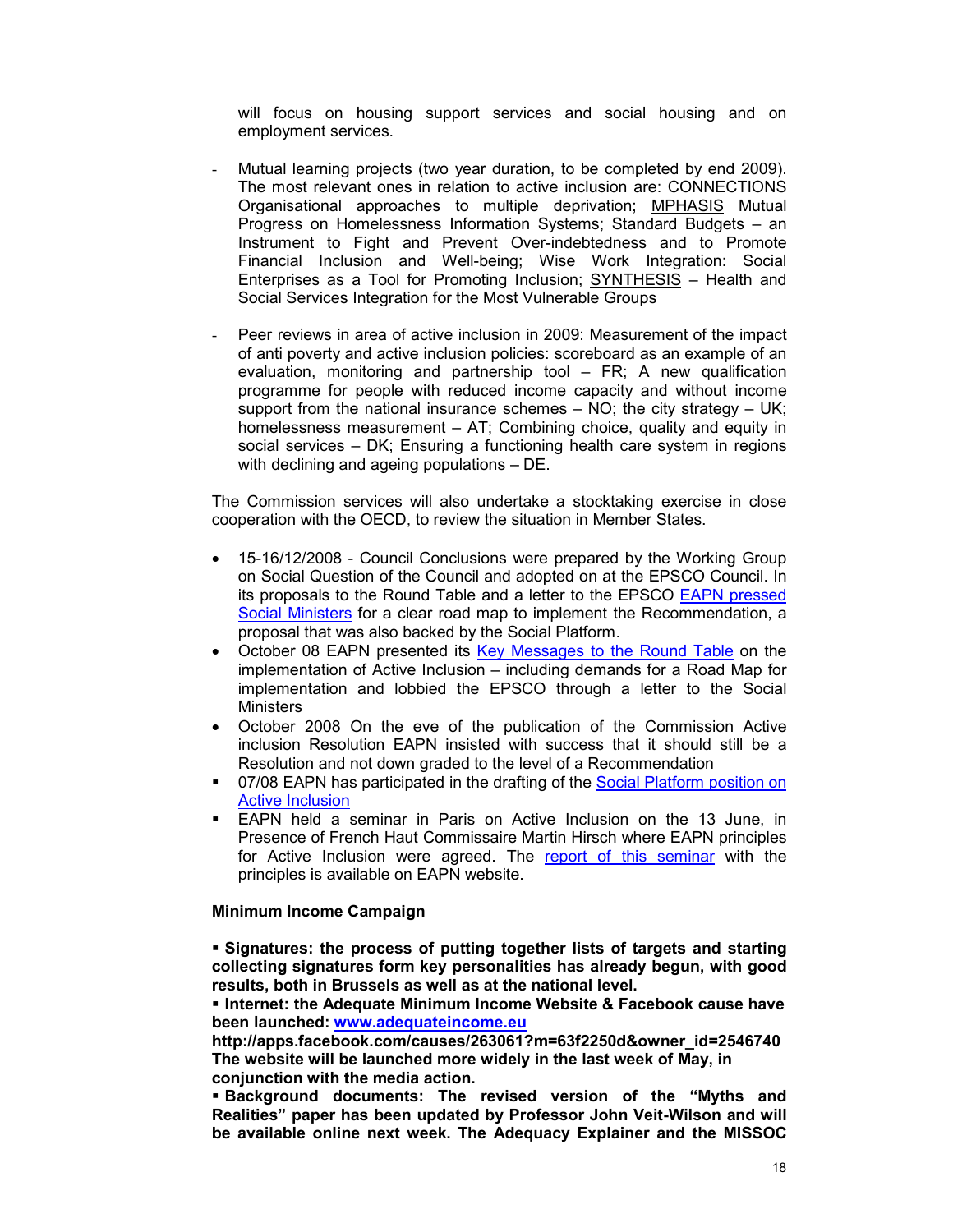**overview of minimum income schemes across Europe will be ready for the Fall.** 

 **The media action week has been set in motion at Brussels level. Contracts have been concluded with the European Voice and EurActive for featuring the campaign, the appeal and main signatories.** 

A campaign meeting took place in Brussels on March  $6<sup>th</sup>$ , when partners discussed obstacles, opportunities and ways forward for implementing the campaign at the national level.

 All campaign materials as well as more information, can be accessed in the Members' Room on the EAPN website (http://www.eapn.eu/content/view/45/42/lang,en/ - 1515).

 January 2009: The text of the appeal has been finalized. A Contact Group has been set up at the EXCO recommendation. Terms of Reference for the project have been circulated to members of this group. The Campaign is to be discussed, as a fix item, in all EAPN WGs.

 November 2008: a media company has been selected for providing the support of a copy writer for drafting the manifesto.

 30/05/08 EAPN Executive Committee discussed the next step of the campaign, and agreed on a project of a page of "advertisement" in favor of adequate minimum income schemes in the national news paper. First the Secretariat will support the development of a 'manifesto' (briefing note to be circulated for comments early September). Each National Network will seak to have this 'manifesto' signed by well known people/organisations/Trade Unions. People who sign this text will be also asked to pay a fee that will pay for the publication of the advertisement).The text will be published with the list of all the signatories. The Adequate minimum income campaign will be articulated with EAPN more general campaign on the eve of the European elections.

 On 12 March 2008 a reflection day was organised in Brussels to exchange experience on this first phase and begin to shape a second phase**.** See report of this meeting as well as evaluation on EAPN website extranet access

• March 2008 / A special issue of EAPN Network News devoted to the Campaign has been issued

The aims of this campaign **are to**:

- Promote EAPN, and develop a more campaigning image of our organization.
- Build clear common EAPN messages likely to be promoted in the next years
- Raise awareness within EAPN national members and wider circles, of the importance of the issue, of its European dimension and the current windows of opportunity for progress at EU level.
- Invite and support EAPN national members to campaign on the issue:
	- $\circ$  towards the general public by organizing event and/or disseminating campaign material, aiming at impacting on representations
	- $\circ$  towards policy makers by sending EAPN common manifesto letter to their national policy makers, pressing Member States notably to respond favorably to the second consultation on activation/minimum income.
	- o Strengthen NN capacities to campaign.
	- $\circ$  At EU level to give visibility to the issue among civil society organization and policy makers and to press EU institutions to adopt an ambitious approach to the issue.

See information on the campaign and directly download **campaign material** on www.eapn.org

#### **Background information**

Minimum income is one of the cornerstones of social protection systems. On the  $24<sup>th</sup>$  June 1992, the European Council agreed unanimously to lay down common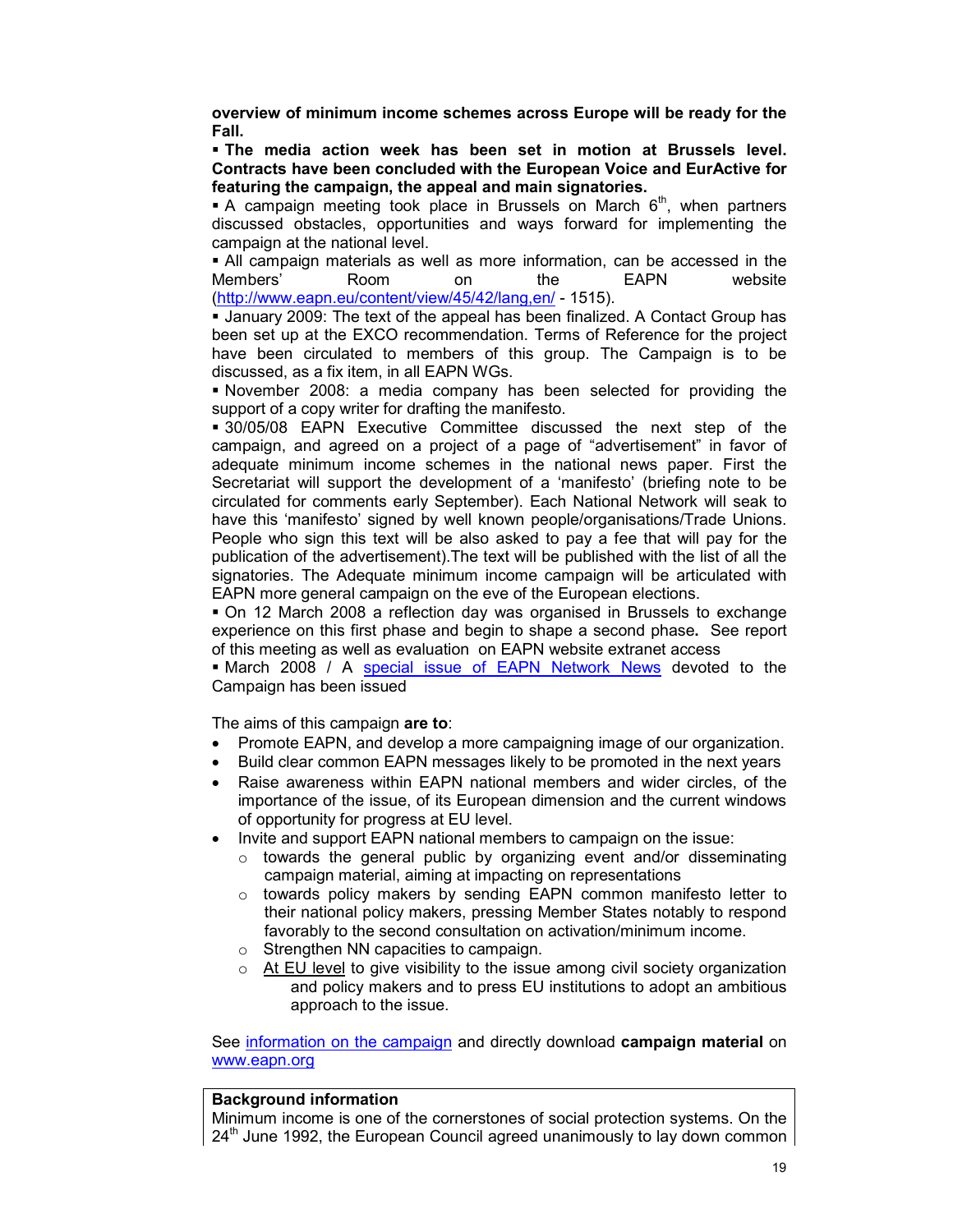criteria on "sufficient resources and social assistance in social protection systems" (Recommendation 92/441/EEC). Since then most Member States have introduced minimum income systems, but there are significant differences in how these schemes work and their impact on vulnerable people. In the Social Agenda published in February 2005, the Commission reiterated its commitment to publish a communication on the issue. This was finally published on the  $8<sup>th</sup>$ February 2006, in the form of a Consultation "On action at EU level to promote the active inclusion of the people furthest from the labour market".

A two stage consultation was organised by the Commission in 2006 and 2007- They have set out a new comprehensive policy **concept called Active Inclusion** for supporting those furthest from the labour market based on 3 pillars: "a link to the labour market through job opportunities or vocational training; income support at a level that is sufficient for people to have a dignified life; better access to services that may help some individuals and their families in entering mainstream society".

The second stage consultation in 2007 proposed to deepen the Open Method of Coordination through the adoption of Common principles

- income support sufficient to avoid social inclusion (restating the principles of the 92 recommendation)
- link to the labour market
- link to a better access to quality services

12 Members States responded to the consultation, together with 6 Social Partners, 35 EU level NGOs and 22 national social partners, organizations or NGOs (including EAPN Ireland and EAPN France, as well as the UK Social Policy Task Force) (see responses to the consultation)

3 October 2008: The Commission finally adopted a welcome Recommendation and accompanying Communication on the active inclusion of people excluded from the labour market

#### **Responsible for**

**National level:** EU Social Protection Committee Member **European level:** DG Employment and Social Affairs, Unit E2: Officer

# responsible: Michele Calandrino.

# **Background resources and documents**

Commission documents – Action on social protection and minimum income on the DG Employment social protection site: http://europa.eu.int/comm/employment\_social/social\_protection/index\_en.htm Active inclusion web page on Europa website

MISSOC/EUROSTAT data on social protection schemes at member state and EU level.

# **EAPN key positions and past action**

EAPN has been concerned to defend and improve minimum income across the EU as part of an overall commitment to minimum social standards. The underlying position has been the need to defend adequate minimum income levels that enable a dignified life, and together with the access to services, provide people with a secure basis in which to build their routes into work or into other activities. In the response to the new Communication, other key concerns are the need to develop supportive activation measures which lead to more and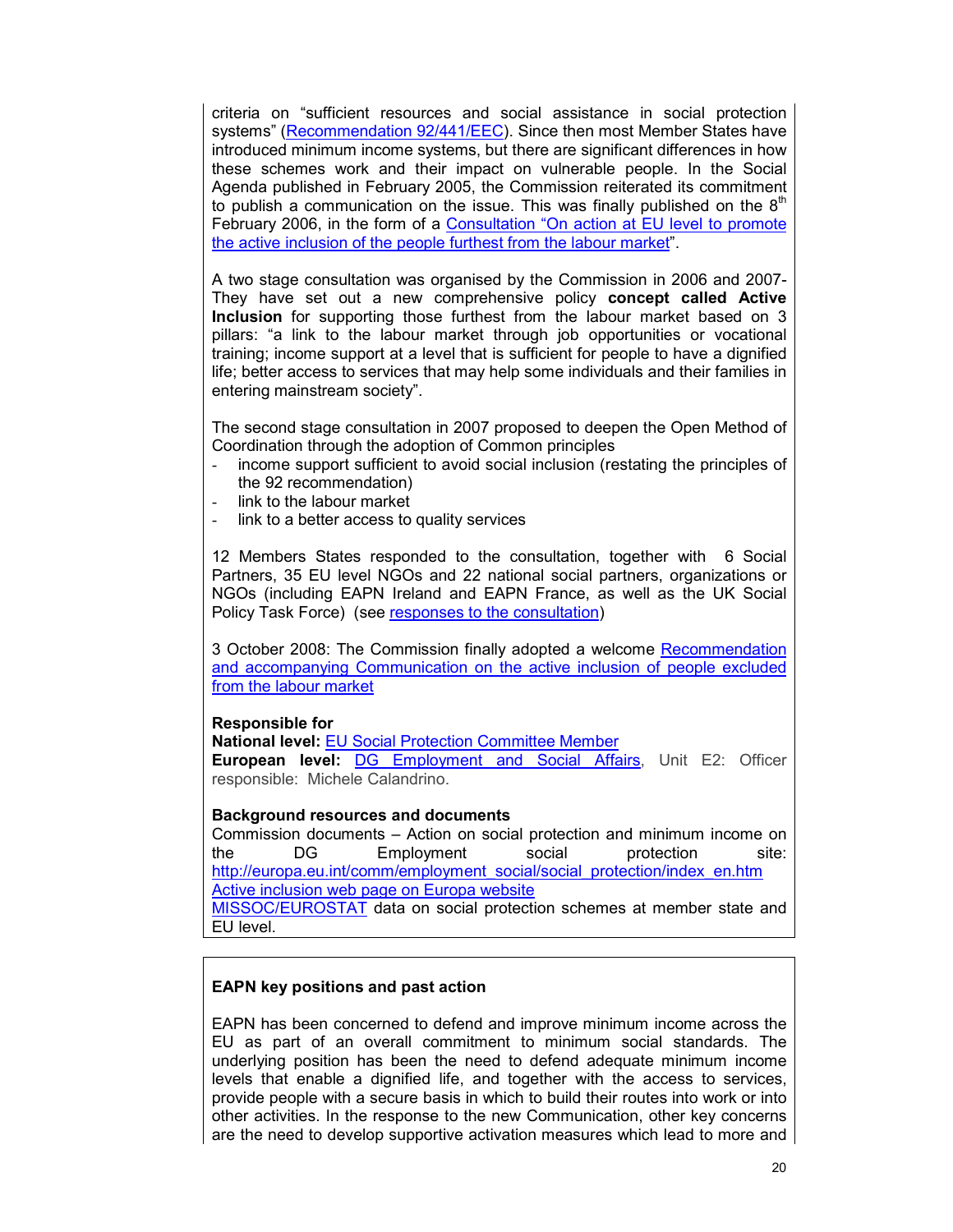better jobs, as well as developing strategies that empower and meet the needs of all people at risk of poverty and social exclusion, without insisting on work as the only route

Adequate Income has been an underlying theme in the work of both the Employment and Social Inclusion Review Group, and on issue on which EAPn has been cooperating with other NGOs within the Social Paltform. **In 2006 and 2007**, EAPN responded to the **two successive stages of the Communication** (see below)

In 2007 EAPN insisted that the wording 'Minimum resources' should not replace 'Minimum Income' and questioned the political will to deliver on this issue. See EAPN press release *Cause for serious concern for the poorest in Europe: EAPN responds to the conclusions of the EPSCO Council (23/O2/2007).*

EAPN also participated in the EU funded project on Social standard.

Parallel to its policy lobbying EAPN has started a specific campaign on the issue.

# **EAPN key references**

All key references are available on the website www.eapn.eu, including the relevant edition of Network News, a briefing on Minimum Income, and EAPN Response to the first stage of the Consultation, "Ensuring a Decent Income and a Better Life for All".

Key documents are also available on the Social Platform site: www.socialplatform.org including Social Platform response to the consultation. EAPN Ireland has coordinated an EU funded project on Social Standards, several papers have been developed on the issue of minimum income. See

website: www.eapn.ie/standards

# **4. THE LISBON STRATEGY**

Contact person in the Secretariat: Sian Jones + 32 2 226 58 59

 Sian.Jones@eapn.eu EAPN groups in charge: EXCO, Employment Working Group, Structural Funds Working Group, Social Inclusion Working Group

# **IT'S UP TO YOU! WHAT YOU CAN DO:**

- o **EAPN members (particularly EXCO) should be trying to find out from their Lisbon National Coordinators, what process will be followed on Lisbon National Reform Programmes this year and to highlight their input on the social impact of the crisis.**
- o **Participate in the Joint Seminar on 2010 and beyond the legacy we want. Getting progress on an EU without poverty and social exclusion on the 29th May 2009 and the follow up work on the EAPN position paper, pushing for a positive legacy at EU and national level.**

# **For information – latest policy developments**

This section will also include information on the Economic Crisis – as this is now the refocused objectives of the Growth and Jobs strategy in 2009.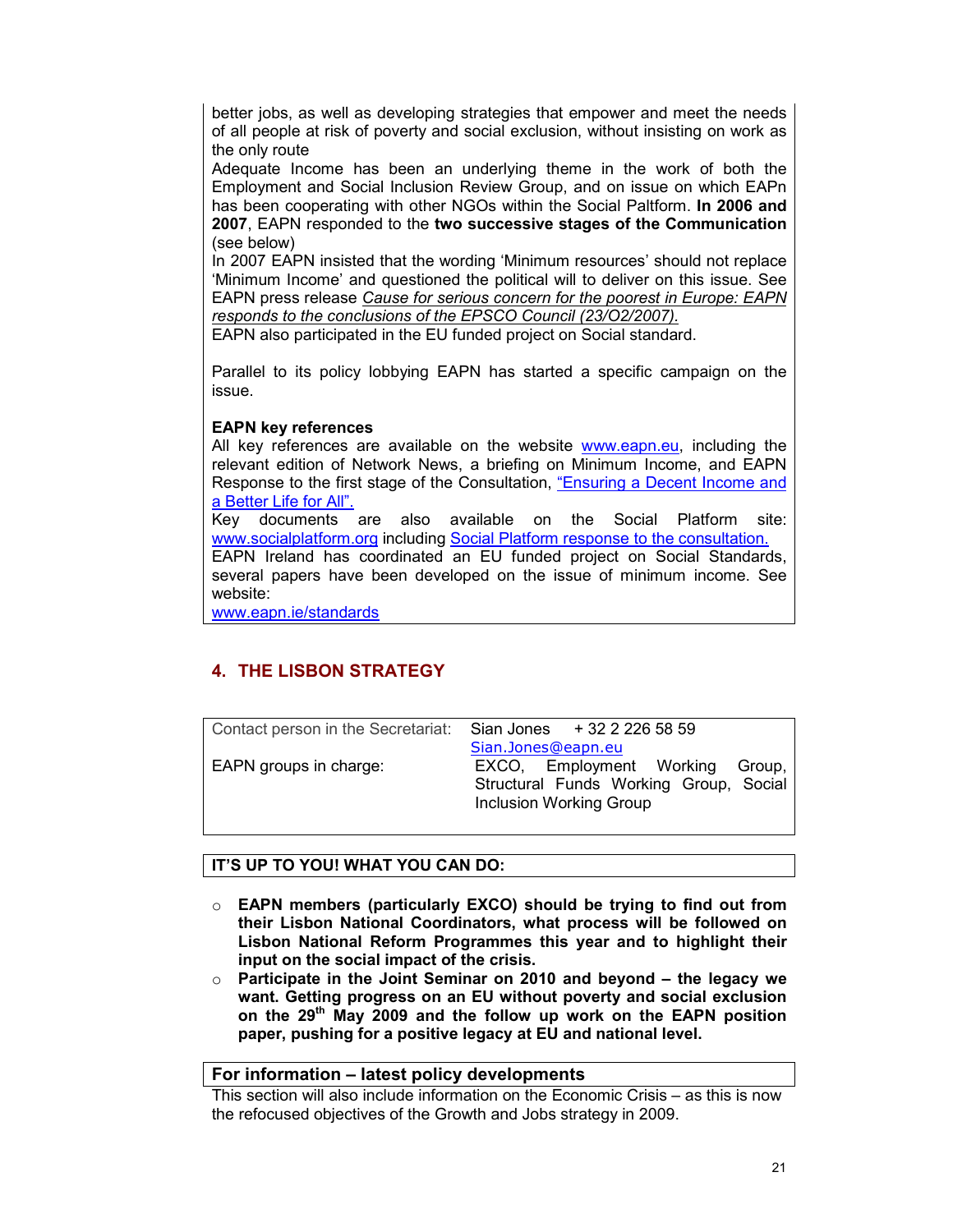# **Lisbon Strategy: Growth and Jobs (2008-10) – Economic Recovery Plans**

- The main focus of the Lisbon Strategy has been on delivering the **promised Employment Summit (see employment section), despite the calls for a broader focus on social as well as economic impact**. **The next steps will be the publication of a new Communication on Employment on June 3rd which will be the main focus on the June European Council on the 18/19 June.**
- $\circ$  The Spring Council Conclusions (19-20<sup>th</sup> March 2009) focussed strongly on the crisis and in preparation for the G20 conference in London on the 2<sup>nd</sup> April. The main proposals prioritised regulating the financial sector, deepening the Growth and Jobs Strategy by stimulus measures and investment in defending jobs/ and smart green growth. The main reference to the social impact was to reinforce social protection as an "automatic stabiliser". A proposal for an Employment Summit, was downgraded to a Troika to be held on May  $9<sup>th</sup>$ . 3 preparatory workshop s will be held in Spain on the 15<sup>th</sup> April on Upgrading skills/Integration of youth: in Sweden on the  $20<sup>th</sup>$  April on Increasing access to employment and on the  $23<sup>rd</sup>$  April in Czech Republic on Maintaining employment and promoting mobility.
- $\circ$  On the 9 and 10<sup>th</sup> March, the EPSCO held their preparatory Council agreeing their key messages to the Spring Council. This year they included strong social references in the context of the crisis, reflecting the strong inputs of the EMCO and the SPC. The Conclusions recognized that Lisbon has not delivered on all its objectives and that "*inequalities and exclusion persist, affecting social cohesion*".
- $\circ$  On the 4<sup>th</sup> March, the Commission published the new Communication which replaces the Report on Lisbon to the Spring Council: Driving the economic recovery

http://ec.europa.eu/commission\_barroso/president/pdf/press\_20090304\_en. pdf. This report builds on the previous package but makes new proposals on a new International framework for regulating the financial sector (including tax-havens and hedge funds), specific stimulus measures which include targeting support to low-income and vulnerable people, and investment in social as well as green jobs.

On the 28<sup>th</sup> January 2009, the Commission adopted the "country chapters" and Recommendations under the Growth and Jobs strategy. The chapters analyse progress towards Growth and Jobs, taking account of the crisis. ( the delay in publishing these documents was to allow this update to take place). The recommendations will be endorsed by the Spring European Council on the  $19<sup>th</sup>$  and  $20<sup>th</sup>$  March 2009 and subsequent formal adoption by the Council.

At the same time the Commission adopted a companion document which evaluates progress on the specific areas of the guidelines (macro, micro and employment). The final section contains the Draft Joint Employment Report, which will be approved separately. The full set of documents related to the 2008 Annual Progress Report package – Economic Recovery Plan can be found here.

- On the  $16<sup>th</sup>$  December 2008, The Commission adopted a package of documents to support the implementation of the Economic Recovery plan these included:
	- $\circ$  A report on the implementation and future priorities of the Community Lisbon programme
	- o A review of the European Globalisation Fund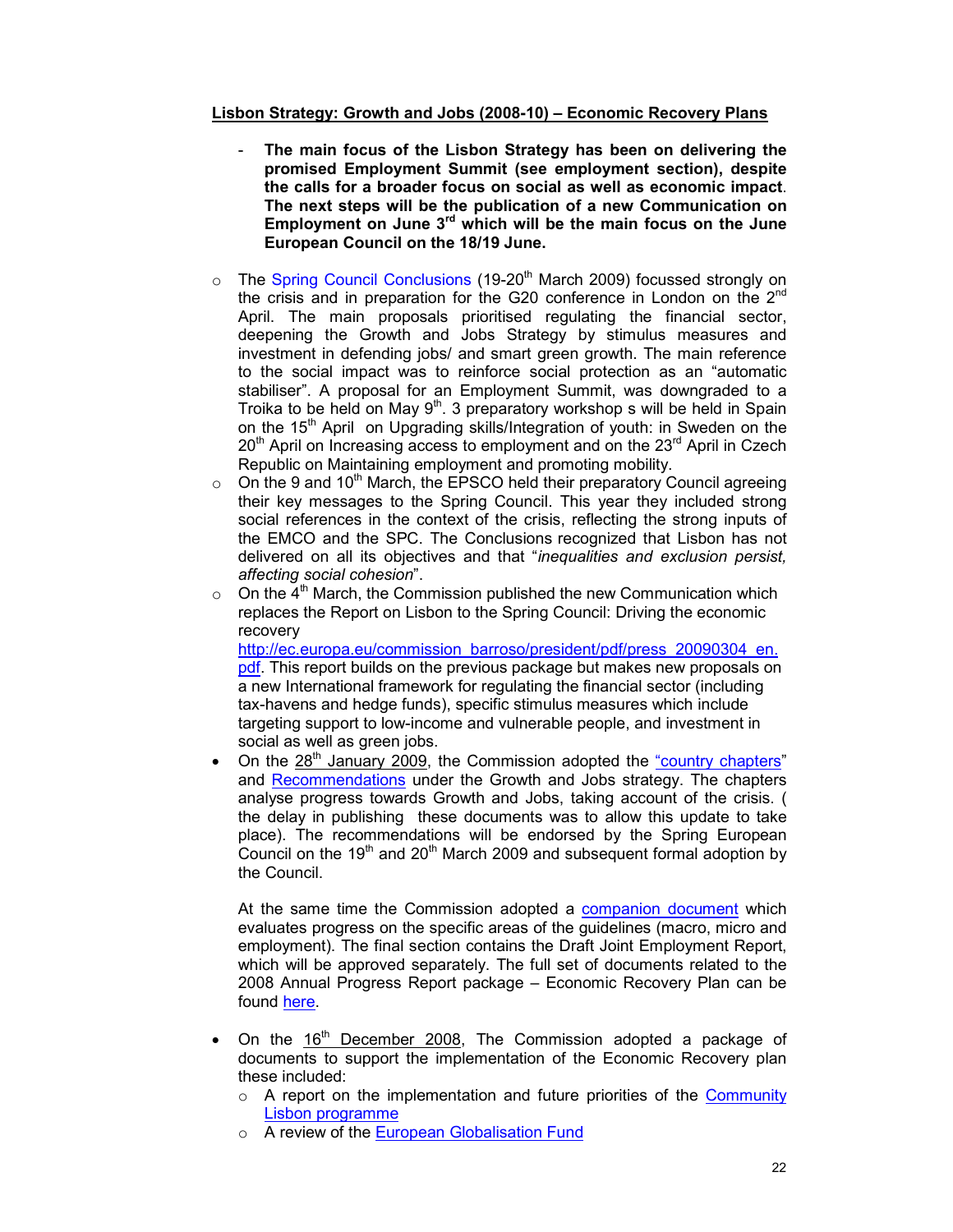- o A new Communication "New Skills for New Jobs" and fuller Staff Working document – promoting higher skills to meet "requirements of EU in 2020"
- o A one year on report on the Single Market Review carried out in 2007.
- On the  $26<sup>th</sup>$  November 2008, the Commission's Communication on a "European Economic Recovery Plan" as part 1 of the 2008 Annual Progress Report, and was endorsed by the December European Council. The plan is based on 2 key pillars: 1) Financial stimulus package based on boosting demand and purchasing power, 2) Short-term investment in "smart green jobs". Solidarity and social justice is supposed to be an "underlying principle". Key initiatives include launching a major EU employment support initiative – reinforcing activation particularly for the low-skilled, support for the most vulnerable, and creating demand for labour by reducing social charges and reduced VAT rates. Active Inclusion and flexicurity policies should be focussed on re-integration and avoiding long term unemployment. Adequate social protection is seen as providing incentives to work "while preserving purchasing power".
- October 2008- New National Reform Programmes cycle 2008-10: **Most of the National Reform Programmes were presented by the 15th October as agreed. They are displayed on the Growth and Jobs Website:**
- July 2008: The Council adopted the Employment Guidelines. (See Employment Section and EAPN briefing note/updated tool kit – www.eapn.eu)

The Spring Council was held on the  $13<sup>th</sup>$  and  $14<sup>th</sup>$  March 2008. However, the Conclusions were the most negative for Social Europe for some years. The tone was self-congratulatory that the "fundamentals of the EU remain sound. The Conclusions confirm that the **Integrated Guidelines remain unchanged** as do the four priority areas from 2006:

- 1) Investing in knowledge and innovation.
- 2) Unlocking the business potential, especially of SME's
- 3) Investing in people and modernizing labour markets
- 4) Climate change and energy policy for Europe

The Spring Council Conclusions 2008 emphasize that economic, social and territorial cohesion contributes to fulfilling "the objectives of the renewed Lisbon Strategy' but not the other way around. The focus on the  $3<sup>rd</sup>$  priority is now on education and the "knowledge triangle – research – innovation and education" and the only concession made to social inclusion is a focus on the renewed Social Agenda.On a positive note the Commission and Member States were invited to "strengthen the involvement of relevant stakeholders in the Lisbon process.

See:

http://www.consilium.europa.eu/uedocs/cms\_Data/docs/pressdata/en/ec/99410. pdf

**Post 2010 Lisbon Strategy Discussions**

o **The SPC and EMCO had their first discussions on post 2010 in April and May. The SPC will finalise its opinion on the July 2nd SPC Meeting. President Barroso will deliver a speech in the new European Parliament on the 17th July, setting out his broad vision on post 2010. It is understood that the Commission will promote a stakeholder debate ( by internet) during the Autumn, with the Commission's Communication appearing at the end of the year.**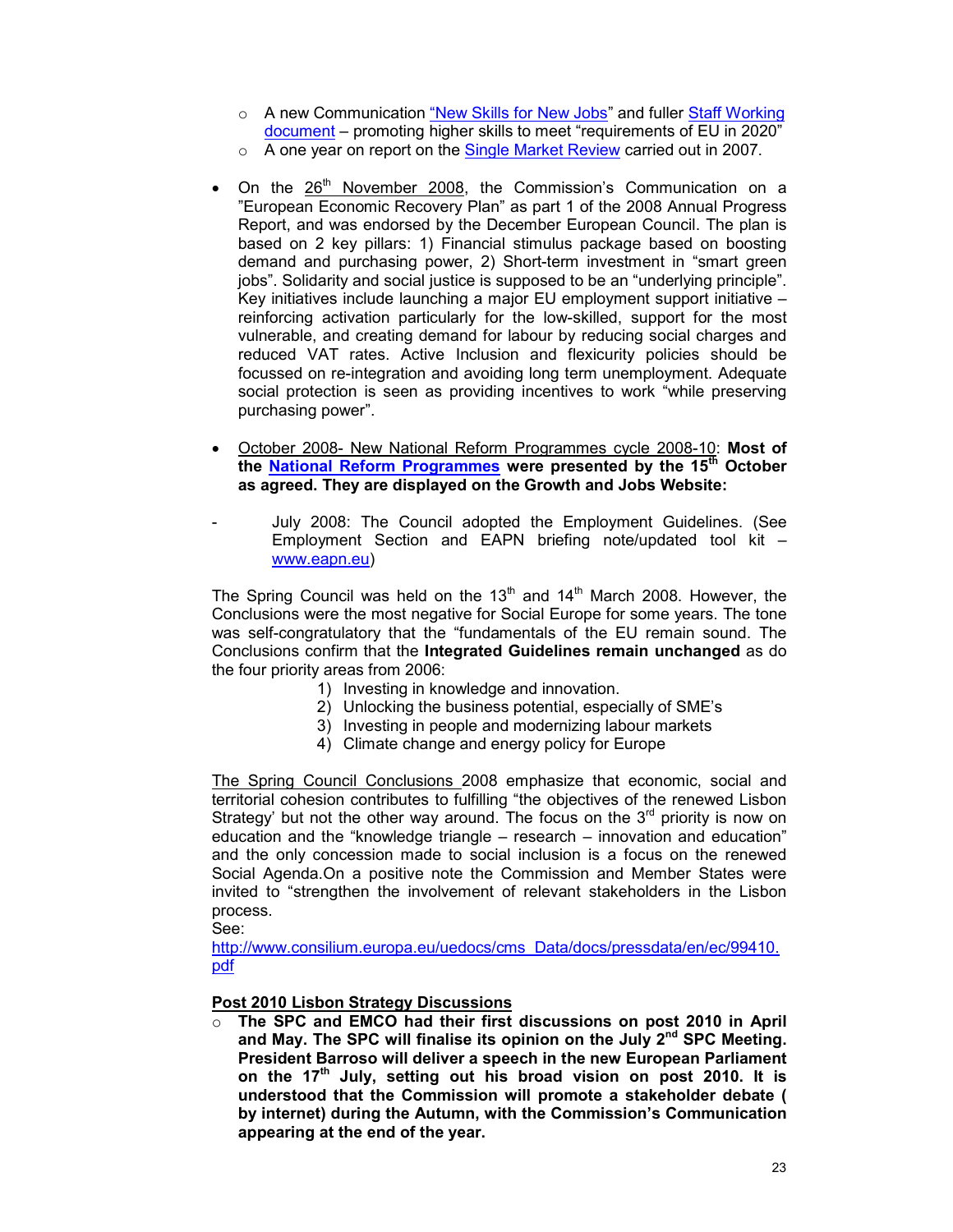- $\circ$  The latest information/feedback appears to highlight that the Ministers nor the Commission are not in the mood for very radical changes. The main focus is likely to be some light revisions to the Integrated Guidelines. The Employment Troika and preparatory meetings in April will be used to build consensus also on this area.
- o The EMCO and SPC started first discussions on post 2010 in February through a joint Task Force. The Informal Council on the 26/27 March in Prague focussed on draft proposals. The theme of post 2010 will be the key thematic focus for both EMCO and SPC in April and June meetings. The SPC will finalise its opinion for the July 2 SPC meeting.
- $\circ$  The Commission has began its discussions on the post 2010 strategy. The Secretariat General will take the lead on these proposals. A meeting was held with the Lisbon National Coordinators in Paris on the 5 December. The proposals of Tanugi-Cohen were discussed and a stakeholder seminar was held afterwards, but NGOs were invited belatedly and few were able to attend. The main focus was on how to drive forward the growth and job agenda in response to the crisis, and to make the EU the most innovative, knowledge-based and low-carbon economy. The main priorities were:" re investing in human capital, knowledge and innovation, modernising the labour markets, and drawing up active social cohesion policies, promoting "green" growth and an environment favourable to enterprises and economic activity". Further meetings will be held of the National coordinators in February and April 2009, and until Spring 2010.

# **EAPN ACTIVITIES**

# **European Council and Economic Recovery**

- EAPN continues to lobby for a broader social response to the **Economic Recovery Plans and is collecting information from the national networks and other members on the response to the crisis. This will be finalised before the summer.**
- o **EAPN will be sending a letter to the June European Council, highlighting these concerns and linked to our demands for post 2010.**
- o In March, following discussions with the SIWG and other working groups, EAPN lobbied the EPSCO and the Spring Council with 2 letters and press releases. The main focus was on the need to develop coherent short-term measures to limit the social impact of the crisis whilst developing a more comprehensive long-term strategy which built on the lessons of the failures of the current growth and jobs strategy and the economic model that underpins it. The specific demands were to support public investment in social protection, adequate minimum income and social services as vital tools to mitigate the social impact and invest in people. A key concern was the impact on NGO's – their services and advocacy actions. In the press release whilst welcoming the confirmation of the need to support social protection systems EAPN highlighted our dissatisfaction with the lack of an integrated, cross-cutting approach to social impact or the unwillingness to use the crisis to stimulate a broader debate on the causes and weaknesses of the current strategy.

See Press Release/Letter to Spring Council See Press Release and Letter to the EPSCO Council

o EAPN is preparing a response to the new Communication together with a Reality Check highlighting current developments at member state level based on the member's fiches.

# **Post 2010**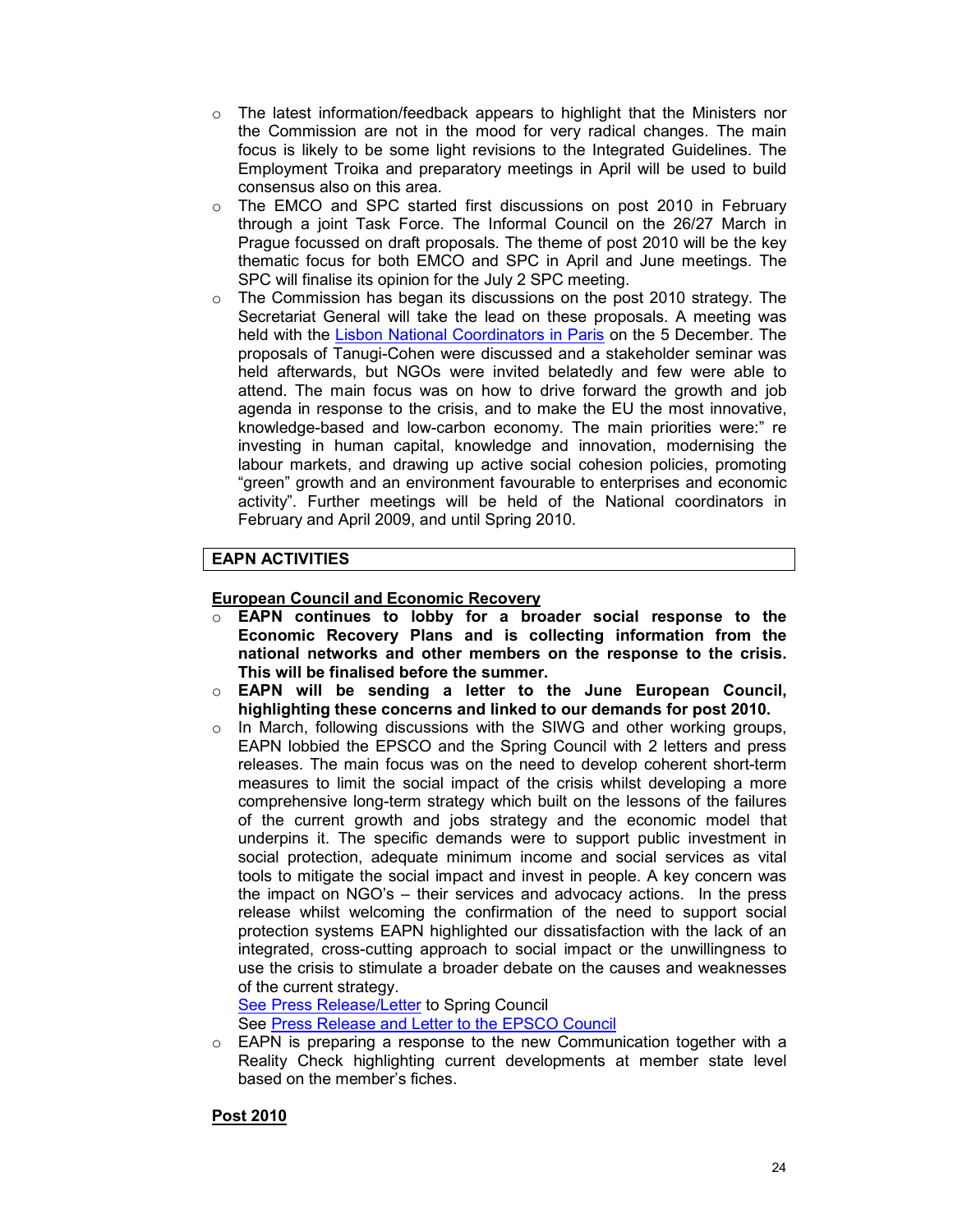- o **EAPN is holding a seminar on the 29th May involving SIWG, EWG and SWG and outside stakeholders to agree proposals on the legacy for 2010 and proposals for a post 2010 Lisbon Strategy**. **This EAPN position paper will be finalised in June and used to lobby the President of the Commission and the prime ministers in the Autumn and lead up to the Spring Council 2010.**
- o **EAPN is in the steering group of the Spring Alliance, as well as chair o the new economic model working group, which is developing the manifesto for a social and sustainable EU. EAPN will be a key actor in the seminar to be held on the 17th June, which will aim to get feedback from key stakeholders on the draft manifesto. The manifesto will be launched in Brussels on the 28th September.**
- o EAPN is also a key play in 2 broad alliances to build broader approaches to the crisis and a new post 2010 vision based on a social and sustainable development and global equity. The first is with the **Spring Alliance** (a joint alliance between the Social Platform the EEB and the ETUC). EAPN spoke at the launch conference on the  $28/29<sup>th</sup>$  January 2009 and is chairing the working group on a new economic model.
- o The second alliance is with the **cross-network alliance**, involving a broad range of NGO's linked to the European Social Forum and ATTAC. EAPN participated in the first meeting on January and will participate in the follow up meeting on the 18 and 19<sup>th</sup> April in Frankfurt.
- o EAPN also participated in the Alternative ECOFIN held in Prague on the 30 March  $-1<sup>st</sup>$  April.
- o 16 EAPN members (national networks and EOs) responded to the EAPN Questionnaire on the NRP 2008-10. The initial findings were published as Key Messages: Will the Economic Crisis force a stronger social pillar in Lisbon? EAPN social inclusion scoreboard on NRP 2008-10 on the 18 $^{\text{th}}$ December 2008, coinciding with the EPSCO.
- $\circ$  The full report will be published on the 6<sup>th</sup> February (see www.eapn.eu).
- o EAPN published a report on the Economic crisis to influence the debates leading to the European Economic Recovery Plan (2008 Annual Progress Report)." From financial crisis to recovery – where is the strategy to combat poverty". This was based on discussions in the SIWG, EXCO, EWG and SFWG in October and November. EAPN also contributed to the Social Platform position, following a joint meeting with representatives of the Secretariat General. It appears that some gains were made in the introduction of the horizontal principal on solidarity and social justice. But the social dimension remains still diluted. EAPN demanded a specific pillar focussing on social protection and social inclusion, including reinforcing minimum incomes and integrated active inclusion, investment in social as well as green jobs, and detailed monitoring by the EU of social impact. This has now been taken up by the SPC who will be delivering regular bulletins.
- o October 2008: the Lisbon Tool Kit has been updated.
- $\circ$  EAPN has met with ETUC and MEP Anne Van Lancker to discuss the input into the Parliamentary Report on the Employment Guidelines and to Lisbon. The changes to the Guidelines text were agreed by the June Council and appear to include positive developments on governance and promoting integrated principles of active inclusion (see September 2008 EAPN briefing).
- $\circ$  July 2008: EAPN has published an updated Lisbon Tool Kit in July, which will help its member engage with the National Reform Programme Process. This included lists of the new Lisbon Coordinators and bilateral meetings organized by the Commission.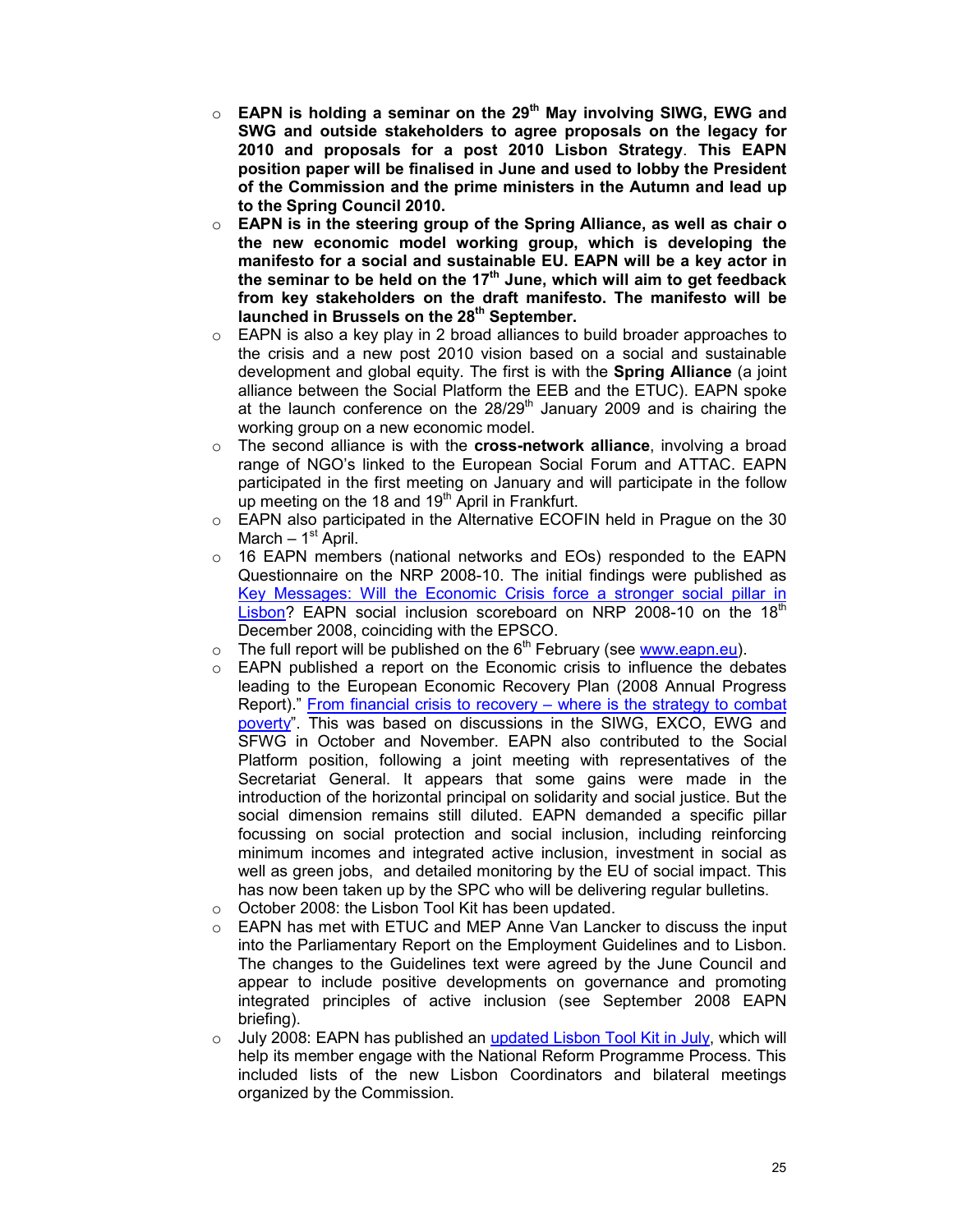- $\circ$  May 2008: A revised coordination process has been agreed with the EXCO in May, and all working groups will participate in a preparing a national response to an agreed questionnaire.
- o March 2008: EAPN sent a letter the Prime Ministers prior to the Spring Council and published a Press Release on the eve of the Spring Council on the 13<sup>th</sup> and  $14<sup>th</sup>$  March.

### **Background information**

The 'Lisbon Strategy' (also referred to as the Lisbon Agenda) is a way of describing the more immediate priority objectives of the EU for the period 2000- 2010. It is called the 'Lisbon Strategy' because it was agreed at the Lisbon Council in 2000 when the Heads of State and Government of the EU agreed the following vision: "*To make the EU the most competitive and dynamic knowledge based economy in the world capable of sustaining more and better jobs and with greater social cohesion".* Progress in reaching this objective is reported to the EU Spring Council (March every year) which decides the key priorities for following up on the Lisbon Agenda. The Gothenburg Council in 2001 made **environmental** protection part of the 'Lisbon Strategy'.

Following changes in most of the Governments who agreed the Lisbon Strategy, the election of a new European Parliament and the appointment of a new Commission in 2004, an evaluation of the Lisbon Strategy was launched. This evaluation was strongly influenced by the report of the 'Kok Group" which was appointed by the Council to prepare an input into the evaluation. This evaluation led to a revised Lisbon Strategy which was agreed at the Spring Council 2005. The revised Lisbon Strategy did not change the original intentions of the Lisbon strategy but it did decide that the future orientation of the strategy should focus on **Growth and Jobs**. In addition it decided on a new method of governance for the Lisbon Strategy, involving the adoption in June 2005 by the Council of Integrated Guidelines for Growth and Jobs (integrating the Broad Economic Policy Guidelines –divided between Macro and Micro Economic Guidelines- and the Employment Guidelines). The European Employment Strategy started in 1997 is incorporated in the Lisbon Strategy and constitute the Employment part of it.

The new Integrated Guidelines become the basis for Member States to produce National Reform Programmes, which were submitted to the Commission in October 2005 for the period 2005–2008. National Reform Programmes (NRP) are structured into macro, micro economic and employment chapters, each providing a presentation of the situation, an outline of initiatives and measures taken in response, and a description of budgetary resources involved, including structural and cohesion funds. The Employment section of these National Plans is the National Action Plan for Employment.

These National Reform Programmes should contribute to the goal of social inclusion, through a process of **feeding in and feeding out** between the Lisbon strategy and the OMC (how Lisbon contributes to social inclusion and how the OMC on SPSI contributes to growth and jobs). The Commission encouraged the involvement of all relevant bodies in the preparation of these National Reform Programmes, they particularly mention public authorities at national, regional and local levels, social partners and 'where appropriate' civil society. Responding to the Commission, Member States have appointed national Lisbon Coordinators ('Mr/Ms Lisbon').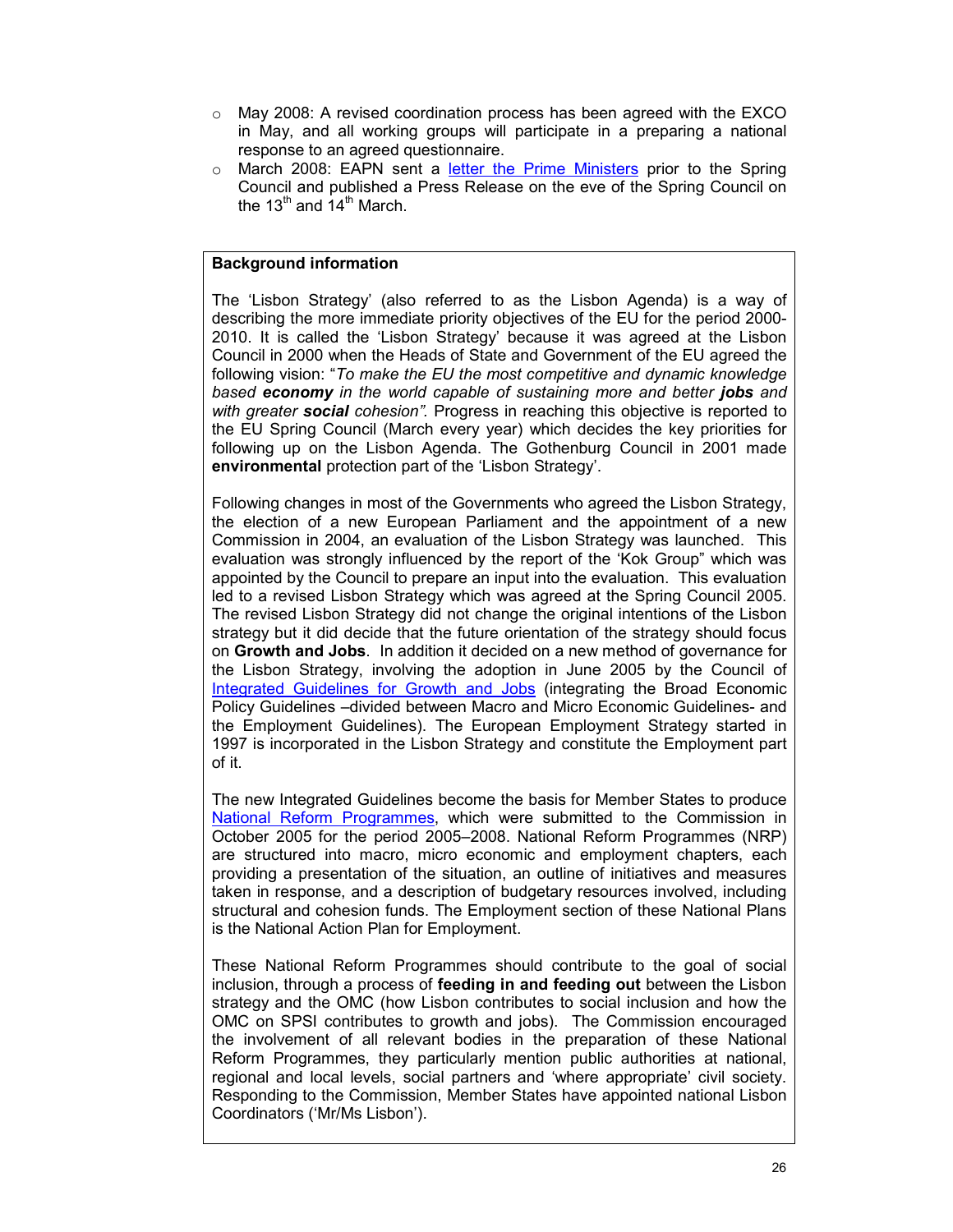On the **25th January 2006**, the Commission published its first Annual Progress Report (APR)*.* Part I evaluates the process followed in drawing up the reform programmes, and highlights a number of key initiatives, attaching a short list of good practice examples. It also includes a more detailed analysis of the macro/micro and employment aspects linked to the Integrated Guidelines. This section serves as the basis for the Joint Employment Report. Part ll provides a detailed assessment of the National Reform Programmes, assessing strengths and weaknesses, but without going so far as to make formal country specific recommendations.

The Lisbon "annual cycle" encompass:

 **Implementation Reports** of the **National Reform Programmes** submitted by Member States in the autumn (submitted in **October 2006,). In the autumn 2008 Member States presented new National Action Plans for 2008 -2010.**

 **See:** http://ec.europa.eu/growthandjobs/index\_en.htm

- Multilateral surveillance **was carried out,** involving the **Cambridge Review within the EMCO framework for employment aspects within the NRPs.**  The Commission advocated a light touch around **themes** rather than being country specific ie flexicurity, life cycle approach and sustainable social protection**.**
- Commission Annual Progress Report based on National Reports in the end of the year (in December 2006: adoption of APR and **Country Recommendations made for the first time under the revised Lisbon strategy, December 2007 adoption of APR incorporating the analysis of the National Action Plans.),**
- **The February EPSCO** adopt the **Joint Employment Report**
- **The European Spring Council** adopt **both Joint Employment Report and Annual Progress Report at** the Spring Council.

# **Responsible for the Lisbon strategy**

**National level**: National Ministries in charge of employment and economic affairs, Mr/Ms Lisbon, social partners, Members of the Employment Committee and the Economic Policy Committee

**European level:** EU Commission: President Barroso and the Commission's Secretariat General, with input from various DGs including DG EMPL. EU level representatives of social partners are actively involved.

# **Background resources and documents**

The main documents on the Lisbon process are found on the Europa Growth and Jobs site:

http://europa.eu.int/growthandjobs/index\_en.htm

# **EAPN key positions and past action**

With the revision of the Lisbon Strategy in July 2005, EAPN has been primarily concerned about the loss of priority of the "social pillar" of Lisbon, with the primary emphasis given to "growth and jobs" as a pre-condition for reducing poverty and social exclusion. EAPN networks have engaged actively in the new process by carrying out an evaluation of the first national reform programmes through a questionnaire. The report **"A future worth having" (March 2006)** highlights the findings, evaluates the annual progress report and assesses how far the revised strategy is delivering on governance, social inclusion and poverty.

# **Key points were:**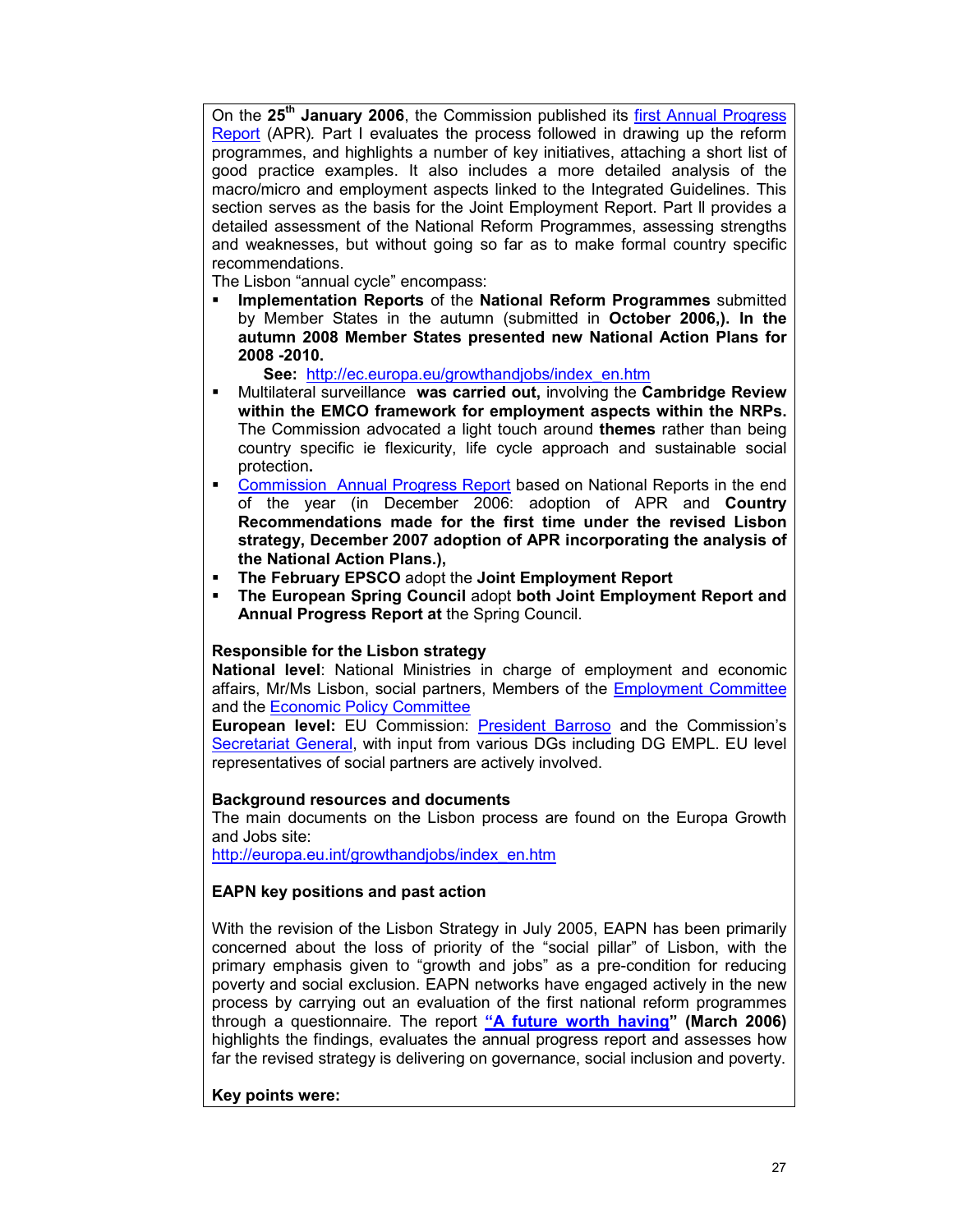- The neglect of a social framework of the economy, with a sidelining of the social objectives, based on the assumption that growth automatically leads to jobs and greater social inclusion.
- The emphasis on modernizing pension and social protection systems, without ensuring an adequate income for a dignified life.
- The focus on work at any price, and lack of demand-side measures to create quality employment, or to investigate the role of the social economy
- The need for broader, integrated strategies with adequate support services to help people along the road to work.
- The priority given to flexicurity, without analysing the impact on working poor.
- The lack of engagement with civil society in the entire process

# **Other EAPN key references**

A further EAPN response was published on the **Annual Progress Report and the Joint Employment Report** (See below)

On 16 January 2008, EAPN published its **Response to the 2007 National Implementation Reports (Social Inclusion Scoreboard** and to the **Annual Progress Report: Growth, Jobs but not Inclusion** EAPN has contributed to the Social Platform Position on Lisbon. See Social Platform site: http://www.socialplatform.org/code/en/camp.asp?Page=724

**Making Lisbon deliver for People Experiencing Poverty – report on Implementation Reports 2007**

# **5. EMPLOYMENT**

Contact person in the Secretariat: Amana Ferro + 32 2 226 58 60

 amana.ferro@eapn.eu EAPN groups in charge: Employment Working Group

**It's up to you! What you can do:** 

- **Send information to EAPN on studies on minimum income and methods of calculating adequacy**
- **Participate actively in the joint seminar on 29th May: Beyond 2010 and the EWG meeting on the 30th May and the follow up on political legacy for 2010 and the shape of post 2010 strategy to fight poverty and social exclusion.**
- **Provide input to the draft EAPN Position paper on post 2010 particularly in the areas related to employment.**

**Latest policy developments** 

#### **Employment Summit**

**The outcome of the Employment Summit (previously called a Troika), which took place on May 7th, and of its preparatory workshops, is not very encouraging. Find relevant document here:** 

- **Conclusions of the European Employment Summit**
- **Consolidated report of the three preparatory workshops**
- **Social NGOs to the EU Employment Summit: how to address the social crisis**
- **EAPN press release**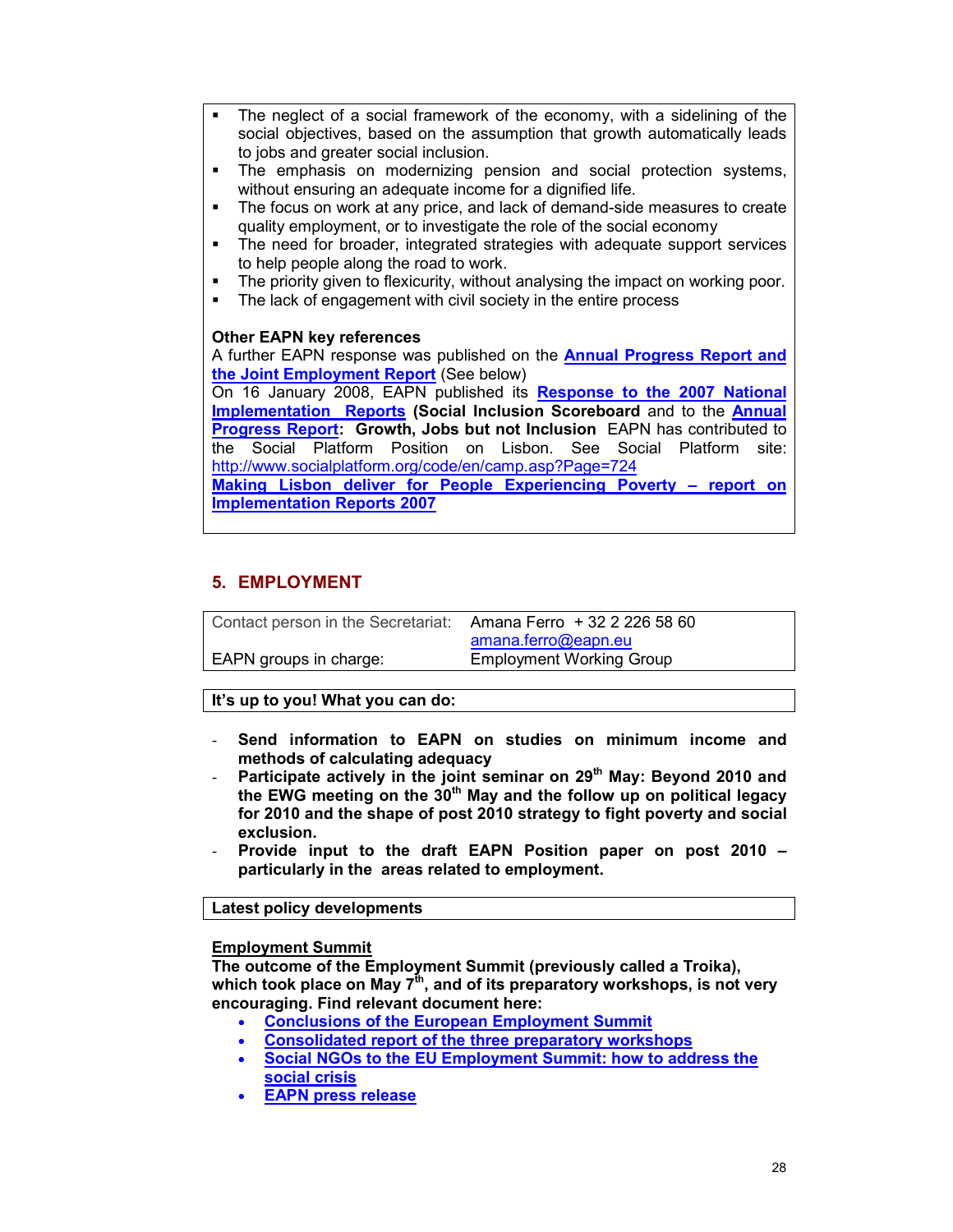**Although the Social Platform was involved in the preparatory workshop (and EAPN, through the SP, as well), it was not invited to the final Summit, which benefited from no civil society participation – it was a meeting between the Troika Presidencies (the Czech, Swedish and Spanish governments), the European Commission, and social partners.** 

**There are some positive aspects, such as mentioning putting people at the heart of the recovery plans, a more socially cohesive (including modern social protection systems) post-Lisbon strategy, an integrated approach (bringing together economic, employment and social aspects) and the explicit mentioning of vulnerable groups.** 

**However, the social impact of the crisis is barely mentioned. Active Inclusion is not made a guiding principle. The usual agenda, keeping people into employment at all cost, flexicurity, skills upgrading and mobility is reaffirmed.** 

**As next steps, the European Commission is currently preparing a Communication on these matters for the June Summit, in which EU leaders should take political decisions on the way forward. The draft is quite advanced and it will be released on June 3rd. EAPN will be meeting with EC representatives on May 25th to discuss our concerns on the matter.** 

#### **Social Economy**

**The European Parliament Intergroup on Social Economy has launched its memorandum on social economy, in view of the upcoming European Parliament elections, which can be accessed here.** 

#### **EAPN Activities**

#### **Conferences**

**14/05/2009 – EAPN was represented at a conference organized by the European Commission concerning the impact of the economic crisis on labour markets. Please find here the conference programme. Materials to follow soon.** 

**19.05.2009 – EAPN attended the Thematic Peer Review organized by the European Commission and dedicated to "Labour market policies in response to the impact of the economic crisis". Materials to follow soon.** 

#### **WISE project**

**National peer-reviews for this project (bringing together participating countries two by two) are taking place during April and May, to ensure exchange of good practices, as well as to foster debate on the future of social economy in these countries, with a specific focus on WISEs. Elke Vandermeerschen from the EWG has attended the Belgian peer review (with Finland) and Amana Ferro from the EAPN Secretariat has attended the Romania-Poland peer review in May. The Malta-Spain peer review is scheduled for the beginning of June, while a meeting with all project partners will take place in Rome on June 23rd .** 

**Background information**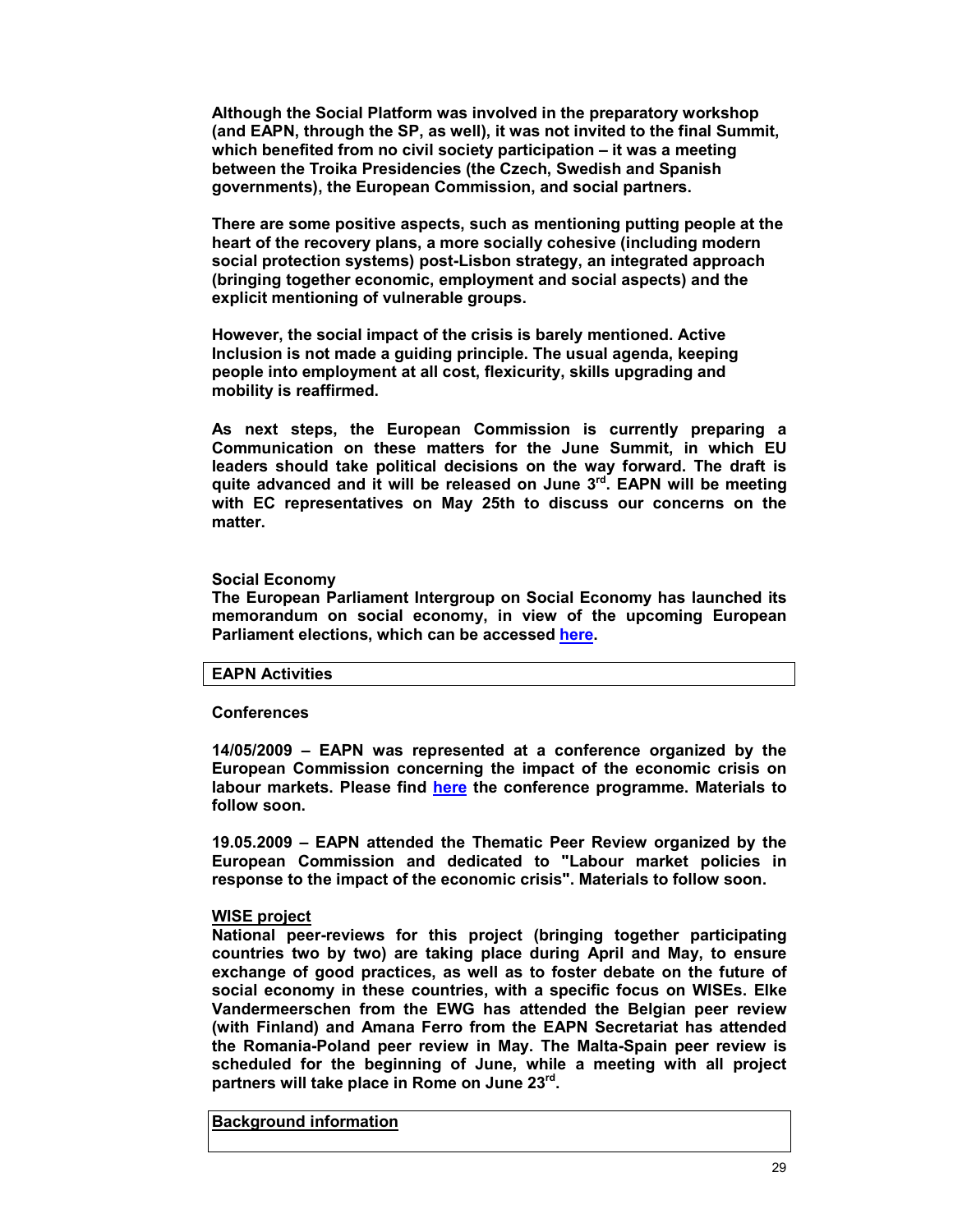In 1997 The Amsterdam Treaty, with a new chapter on Employment has been an important step: whilst employment policies remain national competence, it clearly gives to the European Institutions a stronger role. Structural Funds are one of the main financial tools to deliver the strategy.

The components of the EES are:

- Guidelines are proposed by the Commission and adopted by the Council,

- on the basis of which Member States develop annual National Action Plans for Employment

- Recommendations to each MS regarding its employment policy, proposed by the Commission and adopted by the Council.

Each year a Joint Employment Report is established by the Commission and the Council which assesses the national employment policies, it is forwarded to the Spring Council.

A peer review process had been set up to support the assessment of the national best practices. National practices selected by the EMCO are reviewed by other countries and independent experts.

Indicators are selected to asses progress made by Member States

The Employment Committee (EMCO) has been established, with advisory status to promote coordination between MS on employment and labour market policies (Article 130). It gathers two representatives for each MS.

An Employment Committee subgroup does a specific work on indicators. The EMCO ad hoc group gathers a restricted number of EMCO members and prepares the work of the full EMCO regarding some selected issue (for example the ad hoc group makes a review of the NAPs).

From the revamping of the Lisbon strategy in 2005, this EES has been integrated in the Lisbon strategy and is now the employment part of the Lisbon strategy**.**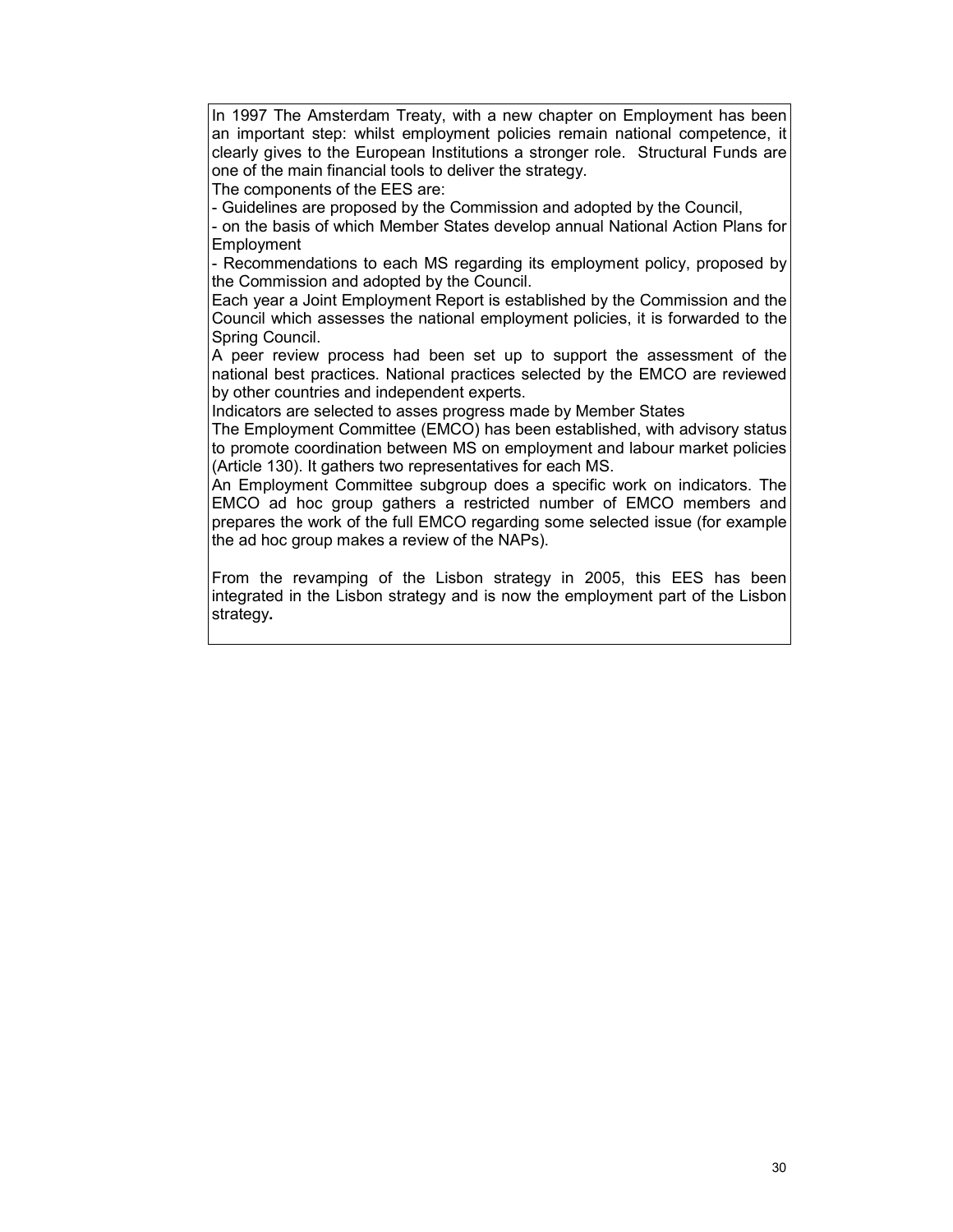# **European Employment Strategy**

The EAPN Secretariat prepared a response letter for the EMCO prior to its discussion of the Joint Employment Report. This letter was included in the meeting documents of the EMCO and can be downloaded here

26/02/2009 - The Commission prepared the draft Joint Employment Report, which can be downloaded on DG Employment webpage.

29/01/2009 – The European Commission presented to the Council a proposal to keep the Integrated Guidelines unchanged for 2009*.* This position was supported by the EMCO at its meeting on 19/02/2009.

March 08 In the framework of the Lisbon strategy (encompassing the Micro, macro and employment strategies: see section 3 above) the Spring Council endorsed Commission's proposals regarding employment, including

1/ the Draft Joint Employment Report (part III of the Annex to the Strategic Report: see http://ec.europa.eu/growthandjobs/pdf/european-dimension-200712 annual-progress-report/200712-annual-report-annex3\_en.pdf)

2/ Country Recommendations (http://ec.europa.eu/growthandjobs/pdf/europeandimension-200712-annual-progress-report/200712-countries-specificrecommendations\_en.pdf)

3/ Proposals for the 2005-2008 Guidelines see http://ec.europa.eu/growthandjobs/pdf/european-dimension-200712-annualprogress-report/200712-annual-report-integrated-guidelines\_en.pdf

The guidelines proposed remained unchanged, with only rationales reworded including more reference to active inclusion and flexicurity. The guidelines have been officially adopted by the Council in July: see adopted version. Some of the changes inserted in the narratives are useful to get in mind and to use in our lobbying work. See EAPN briefing on the new guidelines, issued on 4 September.

# **Resources and information:**

Information available on Europa website http://ec.europa.eu/employment\_social/employment\_strategy/index\_en.htm

**Responsible for the Employment strategy as part of the Lisbon Strategy:**  National level: National Ministries in charge of employment and economic affairs, social partners, Members of the Employment Committee European level: DG EMPL. (Robert Strauss, Unit D2 principally

Two main key themes are currently dominating the Employment Strategy:

→ **Activation and Make Work Pay** (activation is also one pillar of the active inclusion notion, see below section 5.2. )

**Make Work Pay is the approach agreed on and regularly promoted by the Employment Committee.** 

#### → **Flexicurity**

The EMCO prepared a draft paper on Flexicurity in times of Crisis (to be found here) to serve as basis for its discussion on flexicurity, scheduled for the second part of 2009. The document defines flexicurity as a combination between contractual flexibility and strengthened ALMP. Security is understood mainly as increasing people's employability by upgrading their skills. The European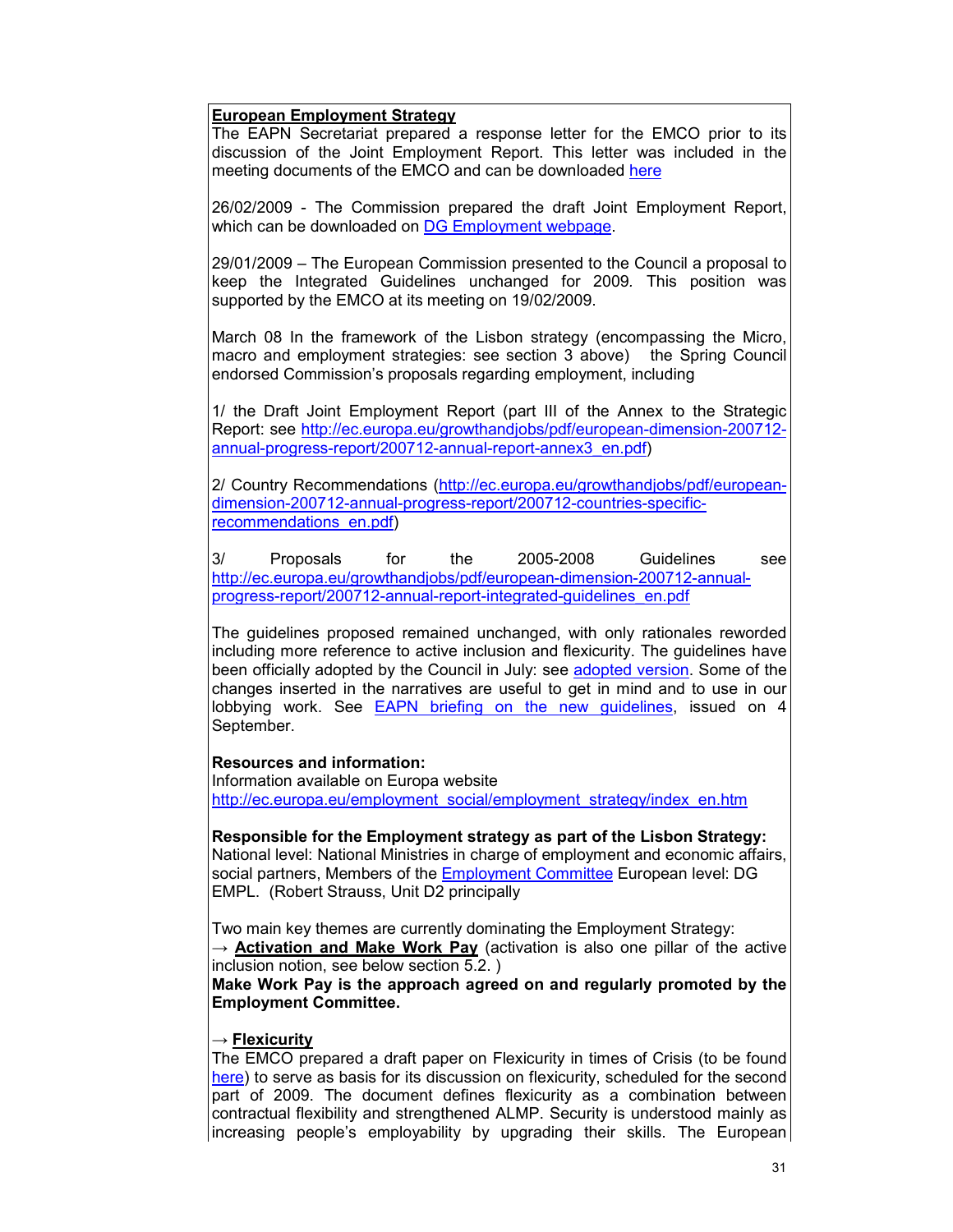Commission is preparing a workshop on flexicurity on 27 April, to provide policy input for the Employment Troika Summit at the beginning of May.

*12/2008* - The Mission for Flexicurity of the European Commission prepared and released in December 2008 a Report, looking at the implementation of the flexicurity principles across Member States. The report reviewed the situation in France, Sweden, Finland, Poland and Spain, and it is available here. The Czech Presidency of the European Union also announced, in the official programme, that they will prepare Conclusions on flexicurity

*24/09/2008* - the Commission organised a Mutual learning seminar to discuss the first results of the Mission, EAPN as well as other NGOs participated actively (see http://www.mutual-learning-employment.net/thematicreviews/)

*01/2008* - A Mission for Flexicurity (see Europa webpage) has been established, and visited 5 *Member States for discussing in depth the state of play as regards the development and implementation of the national pathways based on the common Flexicurity principles agreed at the European Council in December 2007. As part of a mutual learning perspective, these visits will also give the opportunity to other Member States as well as to other relevant participants to*  take part in the discussion.. The final Mission Report will be presented in *December 2008 to the Employment ministers. It will aim at proposing concrete suggestions to encourage the implementation of flexicurity policies, taking into account the common principles and "typical pathways" of flexicurity identified by the Commission Communication of June 2007:The Commission's public initiative should help Member States prepare their first report on the implementation of the national pathways based on the common principles, in the framework of the National Reform Programmes of Autumn 2008.* 

*11/2007* - After a Commision proposal has been widely debated at EU level, the EPSCO Council adopted common principles on flexicurity

#### → **New Skills for New Jobs**

**16/12/2008 - The European Commission released its "New Skills for New Jobs" communication, providing a first assessment of labour market and skills needs up to 2020 and a mapping of existing anticipation instruments at national and European level. The document also proposes a more effective approach to ensure anticipation and matching between labour demand and supply through synergies between employment, training and education policies. The document, which features as a priority on the agenda of the Czech Presidency, will be discussed throughout the Year in the Employment Committee, and can be found here.** 

**09/03/2009 - The EPSCO adopted, on March 9th, Council Conclusions on the "New Skills for New Jobs" communication. The document endorses the Commission communication, stressing the need for upgrading skills and providing access to quality education and lifelong learning for all, as well as for mapping-out and anticipating the labor market needs in order to ensure better skills matching. The document can be accessed here. The Spring Council Conclusions have also given additional impetus to this approach, viewed as the main medium- and long-term response to the crisis aftermath. The EMCO is carrying out an assessment (in its Ad-Hoc group) of this strategy. In line with the priorities of the Czech Presidency, the EMCO will also deepen its understanding of the link between skills and mobility. The opinion will be finalized on April 28th. The draft EMCO opinion**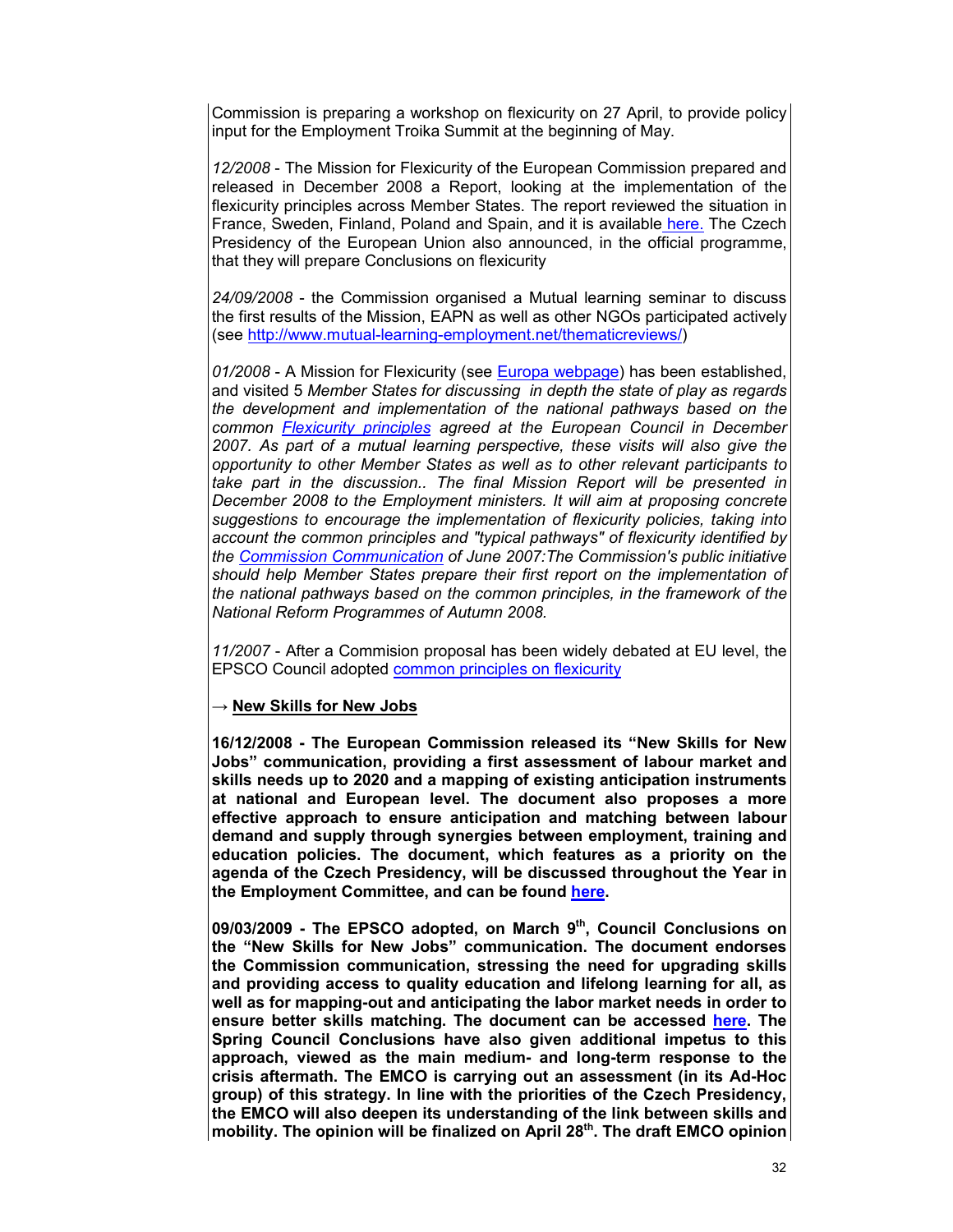**can be found here, and the Commission's background and discussion note – here**

### → **Social Economy**

**18/02/2009 - The European Parliament adopted (580 votes in favour, 27 against and 44 abstentions), last February 18th, the own-initiative report by MEP Patrizia Toia (ALDE, IT), dedicated to social economy. The report considers that "social economy enterprises […] need a secure legal framework, based on recognition of their specific values". The report also calls for a European legal framework to be devised by the Commission, enabling "territorial partnerships to be established and maintained between the social economy sector and local authorities", and for the Commission to look into "reactivating the budget heading specifically for the social economy". The adopted text can be found here**

The EAPN Secretariat, as well as members of EAPN Austria, EAPN Romania, EAPN Poland and EAPN Malta are partners in a transnational exchange project on Social economy led by DIESIS and CGM, whose aim is to asses the policy support given to Work Integration Social Enterprises (WISE) in EU countries through a comparative review of legislation as well as National Action Plans for Inclusion and Employment and Operational Programmes.

# **Social package:**

Part of the social package unveiled in July 08 is devoted to 'Investing in People, More and Better Jobs, New Skills'. It includes

- a Directive to improve the functioning of European Works Councils to ensure effective

social dialogue on restructuring operations.

- staff working documents, one encouraging and supporting Social Partners to step up their

efforts to anticipate and manage structural change and another highlighting the importance of company-based trans-national agreements;

- a Report on the European Globalisation Fund that reviews its first year of operation, indicates how procedures can be simplified and streamlined and suggests a number of ideas as to how the EGF could be improved**.** 

# **EAPN key positions and past actions**

EAPN has been actively involved in monitoring the European Employment Strategy, with a particular focus on its impact on poverty and social exclusion. Some of the key concerns have been to pressure for more quality of jobs, evaluation of making work pay strategies and the development of positive activation policies, which do not penalise and pressure vulnerable people into jobs at any price. A further concern has been to evaluate how far the EES incorporates the overall Nice objectives of "strengthening social cohesion and inclusion" and to highlight the weakness of the participation of NGO stakeholders in the development of the National Action Plans and the lack of independent evaluation.

EAPN actions on the EES have included responses to the revised European Employment guidelines, reviews of the National Action plans for Employment, position papers on Making Work Pay and Good Activation, as well as responses to relevant public consultations.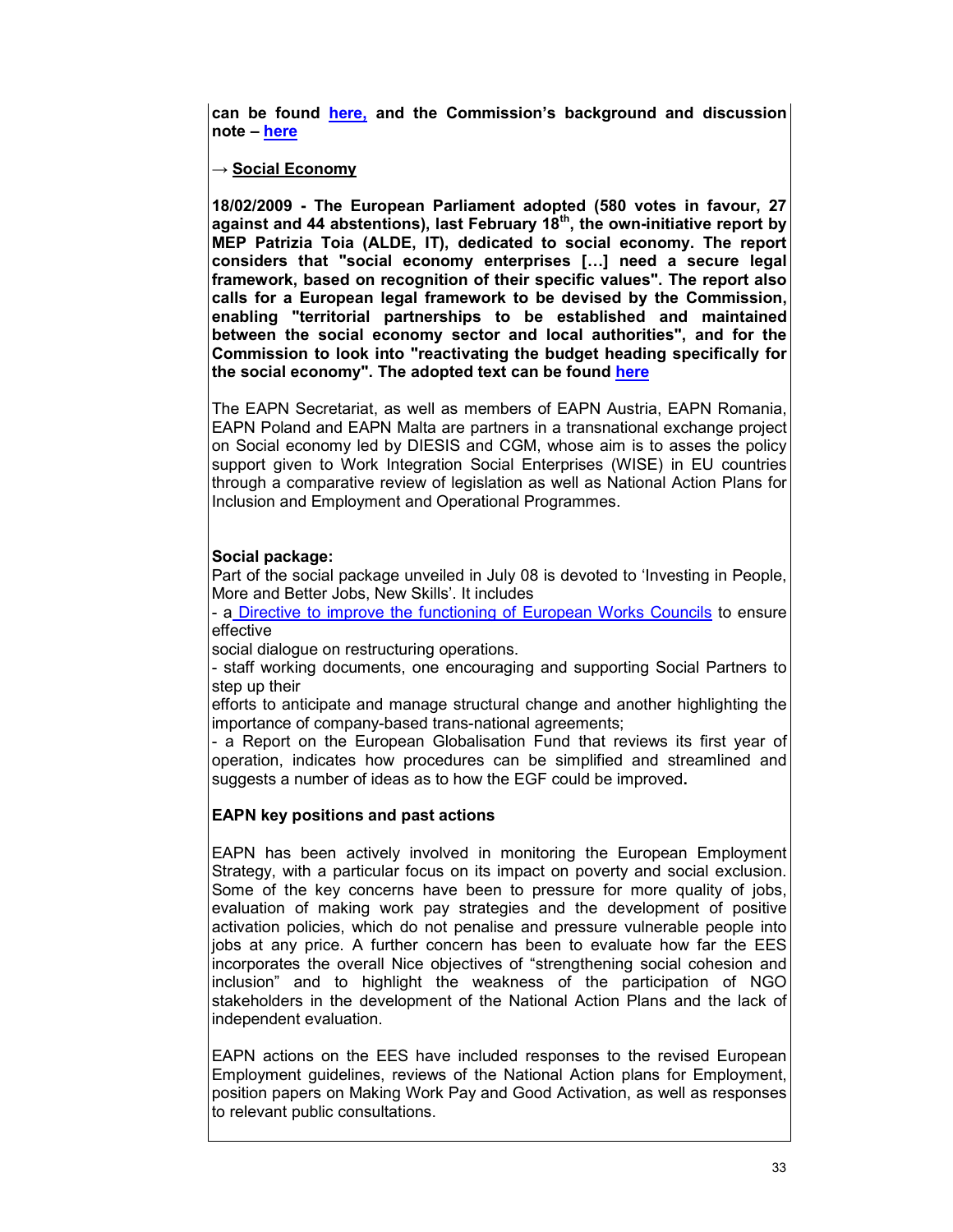#### **EAPN key references**

(All key references can be found on the EAPN website www.eapn.eu - Report on the Lisbon strategy and the National Reform Programmes (A Future worth having" March 2006)

- EAPN publication on employment Voices from the Poverty line (September 2006)

- EAPN position paper on flexicurity (October 2006)

EAPN has contributed to the Social Platform Position paper on Flexicurity

EAPN response to the Commission Green Paper on modernisation of Labour Law (March 2007)

EAPN response to the Commission Communication on flexicurity (July 2007) See also issue of EAPN Network News (June 2007) devoted to Employment, including flexicurity.

**Note: Concerns regarding employment are also integrated in EAPN inputs on Lisbon and Active Inclusion (see chapter 2 and 6 of this Policy Brief)** 

# **6. STRUCTURAL FUNDS**

| Contact person in the Secretariat: | Elodie Fazi                           | + 32 2 226 58 54 |  |
|------------------------------------|---------------------------------------|------------------|--|
|                                    | elodie.fazi@eapn.eu                   |                  |  |
| EAPN groups in charge:             | <b>Structural Funds Working Group</b> |                  |  |

**This section has not been updated since April, due to Elodie's departure. A full update will be included in the July Briefing.** 

**It is up to you! What you can do.** 

Working group members are encouraged to:

- **Support dissemination of the structural funds manual and try to seek technical assistance funding for translation and impression.**
- **Contribute to the Survey on the Implementation of the Funds. Based on a questionnaire to be sent out in April, it will serve as a basis for EAPN's key pieces of work in 2009: June shadow report on implementation and November contribution on the future of cohesion policy.**
- Get in touch with their managing authorities to see if any change is foreseen to the Operational Programmes as a result of the crisis. **Send EAPN any relevant information on how the funds are changed as a result of the crisis. Ensure that there is a real effort put on simplification and that our key concerns are taken into account.**
- Define their national network's priorities on structural funds for 2009, building on the capacity-building seminar outcomes (see the notes).
- Send the social indicators' document to their managing authority and monitoring committees if this was not done yet
- get involved in activities around evaluation and closing of the programming period, to promote a social inclusion perspective
- join the Communities of Practice set up on the different aspects of EQUAL, and call on their managing authorities to do so as well: www.esflive.eu
- EAPN Networks are encouraged to try to contact the desk officer following their specific country (list), and to inform the secretariat of their main concerns.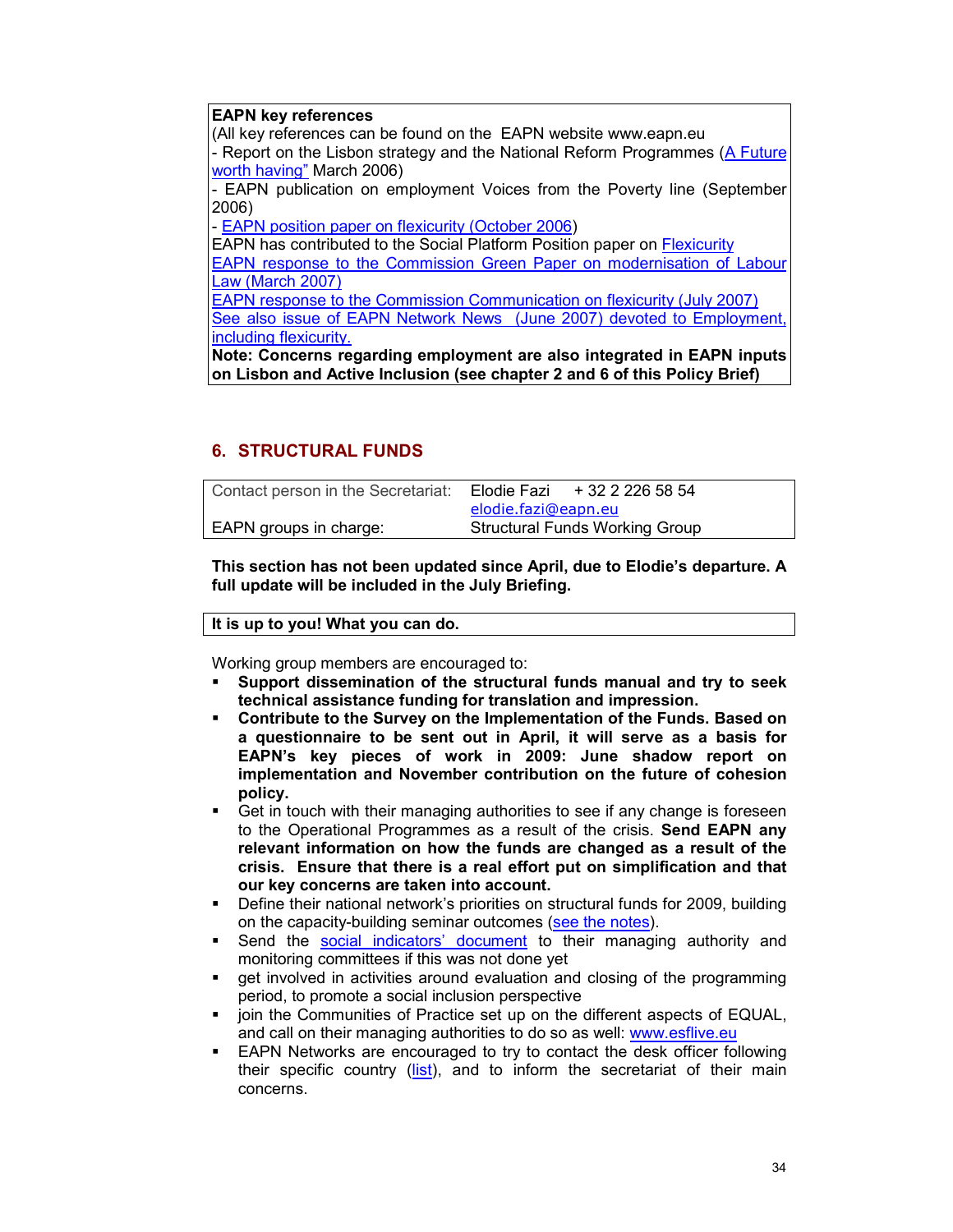#### **For information – latest policy developments**

**Upcoming developments** 

- **Following the March Czech Presidency conference on the issue, Commissioner Hübner will outline how the future policy might look during an informal meeting of European ministers in charge of regional development, to be held in Mariánské Lázně, Czech Republic on 23-24 April 2009. More information on the Commission's website.**
- **The Italian economist Fabrizio Barca has been invited by the European commission to conduct an independent analysis of European cohesion policy, together with academics and experts from the field. The** *Barca report* **will be published on 27 April 2009.**

#### **Past developments**

- **Debate on how to adapt cohesion policy as a result of the crisis is currently going on: the European Parliament unanimously adopted the European Commission's proposal to change costs eligible to the ESF regulation (changing eligible costs) and supported as well a refocusing on energy efficiency in housing in the purpose of social cohesion. More information on the changes proposed can be found in EAPN's presentation on the issue as well as here.**
- **In line with EAPN's recommendations, the 2009 Joint Report on Social Inclusion and Social Protection, published early March, calls for a strengthening of the interaction between the European Social Fund and the Open Method of Coordination on Social Protection and Social Inclusion. Its supporting document also contains information on how the funds have been implemented in the purpose of inclusion in the Member States. More detail can be found on the Commission's webpage.**
- **In January 2009**, Commissioner Hubner presented the Commission's priorities for cohesion policy in 2009: moving forward on debate around the future of the funds (2014-2020), adapting the funds and boosting their use as a result of the economic crisis, setting up of an expert group on simplification which should publish its results in May.
- In January 2009, the Czech Republic has taken on the rotating presidency of the EU for 6 months (to be followed by Sweden): among the priorities will be simplification of the funds, debate on the future pf cohesion policy (major conference organised on 26-27 March in Prague).
- The European Commission is currently undertaking a study on how to improve the links between structural funds and the Social OMC. EAPN has contacted the European Commission ESF unit to contribute. In addition, the topic was identified as a priority within the 2009 Joint Report on Social Protection and Social Inclusion.

# **EAPN Activities**

**An indicative work programme for 2009 on structural funds can be found here.** 

**Upcoming activities:**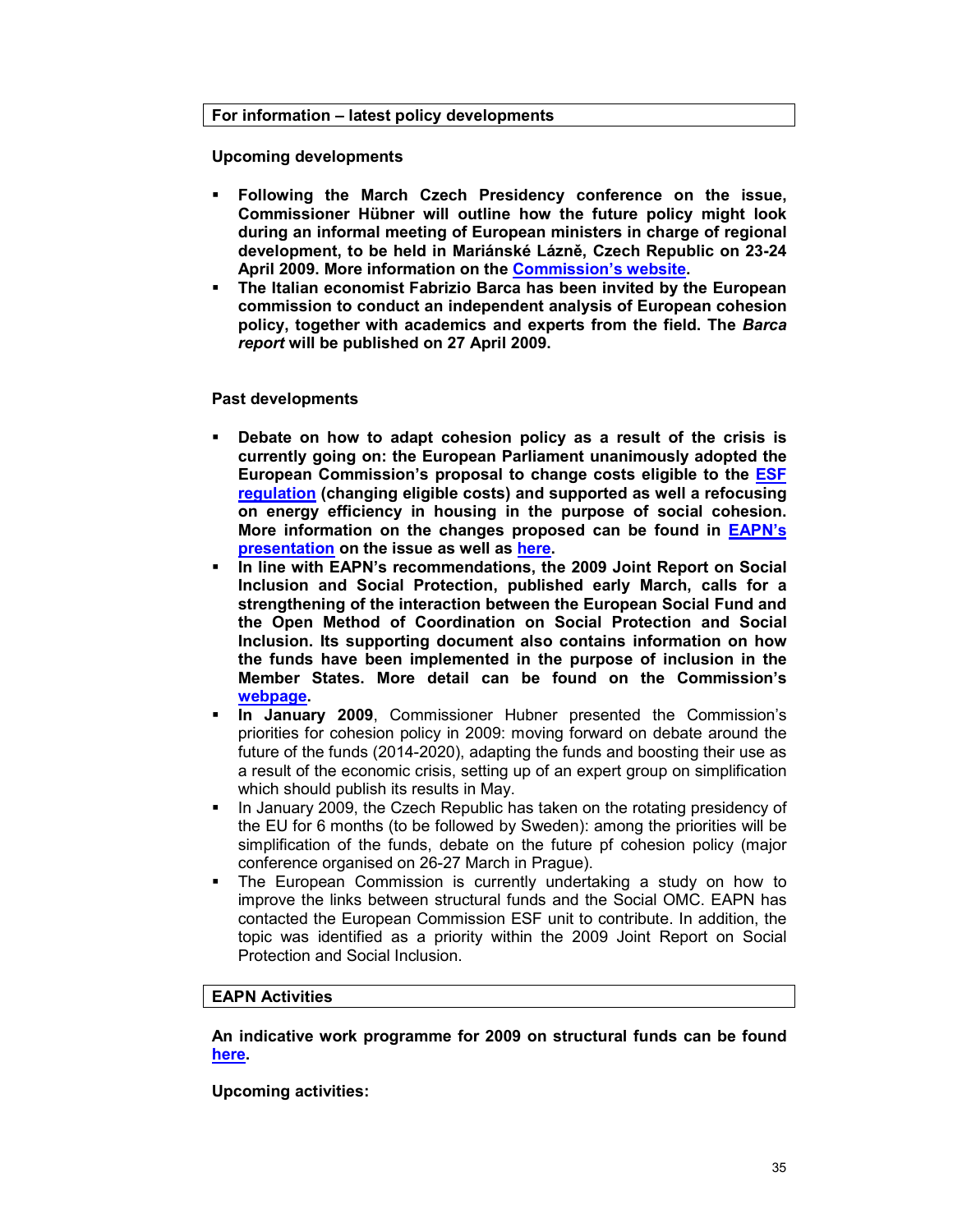- **On 29 May, the EAPN structural funds, employment and social inclusion working groups will meet for a seminar on "2010: the legacy we want", that will look at national and EU level strategies to promote new political outcomes on the occasion of the EU Year 2010 for Combating Poverty and Social Exclusion. It will be followed by the EAPN working group meeting on Saturday 30th May.**
- **The New EAPN Manual on structural funds will be disseminated and sent to key EU level contacts by mid April 2009.** English version, French version

### **Past activities**

- **The structural funds working group met on 6th February 2009. Key issues on the agenda will be the EU recovery plan, transnationality and the 2009 work programme. Please click here to see minutes.**
- **In February 2009, EAPN contributed to the European Commission consultation on territorial cohesion (link). The contribution insists in particular on the need to put social cohesion at the centre of the debate.**
- **In January and February 2009, EAPN inputted in the European Parliament and Commission debates around simplification and modification of the funds as a result of the crisis.**
- 11 February 09, Elodie Fazi (EAPN policy officer) took part in the meeting of the Community of Practice on Partnership in Vienna.
- On 8<sup>th</sup> December 08, EAPN organised a joint seminar with the European Disability Forum and CECODHAS (social housing), aiming to review the state of play of the current programming period, from a social inclusion perspective. The seminar put a strong focus on how to mobilise structural funds as part of the EU recovery plan. A short report can be found on the EAPN website. Presentations can be downloaded here.
- EAPN published an analysis of the National Reform Programme (Lisbon Strategy) with a specific section on how structural funds contribute to meeting the NRP's objectives.
- On 30-31 October 08, EAPN held a capacity building seminar on structural funds. **Click to see the notes.**

# **Background information**

The Structural Funds and the Cohesion Fund are intended to narrow the gaps in economic and social development among the regions and Member States of the European Union. Representing more than one third of EU's budget, the Funds constitute substantial financial assistance that shapes the long-term development of the recipient countries and regions.

**New challenges for 2007-2013** – For the period 2007-2013, cohesion policy will benefit from 35.7% of the total EU budget (347.41 billion euros), and its general framework has undergone major reforms to tackle challenges raised in particular by enlargement. Aiming at a more strategic approach, and a more decentralised management, the new Cohesion Policy has been concentrated on three main objectives, each targeting specific types of regions and Member States:

- convergence (81.54% of funds, mostly targeted at regions with a per capita GDP at less than 75 % of the Community average);
- regional competitiveness and employment (15.95%);
- European territorial cooperation (2.52%).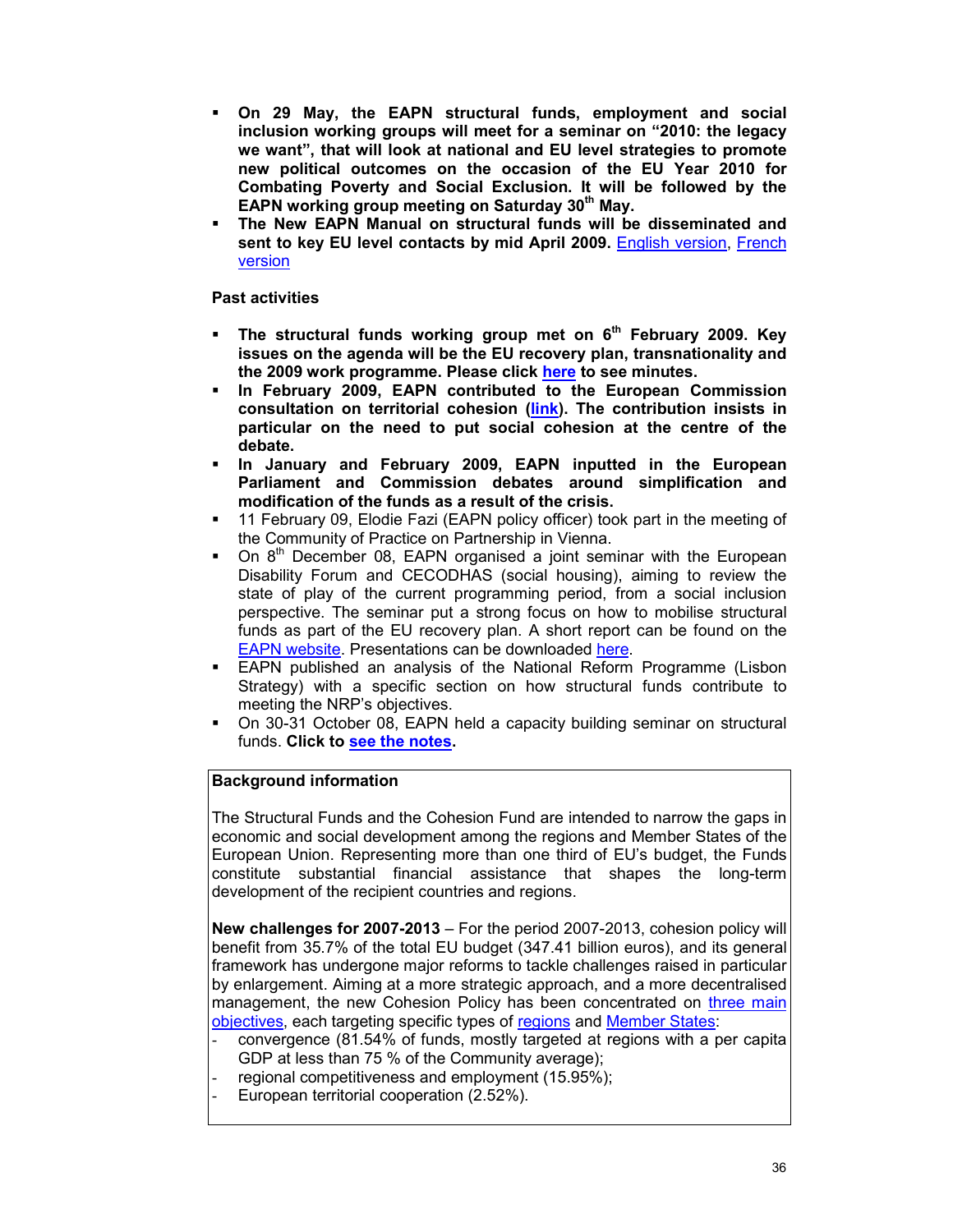These objectives are to be met mostly through three funds: European Regional Development Fund (ERDF), the European Social Fund (ESF) and the Cohesion Fund (Member States whose GNI is lower than 90% of the EU average). New financial instruments have also been created to support innovative approaches and cooperation with the European Investment bank: Jaspers, Jeremie and Jessica.

For the first time, strong coherence between cohesion policy, the Lisbon and Gothenburg strategy is also required: according to the "earmarking" process, at least 60% of the funds (in convergence regions, 75% for competitiveness regions) should be targeted towards Lisbon related fields supporting a "growth and jobs" approach.

**What can the funds do to tackle poverty and exclusion?** Although primarily known for their contribution to growth through support to physical infrastructures, structural funds have significantly contributed to tackle poverty and exclusion since the creation of the ESF in 1957 and ERDF later on. This was achieved by supporting a wide range of projects more or less directly employment-related, ranging from community support to formal, but also non formal education and training, support for access to services....

**The process: where are we now**? The **2007-2013 process** of adopting national and regional frameworks is marked by a strong degree of decentralisation. The Funds' budget and the rules for its use (regulations) are decided by the Council and the European Parliament on the basis of a proposal from the European Commission. These are completed by a more strategic document, the Community Strategic Guidelines, in charge of ensuring coherence with the general objectives of the Union. On this basis, each Member State has to sumbit a National Strategic Reference Framework, oulining broad priorities, to be negotiatied and validated by the European Commission within three months upon reception.

**Timeline:** 

**Member States' annual report on implementation of the funds (to be sent by June each Year)** 

**Debate on future of structural funds: ongoing** 

**Responsible for the Structural Funds process:** 

National level: National Ministries (mainly, Finance Ministry; but also Social Affairs, Employment, Environment may be involved, to a lesser extent). In decentralised Member States, regional authorities may have a relevant role in the process.

EU level:

European Parliament: Regional Development Committee

Commission: DG REGIO, DG EMPL., Employment and Social Affairs Committee. Contacts to the relevant EC officials are provided in the following documents:

Contact to ESF desk officers (available from the secretariat)

Commission directory

**Background resources and documents**

**Website of the European Social Fund**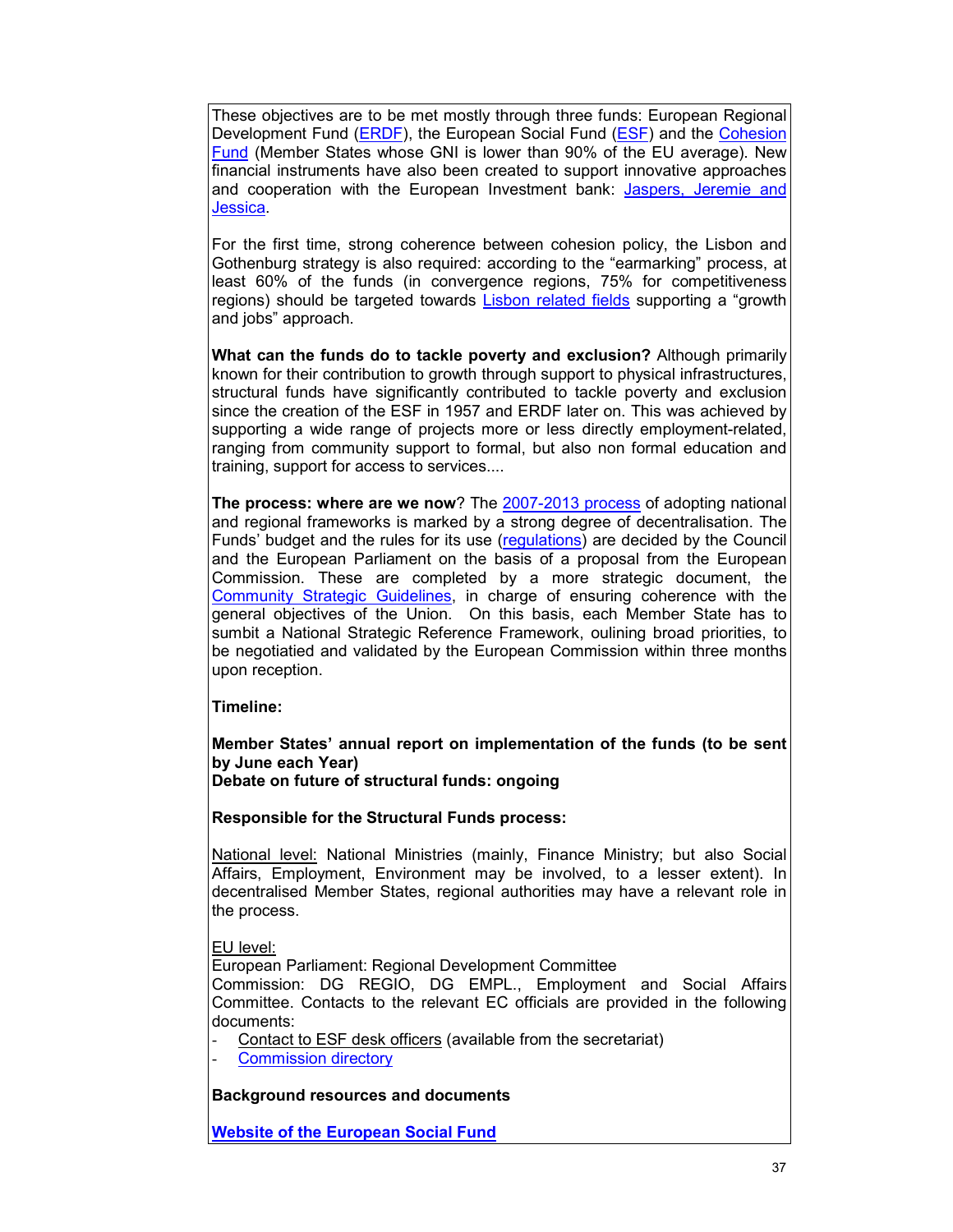**EQUAL website Interreg IVC URBACT Inforegio website Compilation of quotations from structural funds key documents, relating to social inclusion- (EAPN internal document) Structural funds regulations Division of resources by Member State Fact sheets by country**

#### **EAPN key positions and past action**

**Making a difference to tackle exclusion** - Since the 90', EAPN has been involved in advocating the European institutions to promote a legal framework for the Structural Fund policy which promotes the fight against poverty and social exclusion. It has also worked closely with National Networks and member organisations to enhance a stronger NGO involvement in the Structural Fund process both at national and European levels, and to provide timely information for a better access of NGOs to all stages of Structural Funds.

**Challenges for 2007-2013** - EAPN is rather satisfied with the 2007-2013 structural funds legislative framework, which has picked up some of our amendments to strengthen the social dimension of the Funds and the principle of partnership with civil society. However, the regulations represent only a first step and it is crucial to ensure their spirit is applied throughout all the process, from design to planning and monitoring. EAPN will thus continue claiming for the following concerns to be taken into account:

Building upon the strengthened partnership principle - For the first time, Article 11 of the Structural Funds regulation explicitly recognizes the principle of partnership with civil society organisations, which "shall cover the preparation, implementation, monitoring and evaluation of operational programmes". Implementing partnership across the whole SF process is an obligation upon Member States, but the quality partnership takes various faces across the EU.

Lisbon "earmarking" and approaches to social inclusion - The new Cohesion Policy for 2007-2013 restates the importance of the social inclusion dimension in the Structural Funds. However, in line with the renewed Lisbon Agenda, the emphasis on jobs, competitiveness and growth hinders a rather holistic approach to socio-economic development which takes seriously into account the root causes of poverty in Europe.

Providing the right framework for NGOs to access the funds- To ensure that the funds deliver on tackling poverty, it is crucial to enable access of those organisations engaged with the most excluded, and to provide tailored mechanisms. Key tools for NGOs to further engage in the SF process, Global Grants and Technical Assistance are acknowledged in the regulations but provided by only a minority of Member States.

Mainstreaming of EQUAL - One of the success stories of the last round of the structural funds was the Community Initiative Programme (CIP) EQUAL, which operated on the basis of social inclusion, innovation, transnationality, empowerment and the bottom-up approach, with over 2,000 projects, mainly for NGOs. There will be no CIPs in the new round, but the Community Strategic Guidelines expressly required that these principles be mainstreamed in the new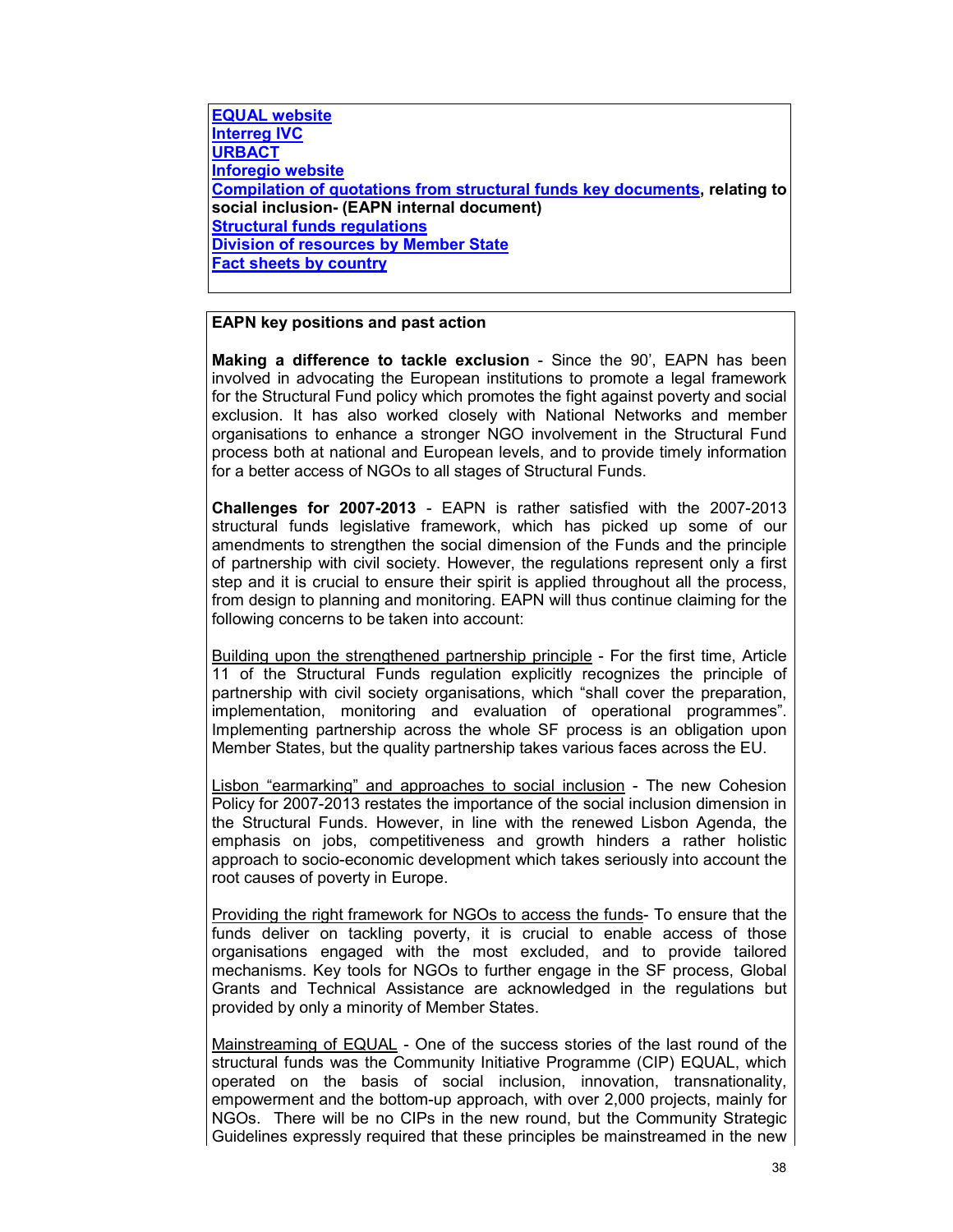round (namely innovation, transnationality, partnership and gender), as well as of the types of action it supported..

Building on the potential of new programmes and financial schemes - Within or along with ERDF and ESF, a number of programmes and funding mechanisms can have an impact on the fight against poverty, and it is crucial to ensure this potential is not lost. This concerns in particular URBACT II, which aims "to improve the effectiveness of sustainable integrated urban development policies in Europe with a view to implementing the Lisbon and Göteborg strategies", and the new Joint European Resources for Micro to medium Enterprises, Jeremie, which should promote increased access to finance for the development of micro, small and medium-sized enterprises, partly inspired from the local social capital initiative run by the Commission in 2001.

# **EAPN key references**

All EAPN documents, including EAPN's response to the SF Regulations, the Community Strategic Guidelines and the Communication on Cohesion Policy and Cities can be accessed on the EAPN website www.eapn.eu.

We invite you to look in particular at the new specific public and members' only (password, 1515), pages on structural funds.

# **7. SERVICES OF GENERAL INTEREST /SOCIAL SERVICES**

**(Please note that this section will be reshuffled for the next issue of the Policy Brief).** 

| Contact person in the Secretariat: | Elodie Fazi                    | + 32 2 226 58 54 |  |
|------------------------------------|--------------------------------|------------------|--|
|                                    | elodie.fazi@eapn.eu            |                  |  |
| EAPN group in charge:              | Social Inclusion Working Group |                  |  |
|                                    |                                |                  |  |

#### **It is up to you! What you can do**

- **Services Directive EAPN members are asked to give feedback to any problems that are arising with the implementation of the Services Directive on the ground, including any difficulties with EU Competition or State Aid rules, particularly in relation to social services, as EAPN wishes to assess to the impact**
- **Contribute to the May 29th Seminar and the specific proposals in the EAPN position paper on post 2010.**

#### **For information - Latest policy developments**

**Social Services** 

- **The Czech Presidency organised a conference on Social Services of**  General Interest on 22-23 April. Please **click here** to see the intervention **of Ludo Horemans, EAPN president.**
- **In December 2008, the Social Protection Committee adopted Operational Conclusion on the applicability of Community rules to SSGIs. They insist on the necessity to further disseminate information to increase legal certainty and identify three themes which should be subject to further analysis: the cooperation between public authorities,**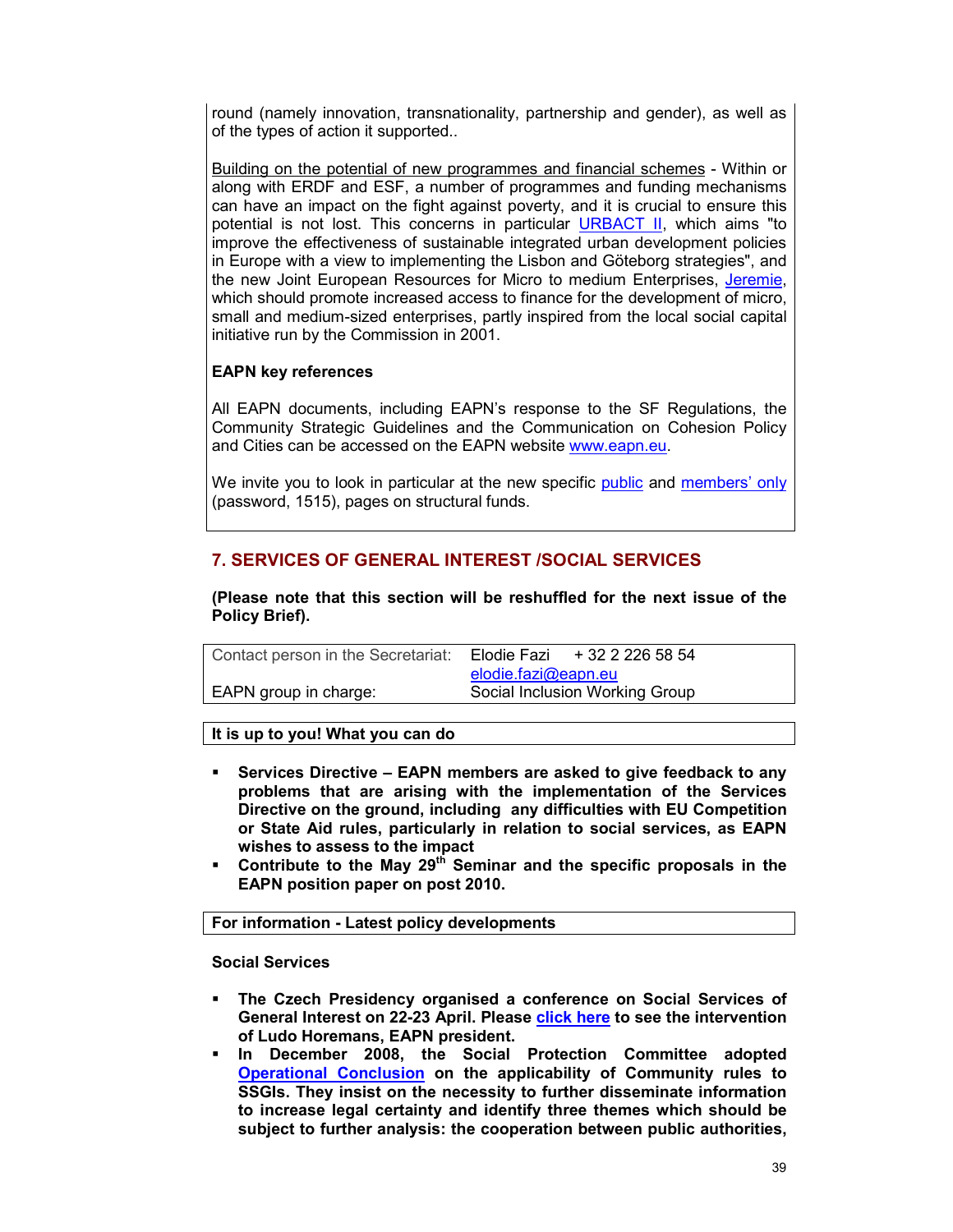**the role of non-profit providers, public procurement procedures and alternatives to these procedures.** 

- A Social Protection Committee working group has been set up to work on SSGI **and in particular the development of Quality Principles**.
- Access to Social Service is also one of the key pillars of the Commission's Active Inclusion approach (see specific section in the policy brief).
- The French Presidency held the 2nd Forum on Social Services in Paris on the 28th and 29th October 2008. EAPN participated as a speaker. More information can be found here.
- On the 3<sup>rd</sup> of July 2008, as part of the renewed "Social Agenda" package, the Commission published the "First biennial report on the situation of social services of general interest in the EU" (see MEMO/08/465). The report contains an analysis of the role and situation of social services of general interest in Europe as well as the challenges faced.

#### **Health Services**

- **The Commission launched in February 2009 consultation on health inequalities.** It will be followed by a Communication at the end of 2009 (after consultation of the SPC), which should propose a multi-fold approach but no specific legislation (to be defined: dialogue through an OMC, mainstreaming in key policies, health inequalities targets…). **EAPN contributed to the Social Platform's response.**
- In December 2008, the Commission launched a consultation on mobility of workforce in the health sector, under the form of a Green Paper. The aim is to review how to respond to common challenges such as mobility, recognition of qualifications and workforce shortage in some countries.
- A proposal for a Directive on the Application of Patients' rights in Cross-Border Healthcare was published on the 3<sup>rd</sup> July 2008 as part of the social agenda package. Member states are already highlighting the unworkeabilitly of the current proposals, in clarifying patient's rights, member states responsibilities and dealing with subsidiarity, during a stakeholder debate held in the Parliament on July 15th. MEPs also highlighted that it would lead to a confirmation of 2-tier Europe with different services for the poor and the wealthy as to get the cross-border services you need to pay up front. For more information see EURACTIV summary. See also EAPN briefing on the Renewed Social Policy Agenda.

#### **Services of General Interest**

- Hope from the new Protocol/Lisbon Treaty The main hope for a way forward on SGI is currently focussed on the implications of the new Protocol 26 of the new Lisbon Treaty (See background information). Some actors have started campaigning on the issue: ETUC (European Trade Union Confederation) in particular is calling for: immediate implementation of the new treaty (once ratification is complete), the setting up of a Council working party to deal with transposition and for the EP to make a full report of the consequences. A further proposal by ETUC is the introduction of a social clause which would have as its objective the clarification of the relationship between the internal market and fundamental social rights, which should be introduced in all single market legislation
- The independent expert report on the Horizontal Evaluation of Network Industries highlighted some key failings in the current procedure – particularly the lack of independent assessment, and the limited social data and evaluation, which insufficiently dealt with consumers and users doubts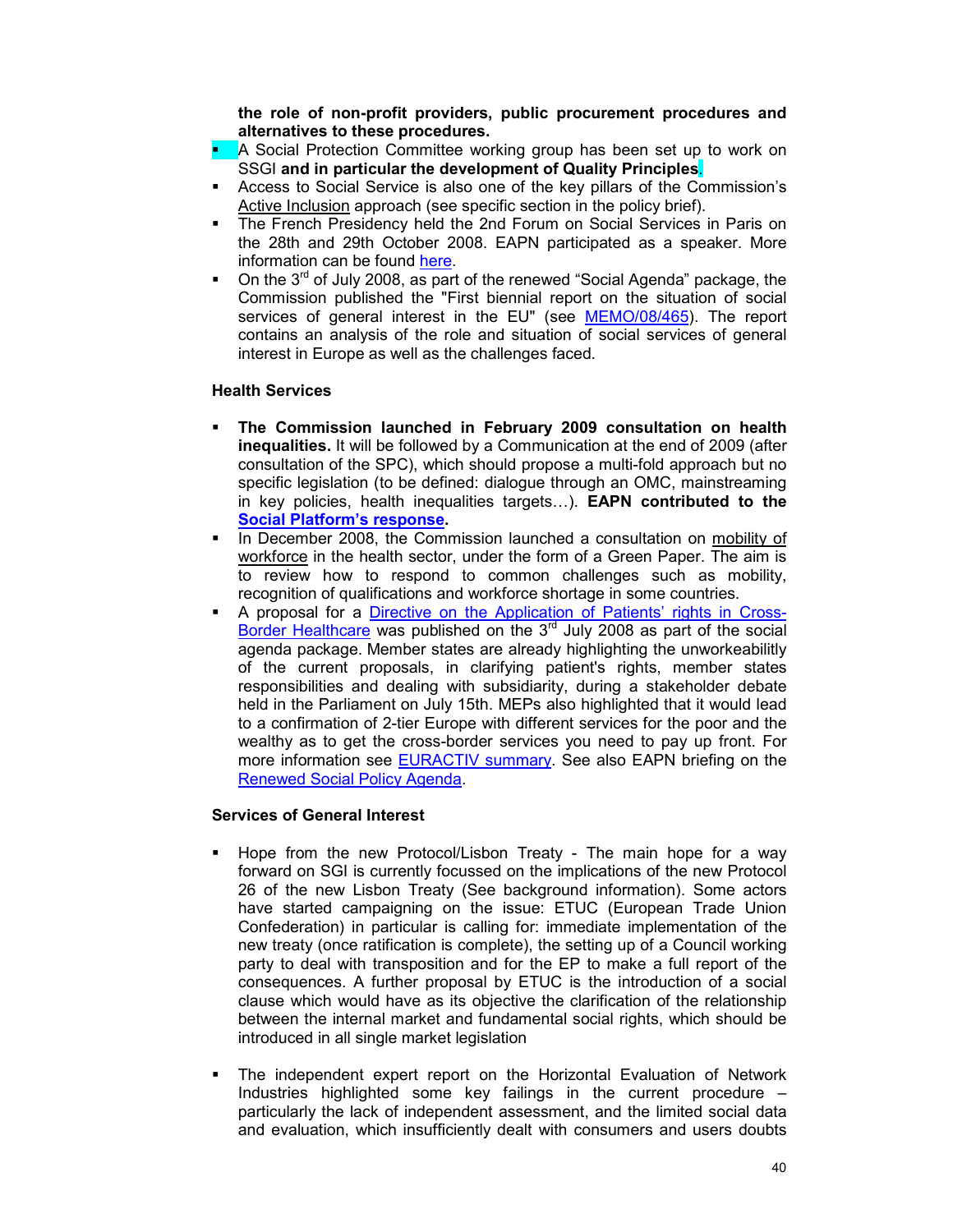about the success of liberalisation of the market in producing better conditions lower prices. The European Parliament has called for a report to be made in 2007 to assess the impact of liberalisation on SGI. For 2009, the current limited economic evaluation, led by DG ECFIN, will continue.

# **Energy**

- **On 22 April 2009, the European Parliament adopted its resolution on the Internal Market in Electricity, tabled in second reading by Rapporteur Eluned Morgan (PES). The text recognizes energy poverty as a "growing problem in the Community", calls on Member States to develop "national action plans or other appropriate frameworks to tackle energy poverty", "ensure the necessary supply for vulnerable customers", develop integrated approaches (in particular through social policy and energy efficiency measure). It also encourages Member States to define vulnerable customers and prohibit disconnection in critical times. However it represents a compromise with the Council, and as such appears weaker that the previous version adopted by the Parliament last year (tabled in** *first* **reading). References to a common definition of energy poverty and pricing measures were taken out. The amended proposal now has to be formally adopted by the Council, but few changes are expected at this stage. A summary of the procedure can be found here.**
- The **European Parliament Resolution on a European Charter on the Rights of Energy Consumers** was adopted in June 2008. It stresses the need for a more binding nature to enforce customer's rights and to turn the Charter into a legislative document linked to the Directives on Energy. It further calls for better use of public service obligations to support vulnerable customers including a social default tariff and for all Member States to set up a National Energy Action Plan addressing Energy Poverty.
- Declaration on Energy Poverty. Several MEPs have proposed a parliamentary declaration on energy poverty, calling on the Commission and member states to take urgent action on the proposals in the Energy Package. Despite strong lobbying by EAPN members and other NGO's, only 160 signatures were gained. So the Declaration fell end of 2008.

# **Financial inclusion**

**On 6<sup>th</sup> February 2009, the European Commission launched a consultation on financial inclusion**, "Financial inclusion: Ensuring access to a basic bank account". The aim is to clarify responsibilities and competences between public authorities and the private sector, and more broadly between the EU and Member States, and review some possible instruments to better fight against financial exclusion. The consultation will last until 6 April 2009 and could potentially lead to legislation on the issue. Yet it is regrettable that is focuses on the right to a basic bank account, at the expense of a broader approach covering as well access to credit, financial services, data protection for example. EAPN will be contributing.

# **EAPN activities**

### **Services (general)**

Services of General Interest will be a strong focus of the  $8<sup>th</sup>$  meeting of People Experiencing Poverty, to take place in May 2009. Workshops will focus in particular on housing, financial inclusion and basic services.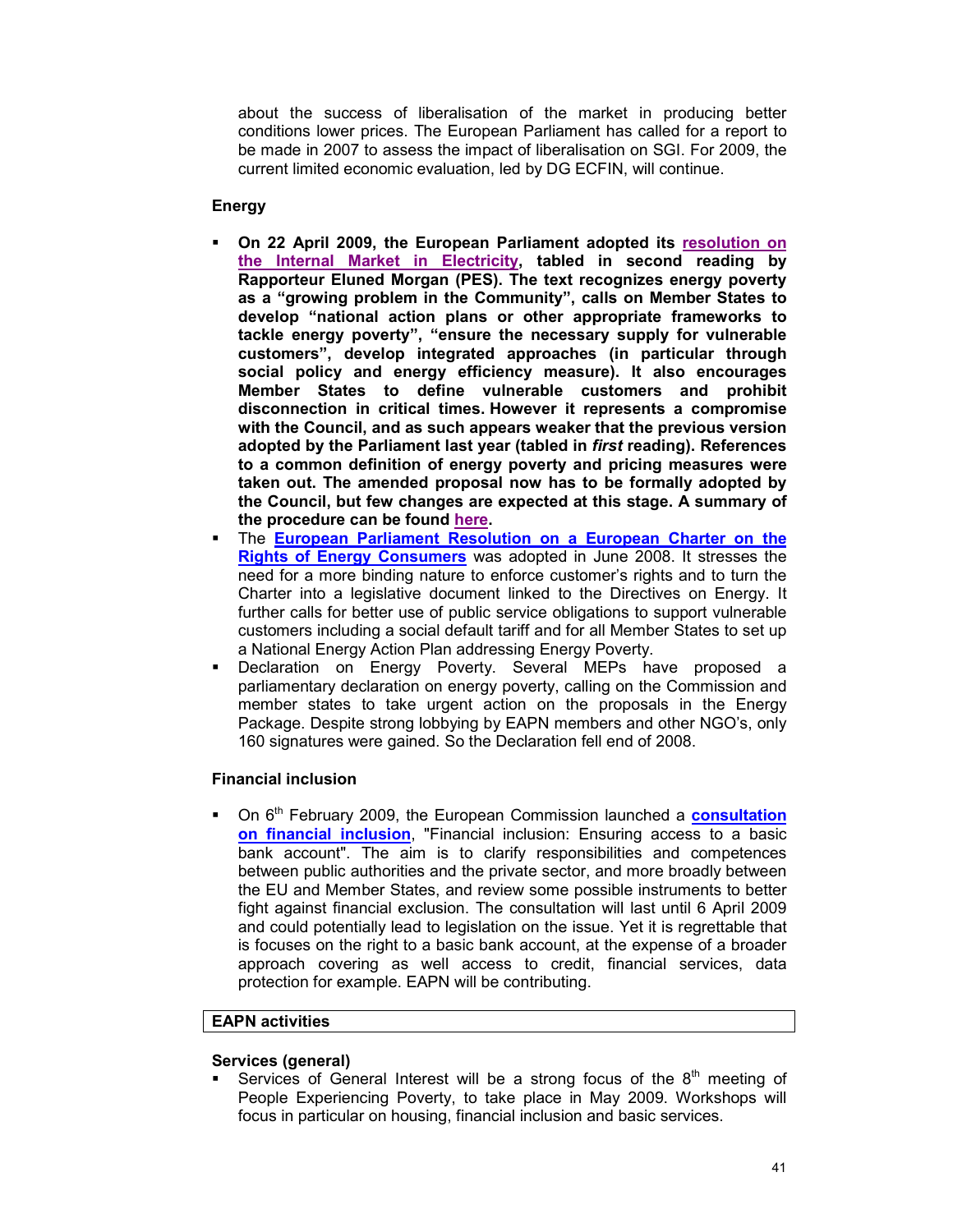- The EAPN Social Inclusion working group had a specific session on services on  $28<sup>th</sup>$  February 2009. Key issues of the agenda were the identification of national networks current concerns on SGIs and EAPN added value and priorities on SGIs. Click to see the minutes. A background information briefing will be finalised in April.
- EAPN spoke in the CELSIG conference on SGI in the Committee of the Regions on the 13<sup>th</sup> November 2008.
- The last Services Group meeting was held on 10<sup>th</sup> October 2008 in Brussels. The Group evaluated its work and agreed to finalise the work on the Energy Package, Social Services of General Interest and Services of General Interest, before integration into the SIWG. The major focus will be to mainstream the concerns on SGI and to exchange experiences/solutions on the impact of liberalistaion on key services.

#### **Social services**

- **On 23 April 2009, Ludo Horemans, EAPN President, contributed to the Czech Presidency conference on Social Services of General Interest. Please click here to see presentation.**
- On 9<sup>th</sup> February 2009, EAPN took part in the kick of conference of the CEN workshop on Common Quality Framework for Social Services, part of the EQUASS project

#### **Energy**

- As a follow-up to our campaign on energy poverty, in February and March, EAPN monitored and inputted into discussion between the Parliament and the Council on the Electricity Directive.
- In January 2009, EAPN met with BEUC, the European Consumers' Bureau, and CECODHAS (social housing) to discuss possible common action on energy poverty.
- Since 2008, EAPN has been working closely together with the rapporteur responsible for the Parliamentary Report on the Electricity Directive (Eluned Morgan), particularly in relation to Energy Poverty
- With regard to the **Proposal for a European** Parliament Declaration on Energy Poverty, EAPN sent out a joint lobbying letter on together with EPSU, CECODHAS, AGE and FEANTSA. A joint lobbying action was carried out, in the plenary session on the  $9<sup>th</sup>$  October 2009.
- In July 2008, EAPN produced a special edition on Energy Poverty.
- EAPN Ireland has produced a useful report on Energy Poverty contact info@eapn.ie for more information.

# **Financial inclusion**

 **On 6th April 2009, EAPN sent a contribution to the European Commission's consultation on financial inclusion and access to a basic bank account. Stressing that time has come to "restore citizens' confidence in the EU's financial agenda….by putting the internal market at the service of public good", the contribution calls on the European Commission to propose a Directive on Access to a Basic Bank Account. The latter should cover a number of key services and be accompanied by accessible, affordable, quality services. However, tackling financial exclusion implies looking much beyond access to a bank account: urgent action is also needed to ensure fairer credit and lending practices, and tackle over-indebtedness.** 

#### **Health**

 **In March 2009, EAPN contributed to the Social Platform's response to the European Commission's consultation on financial inequalities.**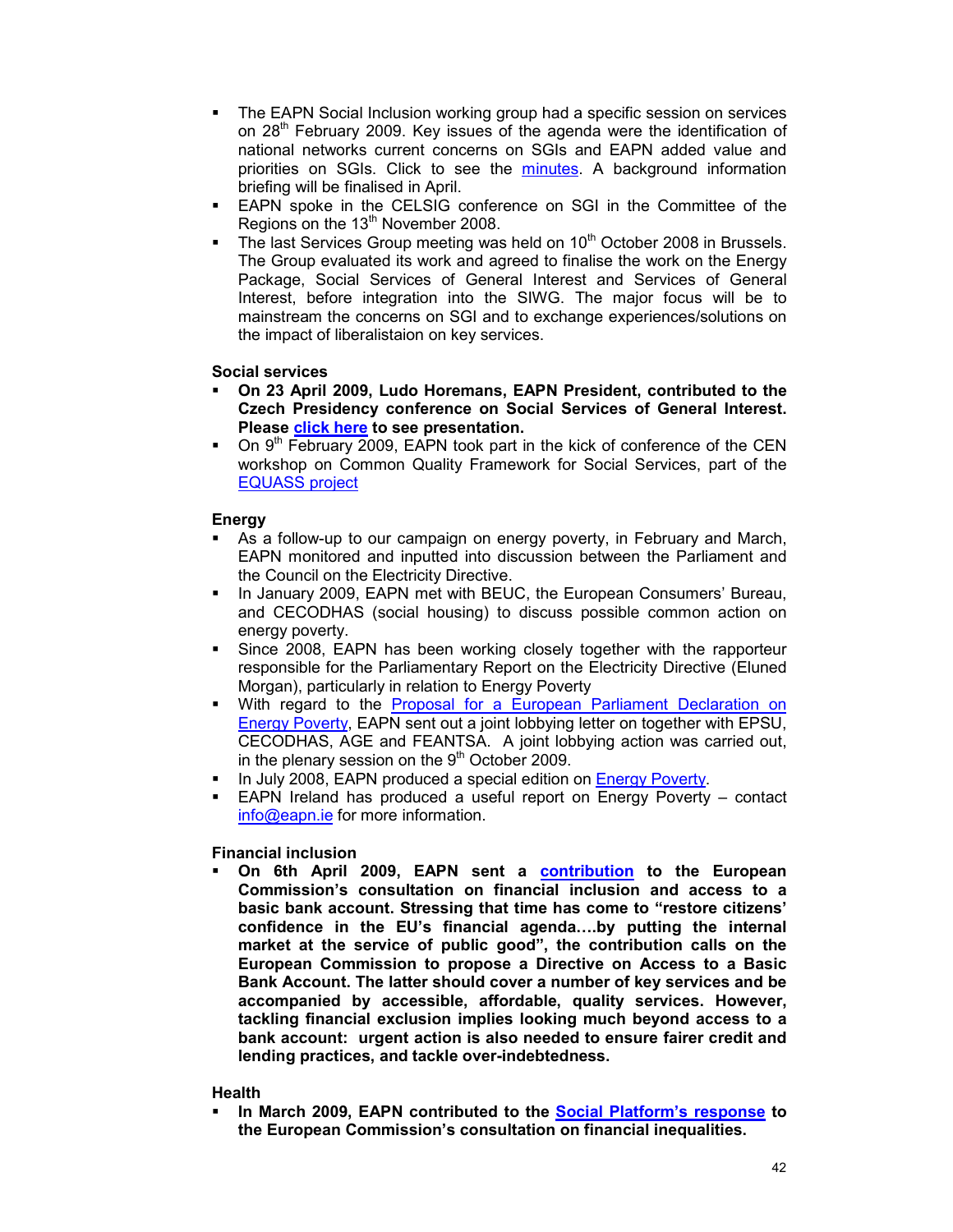# **Background information**

For more information, please see EAPN Briefing on SGIs, and **EAPN** explainer on services of general interest

# **Services of General Interest**

Services as diverse as healthcare, telecommunication, social services or energy have a key role in ensuring social cohesion. They all have in common to have faced major changes over the last decades, as a result of both EU integration and the so-called "modernization" of welfare states: new relation between providers and users, privatization leading to increasing consumer choice but also in some cases higher prices for the most basic services.

Representing 75% of EU jobs and 65% of GDP in the EU, and having a strong growth potential, they have also been at the centre of the revised Lisbon Strategy. This led to the adoption of the much debated Services Directive<sup>1</sup> in 2006, which aims at "eliminating obstacles to trade in services, thus allowing the development of cross-border operations".

However the EU has recognized that many services are of important public or "general interest", and require specific safeguards to ensure that their public service obligations are met – in particular access, continuity, affordability, and quality. A key debate has therefore been to identify which services should be "protected" from EU internal market rules, how this should be done, and how to approach those sectors that are the most essential to social cohesion.

Following the publication of the White paper on services of general interest in May 2004, the Commission proposed a more systematic approach. The Lisbon Treaty went some way towards clarifying the situation, by entailing a new protocol on SGIs, which emphasizes the EU shared values with regard to SGIs and gives what can be seen as a definition of public service obligation. A reworded article 16 (now article 14) also stresses the joint responsibility of the EU its Member States and establishes a new legal basis for the EU to take further legal action.

Yet the European Commission made it clear in a 2007 Communication that it did not intend to push for horizontal legislative framework and would keep moving on the line of sector specific legislation (or quality framework in the case of on social services). It remains to be seen how other actors (e.g. Parliament) would make political use of the new legal basis in case the Treaty is ratified.

# **Social services**

1

Social Services of General Interest have been only partly taken out of the scope of the Service Directive, which left some questions opened on the applicability of internal market rules in the sector. The 2007 Commission Communication on SGIs and SSGIs went someway towards giving a definition of the specificity of social services and stressed the need to ensure the promotion of quality "in a more systematic manner", raising the difficulties of applying Community rules – particularly public procurement and state aid. Rather than proposing new sector specific legislation, the Commission proposed:

<sup>1</sup> See EAPN explainer on the Service Directive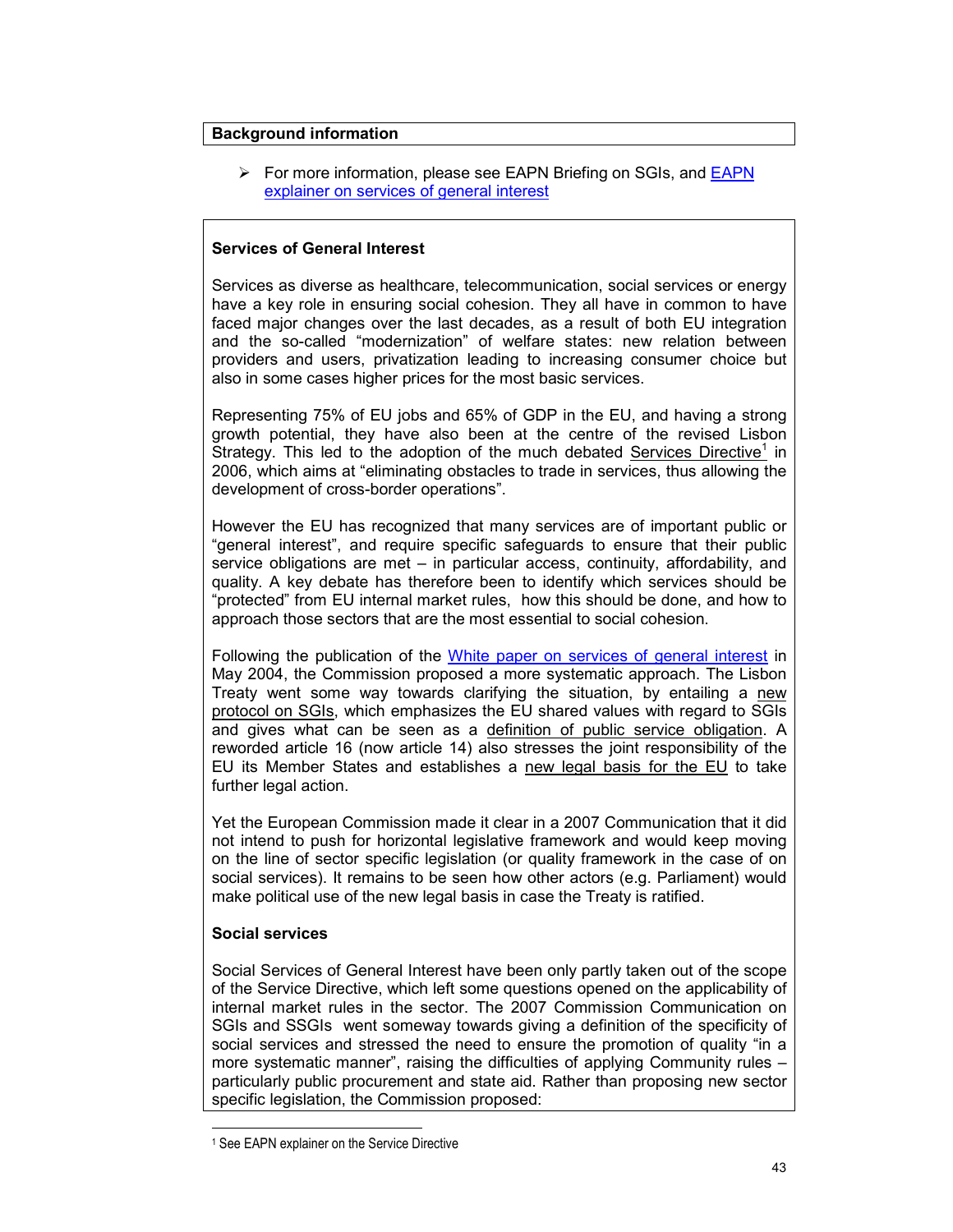- To clarify legal uncertainties on the applicability of internal market rules through a "Frequently Asked Questions" (FAQ) documents and interactive information service (IIS) operational since January 2008

- To boost the quality of SSGIs through the definition of a *voluntary* EU Quality Framework.

For more information on SGIs and specific areas (health, financial inclusion, energy), please see EAPN briefing on SGIs (April 2009).

# **Energy poverty**

Following EU pressure to rapidly complete the internal market in Energy, the sector faced major changes over the last years: opening up markets to private actors, *supposedly* leading to increasing consumer choice. Yet it was also accompanied by a major increase in prices, which led to a more and more Europeans being considered as energy poor. The (still limited) steps taken to protect the "most vulnerable consumers" and take increasingly account of energy poverty thus remain subject to heated discussions.

- In particular, the Commission (DG TREN) published a communication – Towards a Charter on Energy consumers rights followed by a consultation which ended in September 2007.

- The revision of the third legislative package has been discussed since 2007, which led to a better – but still limited – acknowledgement of energy poverty.

# **Responsible for:**

**National Level**: National Ministries with responsibilities for economic affairs and enterprise

**EU Level:** Directive on Services: DG **Internal Market and Services**, Directorate E, Secretariat General in the EU Commission

# **DG Employment**:

Social Services – DG Employment, Unit E/4.

Concetta Cultrera, Unit E/4, Head of sector – social services of general interest. Tel: + 32 2 229 94814

Michele Calandrino (Active Inclusion, quality principles for social SGI) – Unit E2 Tel: +32 2 2954179

**DG Internal Market**: Cécile Helmryd (social SGI and internal market rules. Unit E1. Tel +(32) 2 2951742. E-mail: Cecile.helmryd@ec.europa.eu. Amaryllis Vervhoeven (Internal Market review; SGI in internal market. Unit B1. Tel: +32 2 2998356 E-mail: amaryllis.verhoeven@ec.europa.eu.

**DG Sanco** (Health and Consumer Protection) Véronique Arnault, Head of Unit B1, Policy analysis and development. Relations with consumer organisations, international relations. Tel: + 32 2 2990006

#### **Background resources and documents**

Internal Market site: Commission Documents on the Services Directive Parliament Documents: related to the Services Directive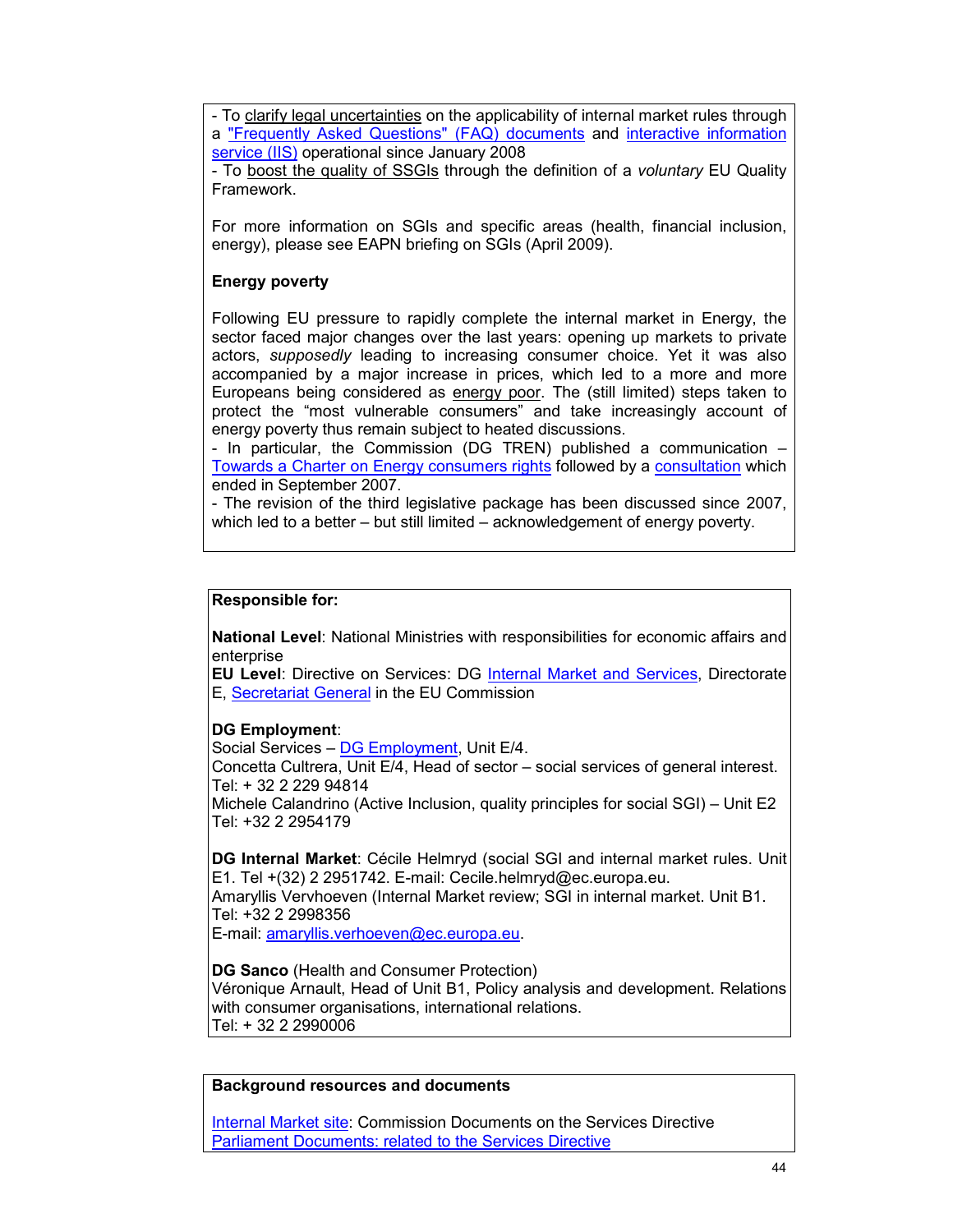Documents related to the Communication on Social Services of General Interest site

DG TREN site: Documents related to Energy Directive and the Energy Charter are available on the

# **EAPN key positions and past action**

EAPN's work on services focuses on the following priorities:

The refusal of the EU to establish a **strong horizontal framework** on all **Services of General Interest** as a balance to the liberalization of the market through the Services Directive and other sectoral initiatives. The unwillingness to affirm the **overarching priority** of a social Europe = guaranteeing the implementation of **universal services obligations** (accessible, affordable, quality services) and ensuring their priority over and above the interests of the market.

The **limited exclusion of social services from the Services Directive**, the separation of health services from social services, with its own legal process and and the development in 2008 of a proposal for a health directive on cross-border services.

The **lack of progress** on developing a specific EU framework for social services.

The reticence of the Commission to **objectively assess the impact of liberalization and privatization** on users and particularly on the poor. A good example of this is to look at what has really happened to energy prices, access, continuity and quality of supply with liberalization based on the real experiences of the poor.

Above all, the **lack of active stakeholder** involvement in the debate and the design of policy proposals, the horizontal evaluation of Services of General Interest, or impact assessment procedures, particularly of the people most affected – people experiencing poverty.

# **Past action**

EAPN has contributed to the work of the Social Platform to develop a Social NGO contribution to key debates around SGIs and SSGIs. From 2007 to 2008, EAPN has set up an adhoc Group on Services, which aimed to help EAPN engage better with the complex field of SGI and SSGI and to actively develop briefings and position papers to highlight EAPN concerns. The work on services has now been mainstreamed and will be followed up within the Social Inclusion Working Group. Some key actions:

– Together with the Social Platform, EAPN campaigned against the Services Directive on three key areas: get Services of General Interest excluded from the Directive, get the specificity of social and health services recognized and excluded, get the "country of origin" principle abolished, which could have led to social dumping.